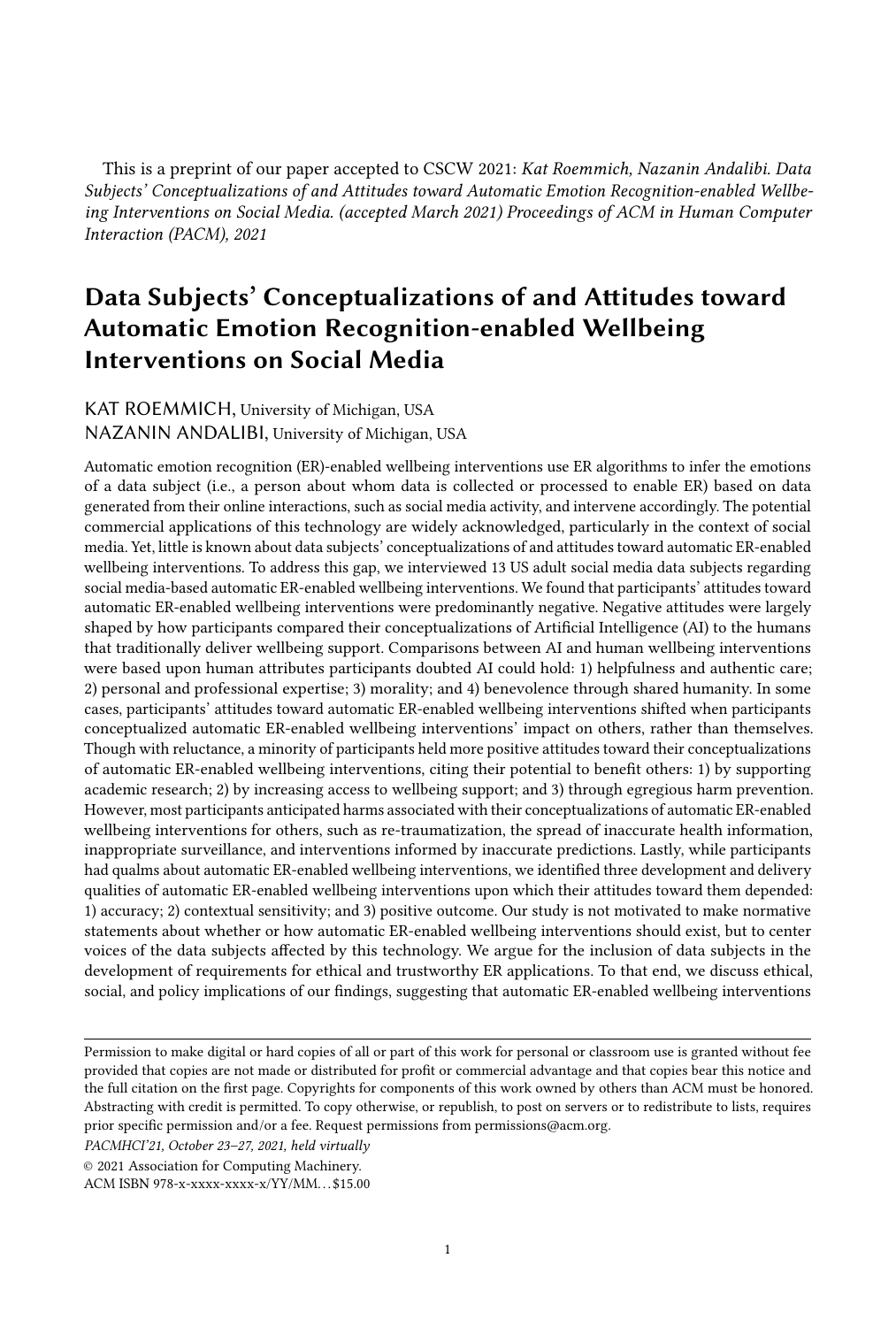imagined by participants are incompatible with aims to promote trustworthy, socially aware, and responsible AI technologies in the current practical and regulatory landscape in the US.

CCS Concepts: • Human-centered computing  $\rightarrow$  Empirical studies in HCI.

Additional Key Words and Phrases: emotion recognition, affect recognition, artificial emotional intelligence, emotion AI, wellbeing interventions, ethics, AI ethics, fairness, algorithmic accountability, social media

#### ACM Reference Format:

Kat Roemmich and Nazanin Andalibi. 2021. Data Subjects' Conceptualizations of and Attitudes toward Automatic Emotion Recognition-enabled Wellbeing Interventions on Social Media. In Proceedings of The 24th ACM Conference on Computer-Supported Cooperative Work and Social Computing (PACMHCI'21). ACM, New York, NY, USA, [34](#page-33-0) pages.

#### 1 INTRODUCTION

Human emotion holds powerful influence over how we engage with the world around us [\[68\]](#page-28-0). Emotions mediate our experiences and drive how we make decisions [\[52,](#page-27-0) [117\]](#page-30-0). Emotions are uniquely personal and private, yet vulnerable to manipulation [\[22\]](#page-26-0).

Social media platforms provide distinctive contexts for people to share personal and emotional content, while also being personally and emotionally affected by interactions mediated on these platforms [\[156\]](#page-32-0). Social media companies have been implicitly or explicitly interested in emotions. For example, to better understand their users' emotions and whether and how they could shape them, in 2014, Facebook researchers conducted a large-scale experimental study to examine whether "emotional states could be transferred to others via emotional contagion" [\[115\]](#page-30-1). The public backlash to this study of emotion manipulation was widespread and severe [\[102,](#page-30-2) [132,](#page-31-0) [155\]](#page-32-1). Bottom-up criticism derived from news article commentators has demonstrated that the public had a variety of concerns about Facebook modifying their News Feed for emotional content and analyzing their subsequent engagement with the platform to infer its emotional impact, including concerns about being manipulated, being subject to research without consent, violation of expected use of data, and lack of trust in Facebook generally [\[94\]](#page-29-0).

Despite negative public sentiment regarding technology companies engaging in the manipulation of and making inferences about an individual's emotion, as evidenced perhaps notably by Facebook's emotional contagion study, researchers and technology companies continue to deepen and expand the application of the growing emotion recognition (ER) market. ER, sometimes referred to as emotion AI or artificial emotional intelligence, is "achieved by the capacity to see, read, listen, feel, classify and learn about emotion life" enabled by "reading words and images, seeing and sensing facial expressions, gaze direction, gestures and voice. . . feeling our heart rate, body temperature, respiration, and the electrical properties of our skin, among other bodily behaviours" [\[130\]](#page-31-1). As costs for computing power continue to decline while advances in computational power rise [\[3\]](#page-25-0), and sharing of personal and revealing information on social media continues to grow [\[144\]](#page-32-2), development of ER applications on social media have spread across public and private sectors. Academic researchers are primarily interested in harnessing emotion data for public health purposes [\[51,](#page-27-1) [133\]](#page-31-2), corporations use it to gauge opinion about their products and consumer preferences, and governments find it useful to understand public sentiment and assess security risks, to name a few.

Automatic ER-enabled wellbeing interventions rely on computational techniques to process the data a person generates in their day-to-day use of internet-connected devices to infer their emotions, and intervene accordingly. Data sources could include social media use, search engine use, wearable devices, voice assistants, and more. Computationally inferred emotions can be processed to make inferences and predictions about individual behaviors, medical and mental health conditions, and emotional states [\[89\]](#page-29-1). In the US, medical and mental health data is protected by federal and state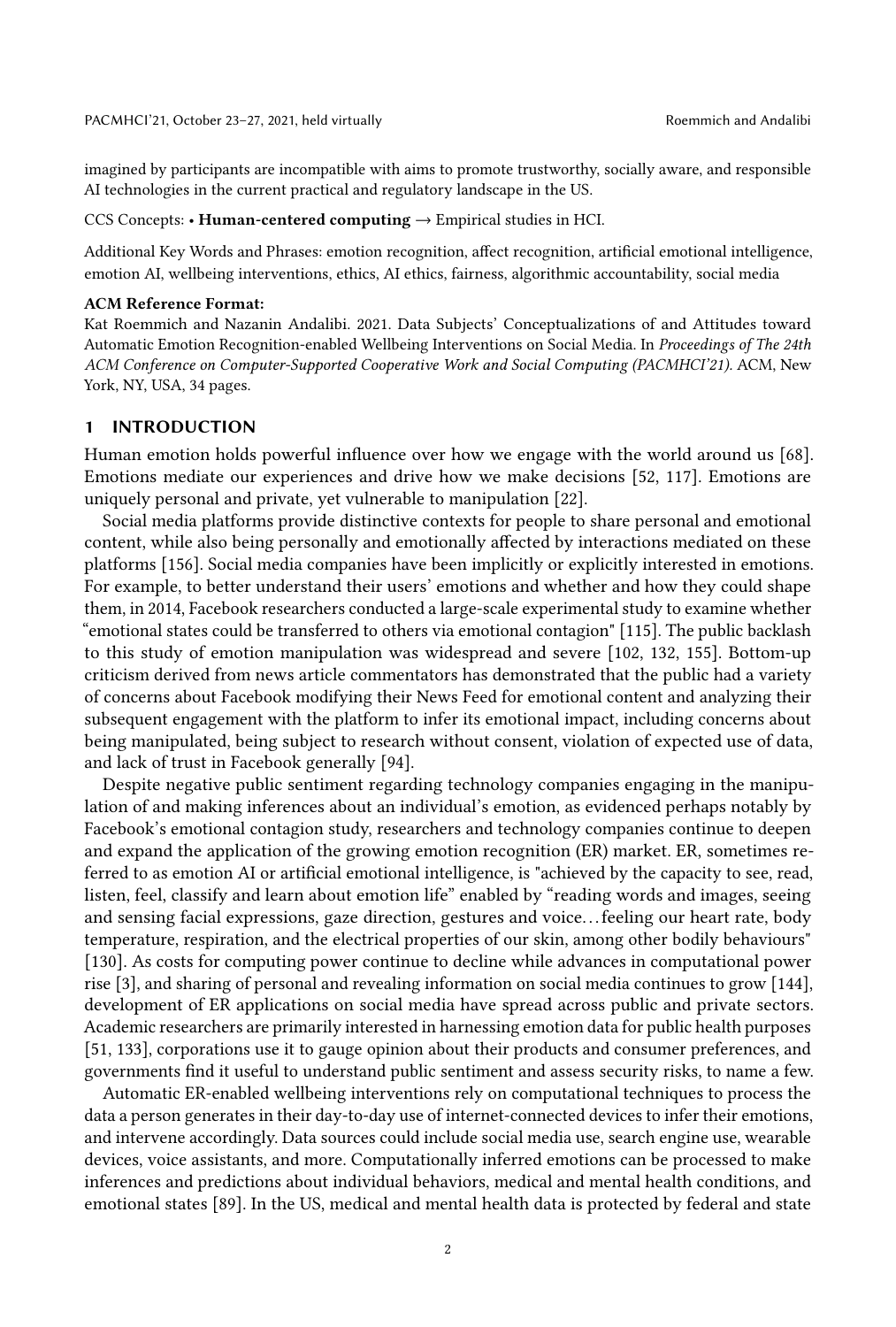legislation, but such digital inferences fall outside the scope of these protections [\[125\]](#page-31-3). As such, inferences of a person's emotions can be packaged and sold to insurance companies, advertisers, and other interested parties, often without that person's knowledge or consent [\[47,](#page-27-2) [89\]](#page-29-1). These inferences are of special interest to psychiatry and psychology — fields that have traditionally relied on self-reported patient surveys to diagnose conditions — as an intervention tool with potential to increase accuracy in patient diagnosis, detect conditions early, and identify people in moments of crisis or relapse [\[35,](#page-26-1) [103,](#page-30-3) [148\]](#page-32-3).

There has been increasing enthusiasm for population scale research and monitoring, particularly in the medical and computational social science fields [\[16,](#page-25-1) [54,](#page-27-3) [122,](#page-31-4) [158,](#page-32-4) [163\]](#page-33-1). Social media platforms in particular are a uniquely rich source of emotional data, as individuals use these sites to disclose and disseminate sensitive information such as personal experiences and media content [\[19\]](#page-26-2), as well as receive social support from friends within their network [\[25\]](#page-26-3) with the potential to improve wellbeing [\[93\]](#page-29-2). In this study, we are interested in the application of ER for automatic wellbeingrelated interventions on social media, which we define as the application of ER to automatically infer individuals' emotions and intervene accordingly, and to which we take a broad perspective, describing anything aimed at or framed as aiming to automatically provide support to social media users' wellbeing. We argue that individuals who post the emotional content on which automatic ER-enabled wellbeing interventions are trained and depend, and as potential subjects to those interventions, are stakeholders in the development and delivery of ER technologies. In our study, we center data subjects, which we refer to as individuals whose data enables ER and are possibly affected by its outcomes or applications.<sup>[1](#page-2-0)</sup> Understanding the human impact of the surveillance, datafication, and commodification of data subjects' emotions is crucial to any evaluation of the ethical and responsible use of this emerging technology. Thus, in this study we seek to understand the attitudes of those data subjects who, by posting emotional content on social media, both contribute to the creation of and may be targeted by automatic ER-enabled wellbeing interventions.

Indeed, automatic ER-enabled wellbeing interventions on social media have been criticized in both academic scholarship and opinion pieces for the enormous harm they present to individual autonomy, individual privacy, and individual safety [\[33,](#page-26-4) [48,](#page-27-4) [53,](#page-27-5) [89,](#page-29-1) [125,](#page-31-3) [157\]](#page-32-5). However, the critical discourse surrounding this technology has grossly omitted engagement with data subjects, who are potentially affected by automatic ER-enabled wellbeing interventions and whose data make this technology possible, as a relevant social group [\[154\]](#page-32-6) to gain their insights, perceptions, preferences, and attitudes toward automatic ER-enabled wellbeing interventions. Given the sensitive data that enables automatic ER-enabled wellbeing interventions [\[22\]](#page-26-0), we submit that the participation of data subjects in its development, implementation, and delivery is critical to any potential ethical, trustworthy, and responsible implementation of this technology. In this study we contribute an in-depth understanding of data subjects' conceptualizations of and attitudes toward automatic ER-enabled wellbeing interventions on social media. We do not seek to make normative statements about the existence of automatic ER-enabled wellbeing interventions, but rather to center and promote the voices and concerns of data subjects. To that end, we conducted a series of in-depth semi-structured interviews with adult social media users in the United States who have experienced both positive and negative meaningful personal experiences in the past year and who reported having shared about them on social media.

Overall, we found that participants had negative conceptualizations of and attitudes toward automatic ER-enabled wellbeing-related interventions on social media, but in a minority of cases

<span id="page-2-0"></span><sup>&</sup>lt;sup>1</sup>The term *data subject* has been used by scholars to refer to individuals whose data enables technologies and who are impacted by it, although not always clearly defined [\[58,](#page-28-1) [105\]](#page-30-4). It also has a very different meaning in the General Data Protection Regulation (GDPR) context [\[14\]](#page-25-2), which emphasizes identifiability, and is not how we use the term.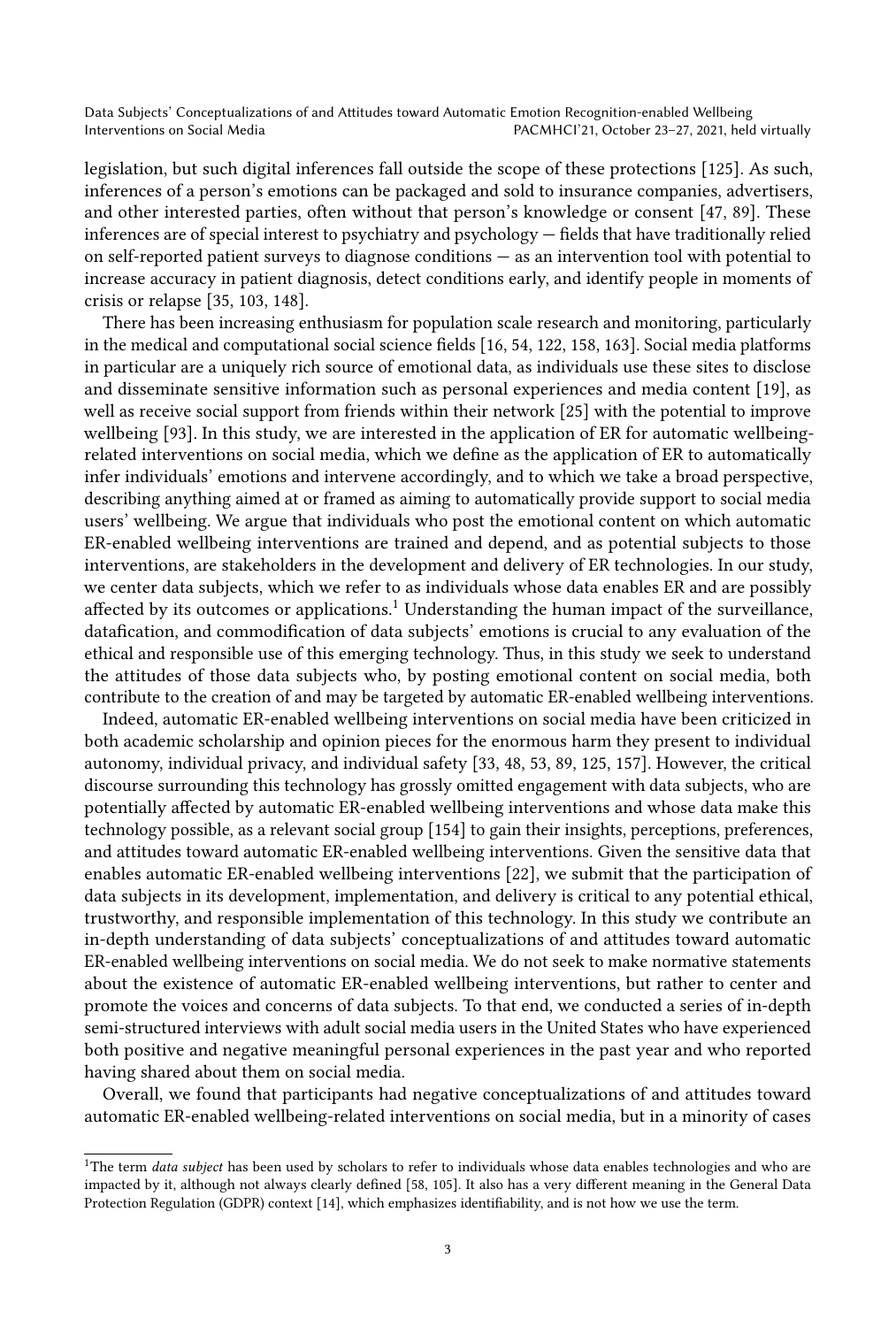held more positive attitudes toward such wellbeing interventions when they targeted other individuals, rather than themselves. We first develop an understanding of why people held negative attitudes toward automatic ER-enabled wellbeing interventions. Negative attitudes were rooted in the way people compared traditional delivery methods of wellbeing interventions, by humans, to their conceptualizations of algorithmically-enabled wellbeing interventions, by AI. We identified four attributes that participants remarked were essential to supportive wellbeing interventions: 1) helpfulness and authentic care; 2); personal and professional expertise; 3) morality; and 4) benevolence through shared humanity. Participants felt that these attributes could only be held by humans, expressing doubt that Artificial Intelligence (AI) could hold them. These comparisons between conceptualizations of automatic ER-enabled wellbeing interventions and human-delivered wellbeing interventions shaped attitudes toward automatic ER-enabled wellbeing interventions in a negative way.

We describe the tension between participants' negative conceptualizations of and attitudes toward automatic ER-enabled wellbeing interventions broadly, and how some participants imagined possible positive social benefits when realizing its potential, assumed impact on others. These participants conceived of automatic ER-enabled wellbeing interventions as a potential social good that could support academic research, increase access to wellbeing, and prevent egregious harm. Yet most participants maintained their negative attitudes toward automatic ER-enabled wellbeing interventions when conceptualizing its potential impact on others, revealing worries about the potential harm (e.g., re-traumatization, spread of inaccurate health information, inappropriate surveillance, interventions informed by inaccurate predictions) that automatic ER-enabled wellbeing interventions could cause others. Participants emphasized a requirement for individual and external control to potentially mitigate these harms. These observations highlight the importance of including data subjects in emerging technologies' development rather than conceiving of data subjects as "others" and *assuming* what their wellbeing entails. Finally, we discuss qualities in either the development or delivery of the data subjects' conceptualized intervention upon which data subjects' attitudes were dependent. These qualities include: 1) accuracy; 2) contextual sensitivity; and 3) positive outcome.

We then situate these findings within the discourse surrounding policy and ethical implications of automatic ER-enabled wellbeing interventions. We argue that in the current practical and regulatory landscape in the US, automatic ER-enabled wellbeing interventions are incompatible with ethical and socially responsible AI applications. Further, we express concern for current state social media intervention processes that include police intervention for mental health crises, especially for racial/ethnic minority populations in the US. We speculate (and critique) that instead of honoring the concerns of data subjects, the entities that employ emotion surveillance technologies have focused on promoting a rhetoric of "safety through surveillance," and shaping social norms to accept ubiquitous surveillance under the guise of public safety.

The constant monitoring of data subjects' emotions carries tremendous risk in its power to shape human behavior. By developing automated and predictive systems built on normative assumptions of human emotion, new realities are built around the expectations and anticipations of their outcome while perpetuating stigma around emotion and mental illness [\[142\]](#page-32-7). As warned by Couldry and Mejias, "the constant watchability of our every thought and action by external forces changes the field of power in which we exist, transforming a supposed order of individuals into a collection of living entities plugged into an external system" [\[58\]](#page-28-1). In other words, even when and if individual people are not subject to the gaze of surveillance capitalism, its practice holds implications for all individuals as part of a larger system [\[58\]](#page-28-1). The "normative weight" of the models used to develop ER technologies, what data is collected to feed those models, and what people (and society) believe about the inferences and predictions of the "interiority, judgments, and potential future actions of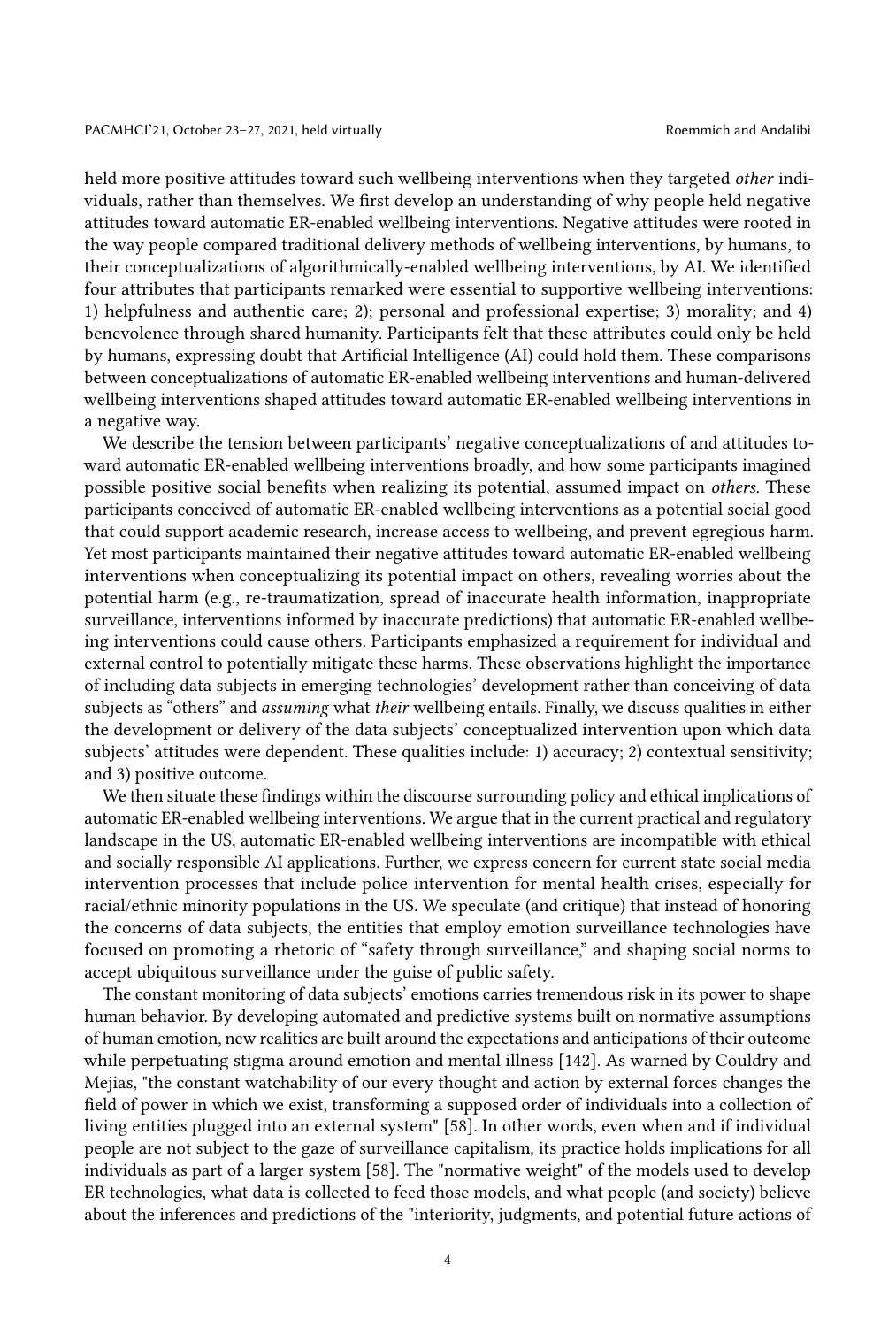human beings" matters if we are to understand the ethical and social implications of ER [\[159\]](#page-32-8). We align our position with these works, and center the data subject to contribute to understanding ER's impact on humans and society at large.

### 2 PRIOR WORK

In this section, we summarize the historical development of ER in computing, discuss the current state of automatic ER-enabled wellbeing interventions, and document the ethical concerns surrounding this technology, showing how our work is partly motivated by the absence of data subjects' voices in these valuable debates.

### 2.1 Automatic Emotion Recognition

We first summarize the history of ER technologies that enable automatic ER-enabled wellbeing interventions. Automatic ER-enabled wellbeing interventions use Emotion AI to infer, detect, predict, and recognize emotions through the surveillance of an individual's everyday use of internetenabled devices, classify those emotional inferences, and respond in a personalized way [\[130,](#page-31-1) [168\]](#page-33-2). Data used to computationally infer emotion include emotional content explicitly or implicitly disclosed on social media [\[23,](#page-26-5) [27,](#page-26-6) [114\]](#page-30-5), search engine logs [\[91\]](#page-29-3), sensor data [\[147,](#page-32-9) [150\]](#page-32-10), and voice data [\[123\]](#page-31-5), to name a few. ER is foundational to computational wellbeing interventions, as "an affect-sensitive interface can never respond to users' affective states if it cannot sense their affective states" [\[43\]](#page-27-6). The theoretical frameworks underpinning ER are varied and multidisciplinary, rooted primarily in the works of 19th century American philosopher and psychologist William James, who proposed that emotions were secondary to and embodied by perceptions of physiological changes [\[109\]](#page-30-6), and British naturalist and biologist Charles Darwin [\[60\]](#page-28-2), whose study of facial and bodily expressions, understanding of emotions as universal, and treatment of emotions as discrete entities deeply influenced modern American psychologist Paul Ekman's understanding of emotion [\[71\]](#page-28-3). Ekman developed a theory of six basic emotions — anger, disgust, fear, joy, sadness, and surprise — informing much of how the field of Affective Computing conceptualizes emotions [\[70,](#page-28-4) [72,](#page-28-5) [145\]](#page-32-11). Some have criticized Affective Computing for its focused attention to technical challenges rather than broadening its theoretical underpinnings, which have in some cases shown to be in conflict with developments in affective science [\[39,](#page-27-7) [43,](#page-27-6) [153\]](#page-32-12). For example, some affective neuroscience research has shown that subtle emotional behavior may not be explicitly processed by the person exhibiting the behavior, challenging traditional assumptions of emotion [\[42\]](#page-27-8). Others have suggested Ekman's theory of basic emotions is too definitionally rigid [\[151\]](#page-32-13) and might require reformulation in light of neuroimaging data that complicates this view [\[45\]](#page-27-9).

This section highlights the physiological assumptions of emotion that have shaped computational methods to detect, infer, and predict emotion.

#### 2.2 Automatic Emotion Recognition-enabled Wellbeing Interventions on Social Media

Social media in particular has shown promise as platforms from which to harvest emotion-intensive data [\[15,](#page-25-3) [48,](#page-27-4) [62,](#page-28-6) [65,](#page-28-7) [114,](#page-30-5) [124,](#page-31-6) [148\]](#page-32-3), and infer mental health conditions such as schizophrenia [\[37,](#page-27-10) [134\]](#page-31-7), depression [\[54,](#page-27-3) [64,](#page-28-8) [148,](#page-32-3) [164\]](#page-33-3), post-partum depression [\[63\]](#page-28-9), or post-traumatic stress disorder [\[55\]](#page-27-11). Researchers across disciplines, from medicine to computing, consider the potential benefit of computationally inferring emotions to promote public health [\[75\]](#page-28-10) by way of early diagnosis of illness [\[149\]](#page-32-14), sentiment detection and behavior surveillance [\[97,](#page-30-7) [136\]](#page-31-8), and real-time intervention [\[51,](#page-27-1) [90,](#page-29-4) [135,](#page-31-9) [161\]](#page-32-15).

Due to the intimate way in which many people use social media, social media is considered both as a suitable source from which to infer emotions, and as an ideal platform to intervene based on those inferences of emotion. Opinion pieces regarding automatic ER-enabled interventions have offered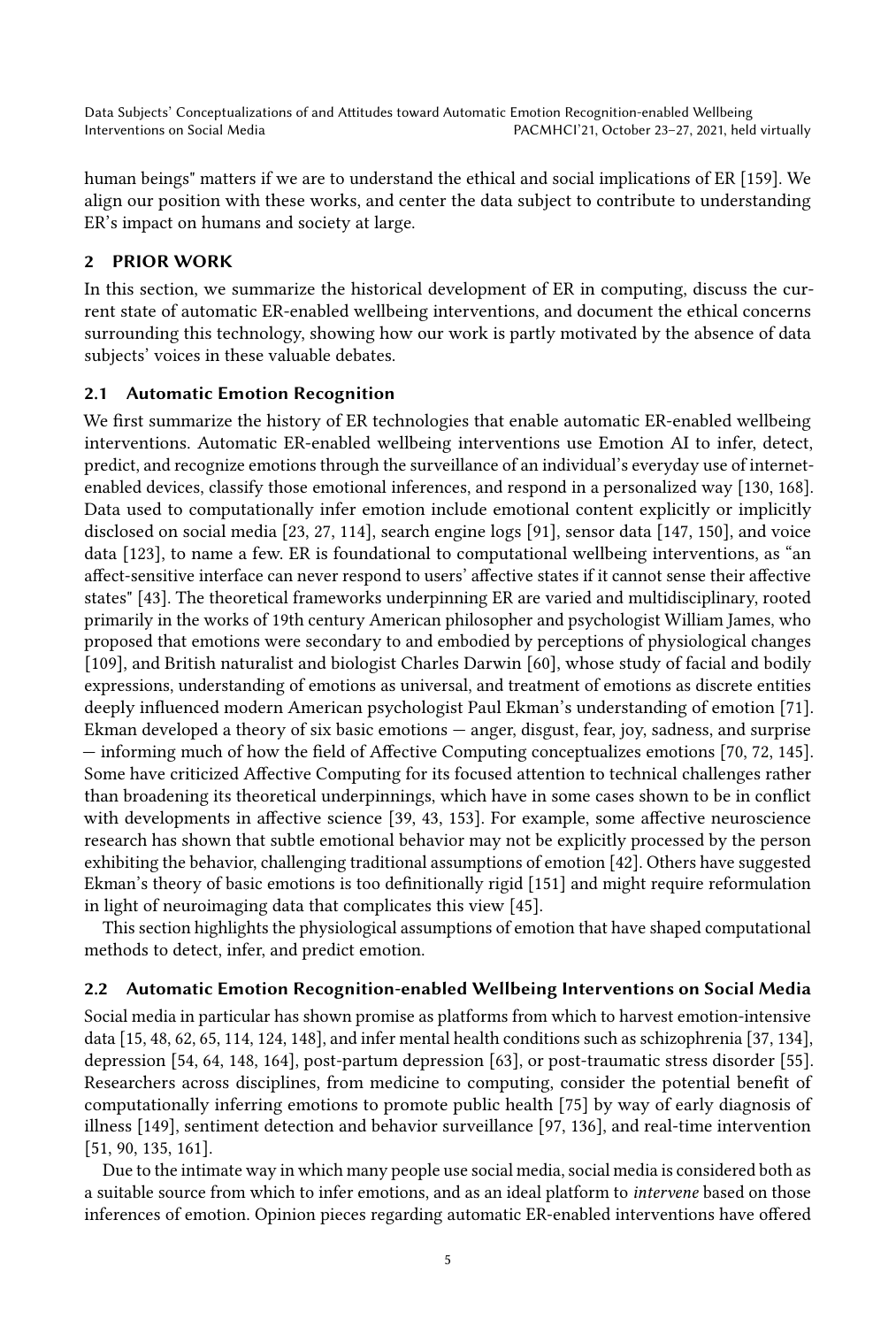mixed support and criticism, with some questioning its ethical and privacy implications while others laud the interventions' support of suicide prevention efforts [\[31,](#page-26-7) [131,](#page-31-10) [138,](#page-31-11) [140\]](#page-32-16). Perhaps the most prevalent example of an automatic ER-enabled wellbeing intervention is Facebook's suicide prevention intervention, which uses a combination of n-gram based linear regression and DeepText-based neural network models to flag users at risk of imminent harm, and intervenes by suggesting the contact number of the National Suicide Prevention Lifeline and offering the ability to chat with a crisis worker; the case is also sent for review by a human reviewer, who then decides if the company will involve police for a welfare check [\[34,](#page-26-8) [69,](#page-28-11) [90\]](#page-29-4).

While prior work has examined peoples' attitudes toward the development, use, and implications of ER or similar approaches on social media generally [\[22,](#page-26-0) [49,](#page-27-12) [76,](#page-28-12) [78\]](#page-29-5), relatively little work has explored peoples' attitudes and conceptualizations of the application of ER inferences to develop, implement, and deliver automatic ER-enabled wellbeing interventions (a key application domain for ER technologies). Beyond general attitudes toward ER, it is important to examine peoples' attitudes toward ER's various applications for particular purposes and in specific contexts such as for purposes of wellbeing (our focus) or advertising, and in contexts such as social media (our focus), the workplace, or education. The various ways in which automatic ER-enabled wellbeing interventions have been researched and deployed, as reviewed here, point us to a lack of including data subjects in the development and deployment of such interventions.

### 2.3 Automatic Emotion Recognition-enabled Wellbeing Interventions: Ethics and Values

The growing interest and development of algorithmically inferred emotions and associated interventions has raised new ethical questions and considerations in the areas of privacy, harm to vulnerable populations, transparency, and fairness. Echoing past work that has shown predominantly negative data subjects' attitudes toward ER broadly, finding that people perceive algorithmic inferences of emotion as invasive and intrusive [\[22,](#page-26-0) [85\]](#page-29-6), scholars from many disciplines including law, computing, philosophy, and psychiatry have sounded the alarm on the potential of targeted wellbeing interventions to infringe on individual privacy and autonomy [\[33,](#page-26-4) [48,](#page-27-4) [53,](#page-27-5) [89,](#page-29-1) [125,](#page-31-3) [157\]](#page-32-5). Additionally, scholars have warned of ER's potential to increase harm to vulnerable mental health patients through amplification of mental health bias and potential misuse of data [\[48,](#page-27-4) [59,](#page-28-13) [119,](#page-31-12) [125\]](#page-31-3), express concern about ER's lack of algorithmic transparency [\[31,](#page-26-7) [34,](#page-26-8) [48,](#page-27-4) [59,](#page-28-13) [87,](#page-29-7) [92,](#page-29-8) [113\]](#page-30-8), and raise doubt in ER's algorithmic fairness [\[29,](#page-26-9) [31,](#page-26-7) [48,](#page-27-4) [87,](#page-29-7) [92\]](#page-29-8) and testing practices [\[47,](#page-27-2) [48\]](#page-27-4).

While ethical and privacy implications of automatic ER-enabled wellbeing interventions have been discussed across disciplines, there has been little scholarly engagement with the data subjects whose data enable, and who are potentially affected by, these interventions. In their study of social media users' attitudes toward ER algorithms broadly, Andalibi and Buss discovered that people often had "negative reactions to ER using social media data"[\[22\]](#page-26-0). Participants in their study expressed feelings of distrust toward social media companies, and were concerned with how the social media company would use their emotional data [\[22\]](#page-26-0). They felt that social media companies did not regulate their algorithms, and did not trust social media companies to take responsibility for the algorithm's consequences [\[22\]](#page-26-0). Ford et al. found similar results in their survey of user perceptions toward Facebook using emotion data to provide targeted mental health advertising. Participants in their study were not comfortable with their Facebook posts being analyzed for targeted advertising by algorithms, and even more uncomfortable with their posts being analyzed by human reviewers [\[85\]](#page-29-6). Studying contexts of digital phenotyping and technology companies broadly, Costello and Floegel found that individuals with mental illness were wary of automated assessments of mental health and mood-tracking applications. The participants in their study were concerned about the profit motives behind such applications, and were distrustful that their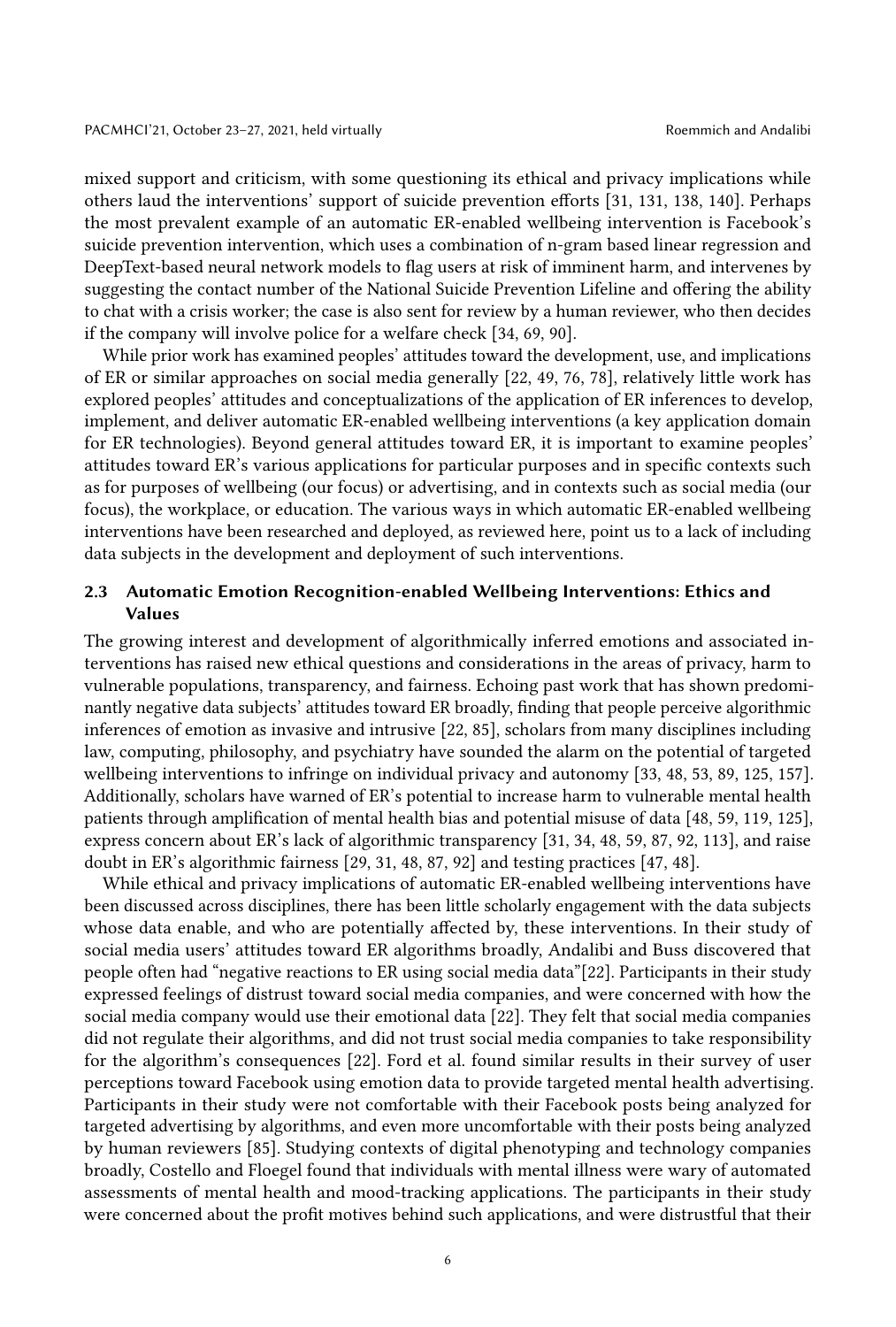personal data would be used responsibly [\[57\]](#page-28-14). These studies highlight an overall public distrust of social media companies collecting, processing, and sharing sensitive information such as emotion data [\[22,](#page-26-0) [85\]](#page-29-6). To date, empirical research has only sought either a very broad [\[22\]](#page-26-0) (i.e., ER in general) or a limited [\[85\]](#page-29-6) (i.e., targeted mental health-related ads) understanding of data subjects' attitudes toward ER use on social media. A notable application of ER is that of wellbeing-related interventions. Thus, we build on these studies, contributing an in-depth understanding of data subjects' attitudes toward an unrestrained imagination about the development, implementation, and delivery of automatic ER-enabled wellbeing interventions on social media. We center the preferences, needs, and attitudes of data subjects in a discussion of the ethical, social, and policy implications of automatic ER-enabled wellbeing interventions on social media.

### 3 METHODS

### 3.1 Recruitment

We conducted in-depth, semi-structured interviews  $(N=13)$  lasting between 77 to 120 minutes (average=106 minutes) with adult social media users in the US. We recruited participants via a screening survey and conducted interviews over voice and/or video call. We transcribed the interviews for analysis. We shared calls for participation via personal social media, personal networks, and Craigslist. We chose Detroit and Houston Craigslist pages in an effort to achieve a diverse participation pool, in consideration of these cities' high racial/ethnic minority populations [\[8,](#page-25-4) [9\]](#page-25-5). In three cases, the interview participant was acquainted with the interviewer. To preserve the integrity of the data, another researcher on the team conducted the interviews in those three cases. Participants received a \$30 honorarium. This study was approved by our institution's IRB.

### 3.2 Participation

Out of 100 responses to the screening survey, we invited 20 to participate in the interviews. Survey respondents who did not meet the minimum criteria (based on age, location, and behavior) did not proceed to the next step of the survey. Out of 20 invited to interview, 13 signed a consent form, scheduled, and appeared for the interview. Survey questions included inquiries regarding social media usage, such as whether they had shared positive and negative personal experiences on social media in the past year. Decisions to invite respondents to the interviews were conducted in an iterative manner and partly made based on the identities and experiences represented by the data collected by that point in time. We aimed to interview people who had both positive and negative emotional experiences, and shared about them in some form on social media, due to our study's goal of capturing conceptualizations of and attitudes toward emotion inferences based on real experiences and posting behavior, and our focus on emotions. These real experiences provided a basis for our participants to draw from when probed for scenarios designed to elicit their values and imaginaries regarding automatic ER-enabled wellbeing interventions on social media.

In addition, our goal also included capturing a range of identities (e.g., race/ethnicity, age, gender) and experiences. Examples of positive experiences represented included career accomplishments, educational attainment, and home ownership. Examples of negative experiences represented included job loss, health concerns, and relationship complications. Our study's racial/ethnic makeup included one Indian, two Asian, two Black, and eight white participants. Ages of participants ranged from 22 to 58, with an average age of 32.4. Gender identifications included nine women, one man, one gender-fluid, one agender, and one genderqueer. Education completed included five participants with college degrees, six with graduate degrees, one with some high school, and one with some college. Eleven out of thirteen participants used Facebook regularly. Other social media used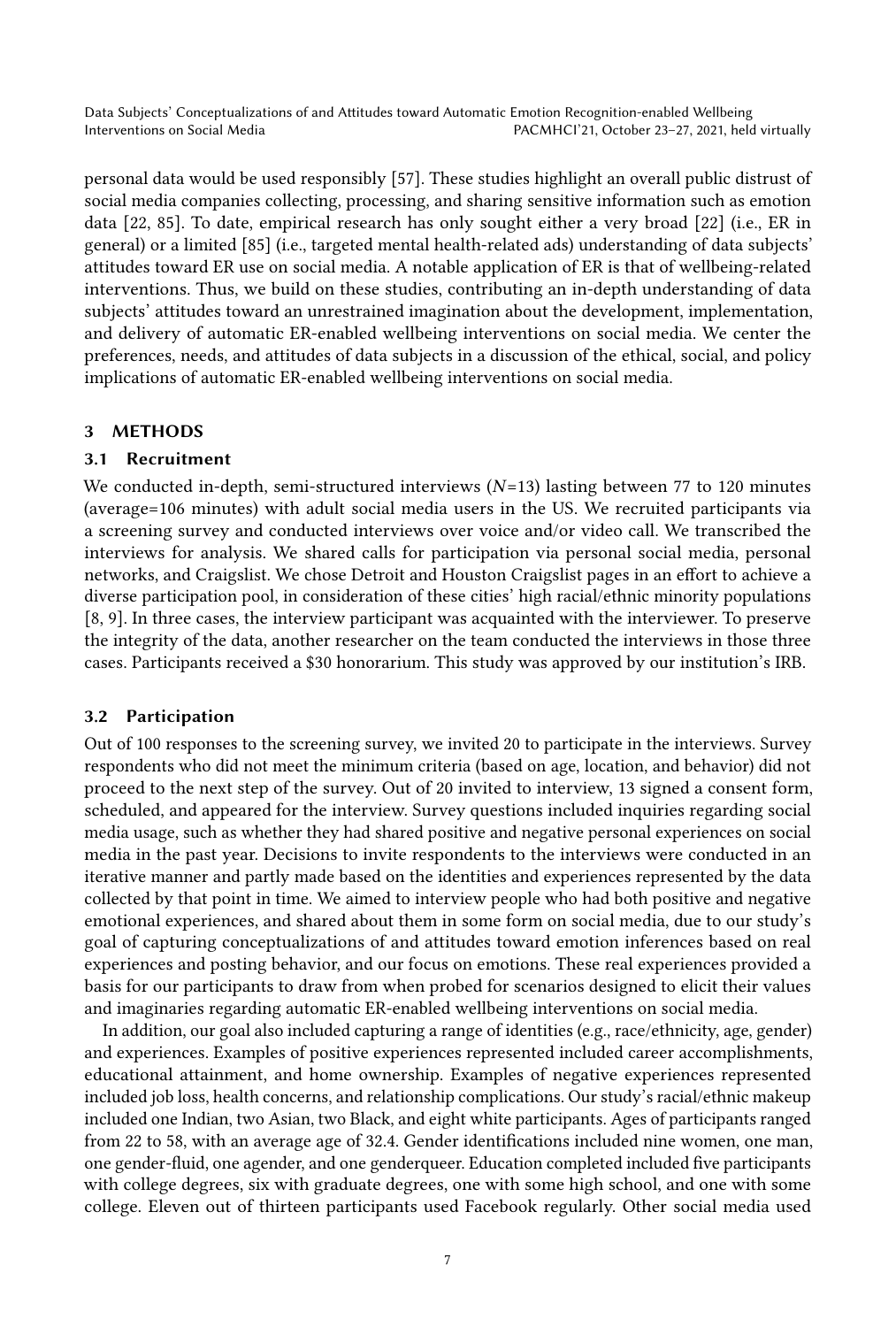included Facebook groups, Instagram, Linkedin, Twitter, Tumblr, AO3, Reddit, Snapchat, Twitch, YouTube, and Discord.

### 3.3 Interviews and Scenarios

3.3.1 Interviews. We followed a semi-structured protocol when conducting interviews to allow for exploration and flexibility. Interviews started by asking participants about their social media use, social media sharing behaviors (particularly in regard to meaningful and emotional experiences), understanding of what happens to such data when shared, and expectations for privacy in those contexts. To facilitate recall, we probed interview participants with what they had shared with us in the survey when needed (e.g., "you had mentioned. . . ") and encouraged them to refer to their posts as we spoke if they wanted. By eliciting recall of specific experiences in the first phase of the interview, we were able to better understand how participants used social media to share emotional and personal experiences, and positioned participants in a context of emotion-situated experiences when exploring scenarios in the next phase. We did not observe any struggle with participants recalling experiences.

3.3.2 Scenarios. The next phase involved using speculative scenarios to elicit values, concerns, and attitudes toward ER on social media. Participants were allowed flexibility as to which experience they wanted to discuss during the scenarios.

Scenarios have been used in prior HCI and CSCW work. Though a complete review is outside our scope, we emphasize our methodological choice to use speculative scenarios due to its helpful application eliciting values toward technologies (and especially emerging technologies) [\[18,](#page-26-10) [40,](#page-27-13) [44,](#page-27-14) [99,](#page-30-9) [167\]](#page-33-4) in cases where people may not be familiar with the technology or topic being examined [\[83\]](#page-29-9). Other HCI research has used scenarios to develop theory rather than assess values toward technology [\[24\]](#page-26-11).

To probe for peoples' values and conceptualizations of automatic ER-enabled wellbeing interventions, we first probed for values related to entities making inferences or predictions based on emotional content shared on social media, and then probed to ask how they might feel if those inferences or predictions were used to offer "wellbeing support or help them feel better." We kept this question broad, because our goal was to understand what participants would imagine these interventions to be like, or what examples from their experiences they might share with us. Despite critique of using scenarios based on the presumption that what people will do is different than what they say they will do when imagining the scenario, past work has shown that people tend to respond similarly to scenarios as they would in real life in emotional contexts, such as those used in our study [\[104\]](#page-30-10). Further, our goal was to surface participants' concerns and attitudes, for which hypothetical scenarios are useful tools [\[167\]](#page-33-4).

Our use of scenarios is informed by prior work in algorithmic folk theory and privacy, which suggests that understanding what people think technology (and algorithms) can do or already do, is just as important as understanding how the technology operates in practice [\[74,](#page-28-15) [166\]](#page-33-5). Building on these works, [\[21,](#page-26-12) [74,](#page-28-15) [166\]](#page-33-5), our study centers data subjects' imaginaries of algorithms and uses hypothetical scenarios to probe for human values including and beyond data privacy. Our focus in this work is data subjects' conceptualizations of and attitudes toward automatic ER-enabled wellbeing interventions, and the factors we found to shape those attitudes — not all the collected data.

In using scenarios, participants were asked to consider the positive and negative experiences they had posted about in the past year (an inclusion criterion for the study), then imagining how they would feel "if the social media site on which they shared their experience had used computational methods to infer their emotions, either at the time or after their posting." We then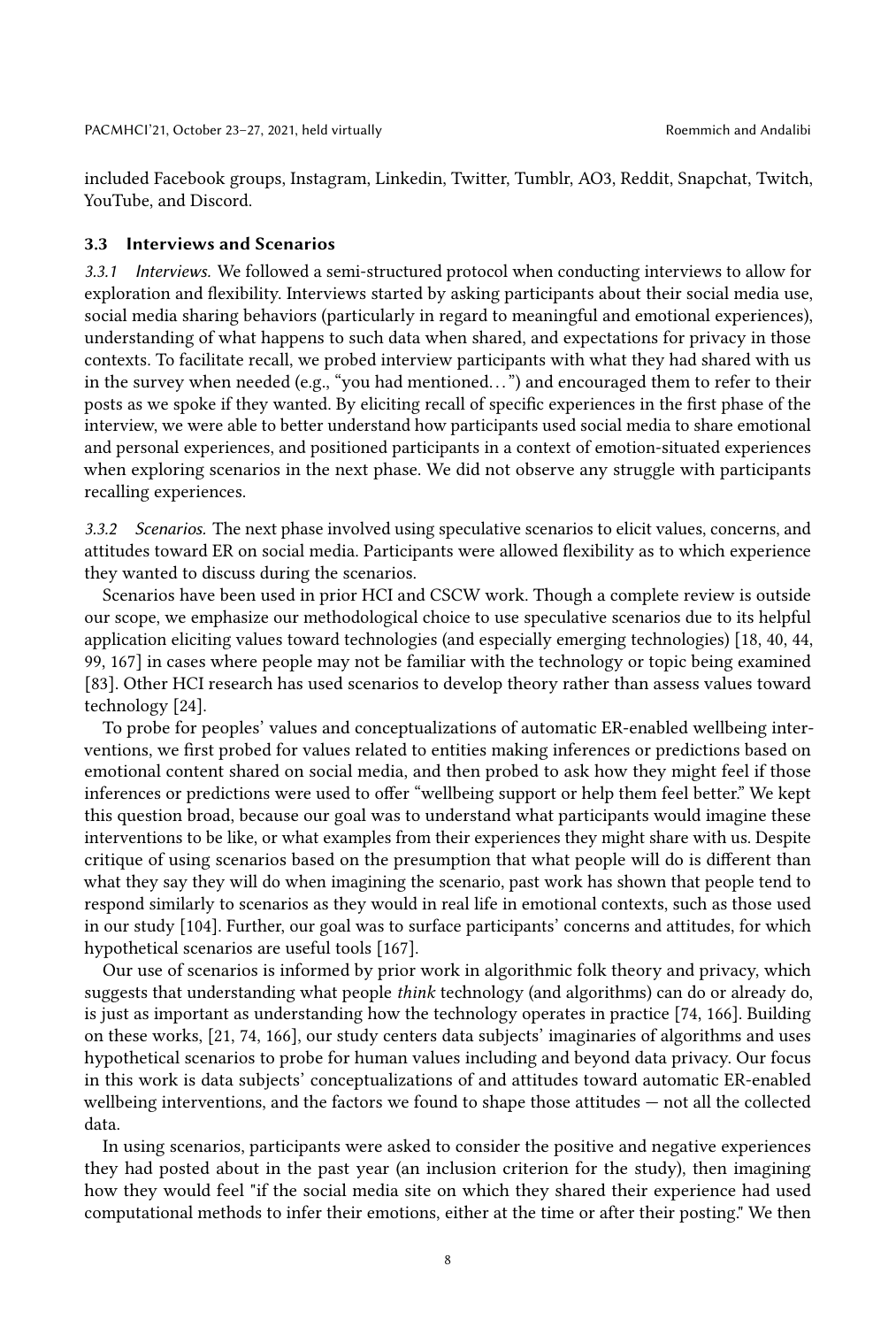asked participants questions regarding their attitudes and values toward these emotion inferences, based on their social media data. Additionally, we asked participants to consider two specific applications of inferences made from their emotion data: advertisements (not our focus here) and wellbeing-related interventions. Questions asked in these contexts were used to determine factors that shaped participant attitudes.

3.3.3 Scenario Specifics. Scenarios were presented to participants via a link to a Google document. We randomized the order in which scenarios were presented to participants. The document included the following text, once for positive and once for negative emotional experiences, as determined by the participants themselves:

'I would like you to think about something [positive/negative and personal] that brought out [positive/negative] emotions for you. Maybe the experiences we talked about earlier. Now consider this scenario: You had shared on [insert social media they use most] about that, and had explicitly shared how you felt about it. Everyone reading it would have been able to understand what your experience was and how you felt, there was no ambiguity. Now imagine that [insert social media they posted on] used computational methods to detect what emotions you felt at the time of posting that.'

We began with one experience, and if appropriate and time permitting, we asked "How about if this was related to your other experience?" Participants were asked to share which experiences they thought about in relation to the scenarios so as to provide context and establish what emotional connections they made. For all cases, these included the emotional experiences participants shared in the screening survey and in the initial phase of the interview; sometimes participants brought up new topics. Once the emotional context of participants' imagining of the scenario was established, we probed to elicit their attitudes, concerns, and reactions toward algorithmic inferences of emotion based on social media data. This paper's focus is not these general emotional inferences, but toward automatic ER-enabled wellbeing interventions specifically, so we do not provide additional detail.

We then proceeded to ask participants questions about prediction, such as "How do you feel about your post being used to predict how you might feel in the future? Tell me more about that. Why do you think companies might do that? How do you feel about that?" Specific to this study, we then asked questions like: "How do you feel about the platform using this prediction or detection to intervene in some way to support your wellbeing or help you feel better?" We probed for other application domains of ER using social media data, but detail is not provided here as their scope is beyond the focus of this paper. We were intentionally broad when conducting scenarios regarding automatic ER-enabled wellbeing interventions. As emphasized throughout this paper, we take a broad perspective to automatic ER-enabled wellbeing interventions on social media, describing anything aimed at or framed as aiming to automatically provide support to social media users' wellbeing.

Our focus was not so much the particularities of the emotional experience, but more so how participants felt about that data being fed into ER algorithms to be used for wellbeing interventions, and attitudes toward those resulting interventions themselves. Sometimes, if we needed to probe more, we brought up another example that they had mentioned earlier in the interview or survey, and asked the same questions to reveal participants' attitudes toward automatic ER-enabled wellbeing interventions.

### 3.4 Analysis

Interviews were transcribed to enable qualitative analysis. We analyzed the data using open coding followed by axial coding [\[56\]](#page-27-15). The second author and the interviewer researcher engaged in weekly meetings to discuss observations and identify potential codes and patterns surfacing during the interviews and took detailed notes. These frequent discussions informed our data collection efforts,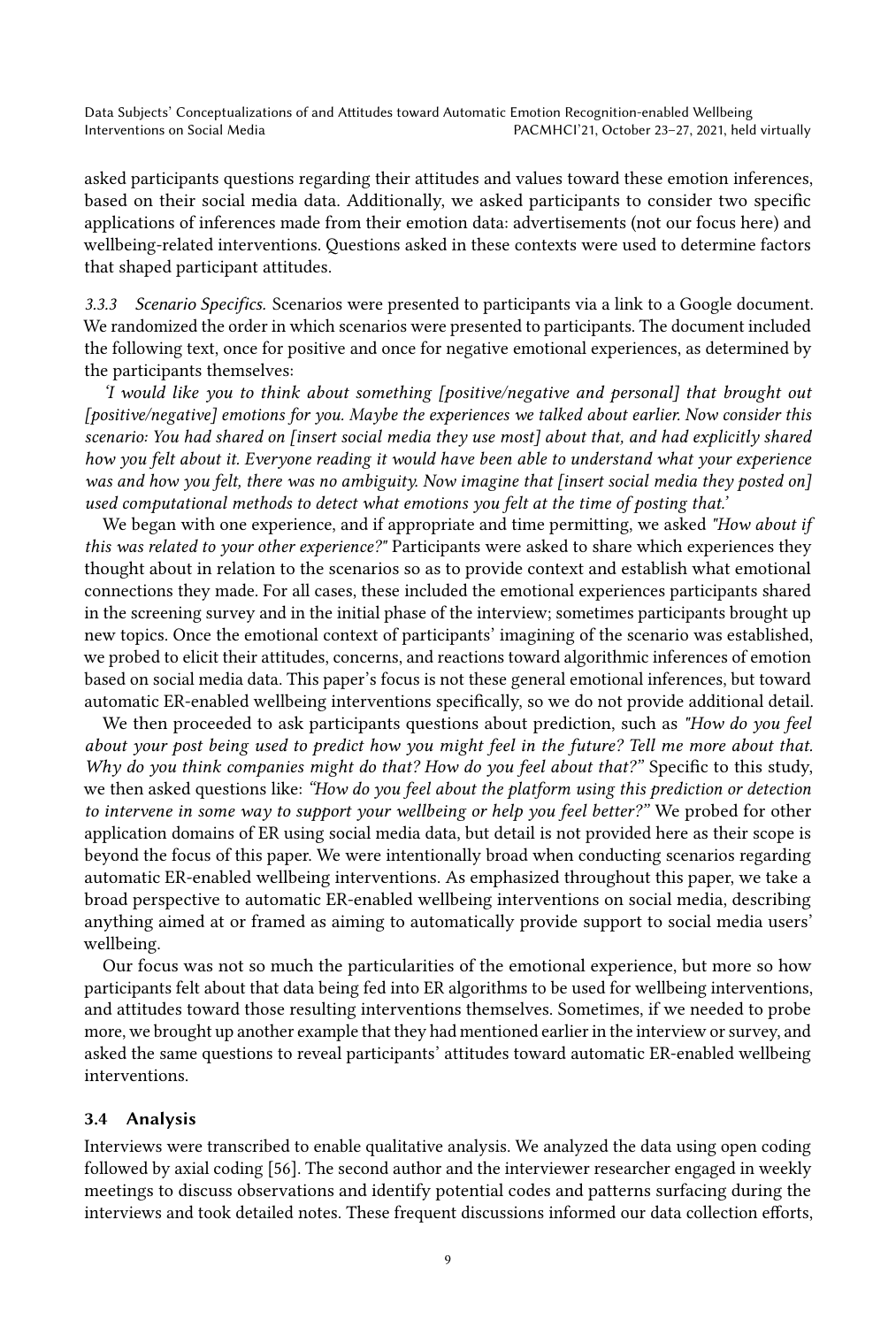meaning we attempted to recruit individuals who may have different and similar perspectives based on the screening survey responses. We followed by formal open coding. The interviewer researcher team member first open coded five interviews. The second author and that team member then discussed each code and associated data in detail, refined codes, and grouped them into larger initial themes. The same team member then coded another five interviews and grouped codes into new themes or ones already developed, followed by coding the remaining interviews (we identified no new themes in this last phase). The team member and the second author engaged in weekly discussions to reflect on and refine identified themes and draw connections between them, as well as to identify further points of probing for future interviews. In this paper, we report on themes related to our focus, conceptualizations of and attitudes toward automatic ER-enabled wellbeing interventions on social media, not all the themes we discovered in the data. Once we were done with analyzing the 13 interviews, we stopped recruiting more participants because we had begun to hear similar narratives, as identified through weekly discussions between researchers and as confirmed by our analysis. It is important to note that scenarios were not intended to be used in an experimental setting, but more so used as probes, and so it was not conducive to our analysis to associate participants' responses to specific details of scenarios.

### 3.5 Limitations and Opportunities

Our study's goal was neither representation nor generalizability [\[7\]](#page-25-6). Indeed, the demographics in our study are unique in some regards. We understand that a study about sharing emotional experiences on social media may not have elicited high participation among male-identifying individuals [\[61\]](#page-28-16), and our sample thus included majority women and other underrepresented genders. Additionally, our study is in alignment with other studies of emerging technology [\[17,](#page-25-7) [95\]](#page-29-10) in that most of our participants have attained at least a college degree and therefore may have been more familiar with technology than the general population. Despite these unique demographics and limitations, our work provides unique insights into conversations regarding emerging technologies. Future work on attitudes of automatic ER-enabled wellbeing interventions should include people with lower educational attainment, older adults, children, diverse races/ethnicities, those with mental illnesses, and people in diverse cultures and geographic locations. Future work can also use methods such as large scale surveys to examine generalizability of our findings.

In-depth interviews with smaller sample sizes allow researchers to make interpretive and generative conclusions rather than conclusions that are definitive and generalizable. Diligent participation selection allows us to explore topics of interest in depth. Our confidence in the validity of reported themes is high, as narratives were similar throughout data collection, confirmed by our analysis.

Furthermore, some participants expressed using privacy settings in general; therefore, it is possible that our work suffered from self-selection bias. Nonetheless, despite these concerns our participants had still chosen to share about emotional experiences on social media, which was an inclusion criterion for our study, as it enabled participants to engage in the scenarios around which our study was designed. Our study's goal was primarily to understand and make sense of how people that share emotional content on social media construct meaning from automatic ER-enabled wellbeing interventions, and what values and concerns they hold in this context. Though some participants may have had imperfections in recalling their past experiences sharing on social media, this imperfection would not have interfered with this goal.

Of course, those who do not post emotional content can also be subject to ER and interventions and engaging with them is important for future work. Yet, as a first step, we wanted to have our understanding grounded in participants' conceptualizations of emotions and emotional experiences, thus our choice of sampling.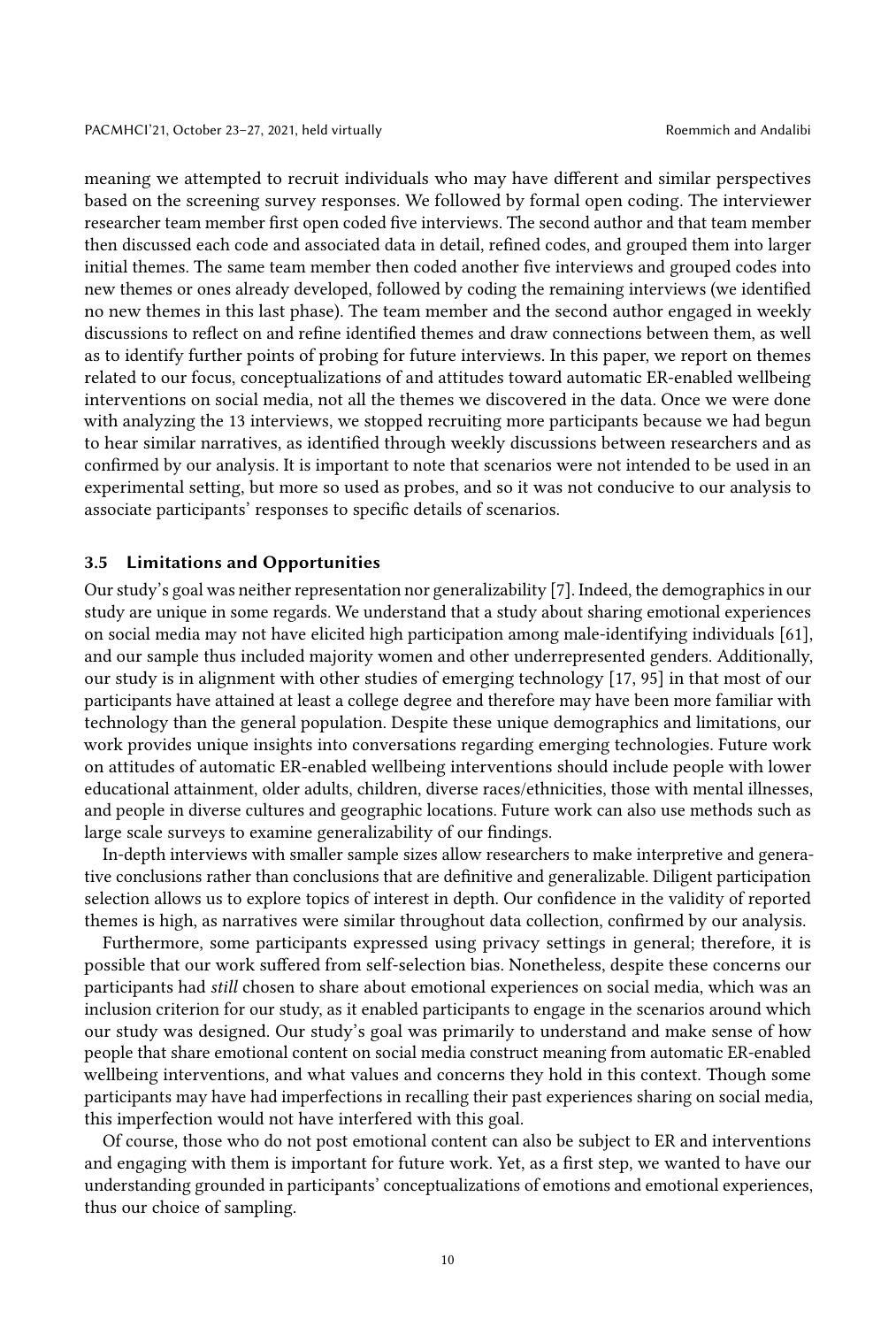For future work, we especially emphasize the importance of examining attitudes toward automatic ER-enabled wellbeing interventions for specific mental health conditions. Individuals living with mental illnesses are not a monolith, and attitudes toward automatic ER-enabled wellbeing interventions may differ across and within subgroups of people with mental illness. Prior research has analyzed, for example, how people with eating disorders share supportive and intimate content on social media, and how they might be impacted by the coded gaze that makes possible algorithmic inferences of user behavioral state and inferences linked to content moderation [\[50,](#page-27-16) [77,](#page-29-11) [79,](#page-29-12) [80,](#page-29-13) [143\]](#page-32-17). Future work could consider how and if data subjects' use of social media for social support in mental health or other emotion-situated contexts shapes their attitudes toward automatic ER-enabled wellbeing interventions that target their condition specifically.

# 4 RESULTS

We discuss data subjects' conceptualizations of and attitudes toward automatic ER-enabled wellbeing interventions on social media. As a reminder, by interventions we take a broad perspective, describing anything, automatic and ER-enabled, aimed at or framed as aiming to provide support to social media users' wellbeing, which necessarily includes the inference of emotions as a basis. We probed for participants' imaginaries of 1) ER-enabled inferences feeding into automatic ERenabled wellbeing interventions, and 2) automatic ER-enabled wellbeing interventions. We avoided describing or prescribing an understanding of these phenomena for participants. Our findings suggest that social media users have predominantly negative attitudes toward automatic ER-enabled wellbeing interventions on social media. First, we discuss data subjects' negative conceptualizations of automatic ER-enabled wellbeing interventions. Next, we discuss how people imagined the impact of automatic ER-enabled wellbeing interventions on others. A minority of participants felt tension between their broad negative attitudes toward automatic ER-enabled wellbeing interventions and their conceptualizations of them as a potential social good for others. Most participants however maintained their general negative conceptualizations of ER-enabled wellbeing interventions when thinking of its impact on others. Participants expressed concern for the harm automatic ER-enabled wellbeing interventions may pose, and stressed that individual people should have control over whether they would be subject to them. Lastly, we discuss qualities upon which participants' attitudes depended.

# 4.1 Broad Conceptualizations of Emotion Recognition-enabled Wellbeing Interventions: Human vs. AI

The majority of participants held negative attitudes toward automatic ER-enabled wellbeing interventions. We found that these attitudes stemmed from participants' comparisons between current state wellbeing interventions, delivered by humans, and what they imagined to be future state wellbeing interventions, enabled and delivered by ER technologies. The human versus AI dichotomy was a prevalent theme in participants' conceptualizations, as they considered whether AI could hold certain attributes they considered to be held by humans in wellbeing-supportive roles. These attributes included: 1) helpfulness and authentic care; 2); personal and professional expertise; 3) morality; and 4) benevolence through shared humanity.

4.1.1 Helpfulness and Authentic Care. Some participants doubted the helpfulness of automatic ER-enabled wellbeing interventions, and their ability to deliver authentic care. P1, who had personal experience with mental illness, and drew upon that when discussing their attitudes toward automatic ER-enabled wellbeing interventions, reflected on past experiences searching for suicide-related information on Google, saying: "If you Google like how to kill yourself or whatever, or Google automatically served you just like the 1-800 like suicide hotline number, that as someone who had been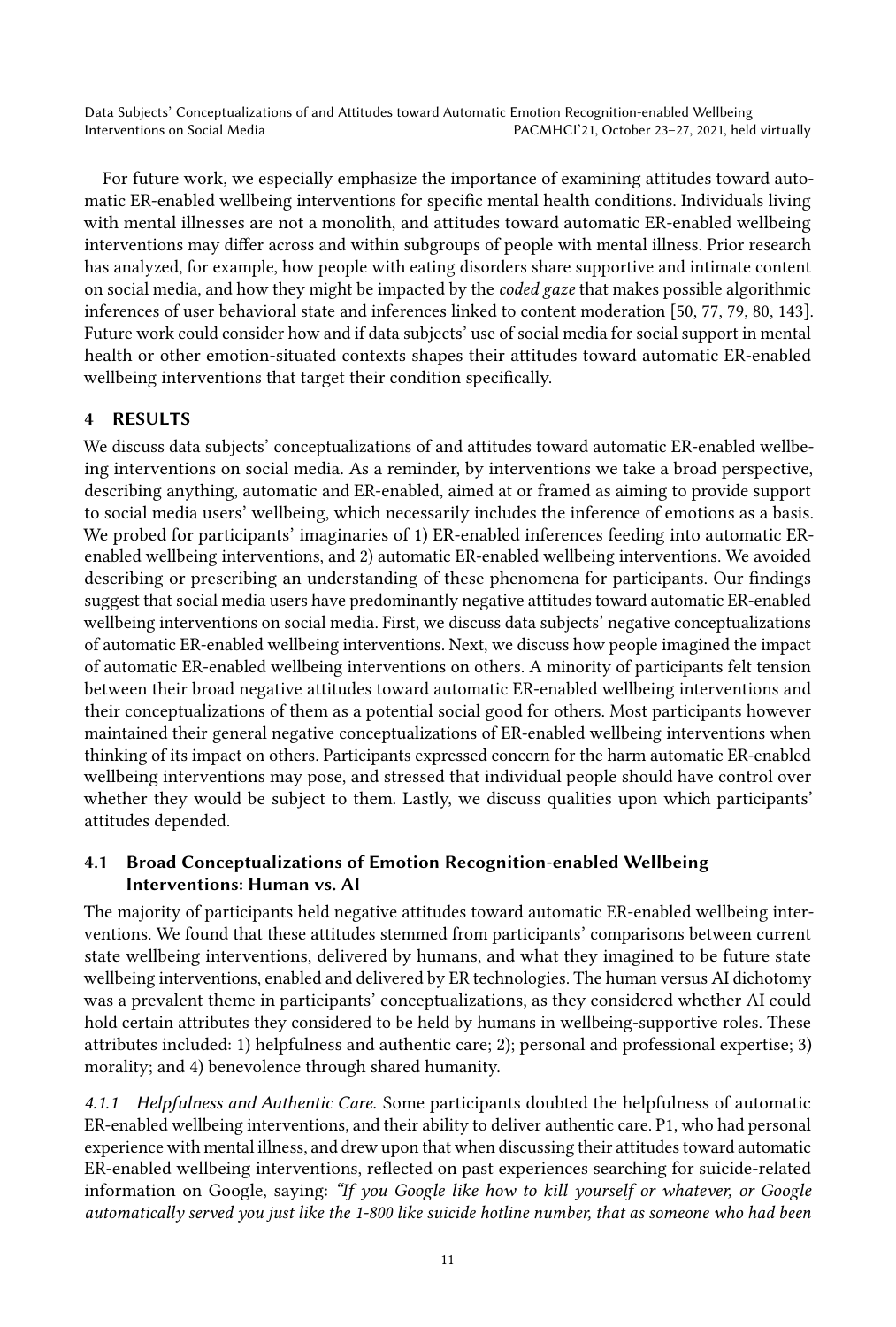suicidal did not strike me as very effective." P1 later remarked: "I don't know that a computer is able to serve the right information to help someone," illustrating skepticism about algorithms' ability to provide information that would be helpful to individuals in need of support in moments of distress and vulnerability. Other participants signaled their need for wellbeing support to feel authentic, and felt uncertain that an automatic ER-enabled wellbeing intervention could provide authentic and thus helpful support. On lack of perceived genuine care, P5 said: "People are people and an algorithm is an algorithm, right? It's not looking to read and ignore like most people. I make a private post on Tumblr, pretty much everybody either just casually hearts it to let you know they're there or ignores it completely because that's uncomfortable. But the algorithm is not there out of any form of interpersonal care, even if it's been put there by a human being. I don't know if I could ever envision a world in which it was put there to genuinely help people, which is me being a real cynic but why would they care? I don't know." These examples show how automatic ER-enabled wellbeing interventions can feel impersonal and unhelpful compared to interventions authentically delivered by caring, trained human professionals. Further, the unique insights provided by P1, who disclosed having a mental illness, point to a need to better understand the attitudes of those that live with mental illness toward automatic ER-enabled wellbeing interventions in future work.

4.1.2 Personal and Professional Expertise. Participants' remarks reflected a belief that automatic ER-enabled wellbeing interventions lack the expertise that humans have, either due to 1) their professional training or 2) personal experiences. On the first, participants compared automatic ER-enabled supportive interventions to humans trained to provide expert support and interventions to people in their community in times of distress (e.g. mental health professionals), arguing that AI does not, and cannot, compare to expertly trained and trusted professionals due to their expertise (rather than the ability to care as described in 4.1.1). For example, P3 said: "I don't know, a therapist went to grad school for it. They've studied the thing." Echoing this sentiment, P10 said: "I don't think that's appropriate...because I think it takes a lot of information and often a medical professional to let someone know if they're going through a particular, like a clinical problem, or if they're likely to have a clinical problem in the future." Believing that algorithms cannot be as expert as humans would be in providing supportive interventions was a significant factor contributing to negative attitudes toward automatic ER-enabled supportive interventions on social media.

On the latter, participants spoke of the enormous trust people put in friends and other community members to help in times of crisis, and could not imagine themselves able to trust in automatic ERenabled wellbeing interventions to meet that need. In comparing trained mental health professionals to AI, P3 remarked: "They also have a certain amount of community attached. I don't feel like an AI could get there." P3 continued: "No, there's a reason why you might sad Tweet about things but you, in the end, will still rather call a friend and talk about it." Participants had a difficult time imagining a space where automatic ER-enabled wellbeing interventions would be welcomed, as their need for support was already filled by empathetic and compassionate humans with whom they were personally connected. Ultimately, most participants struggled to imagine how algorithmic interventions could help in the same way humans do — supporting each other within one's personal network and community — and whether there was a need for automatic ER-enabled wellbeing interventions at all. We note that the predominantly college-educated demographics in our sample may have influenced this view, as college-educated persons tend to have more robust networks of support [\[116\]](#page-30-11). In section 4.2, "Negative Conceptualizations of and Attitudes Toward Automatic ER-enabled Wellbeing Interventions for Others," we discuss conceptualizations some participants had that automatic ER-enabled wellbeing interventions could be a benefit to people without support from family and friends.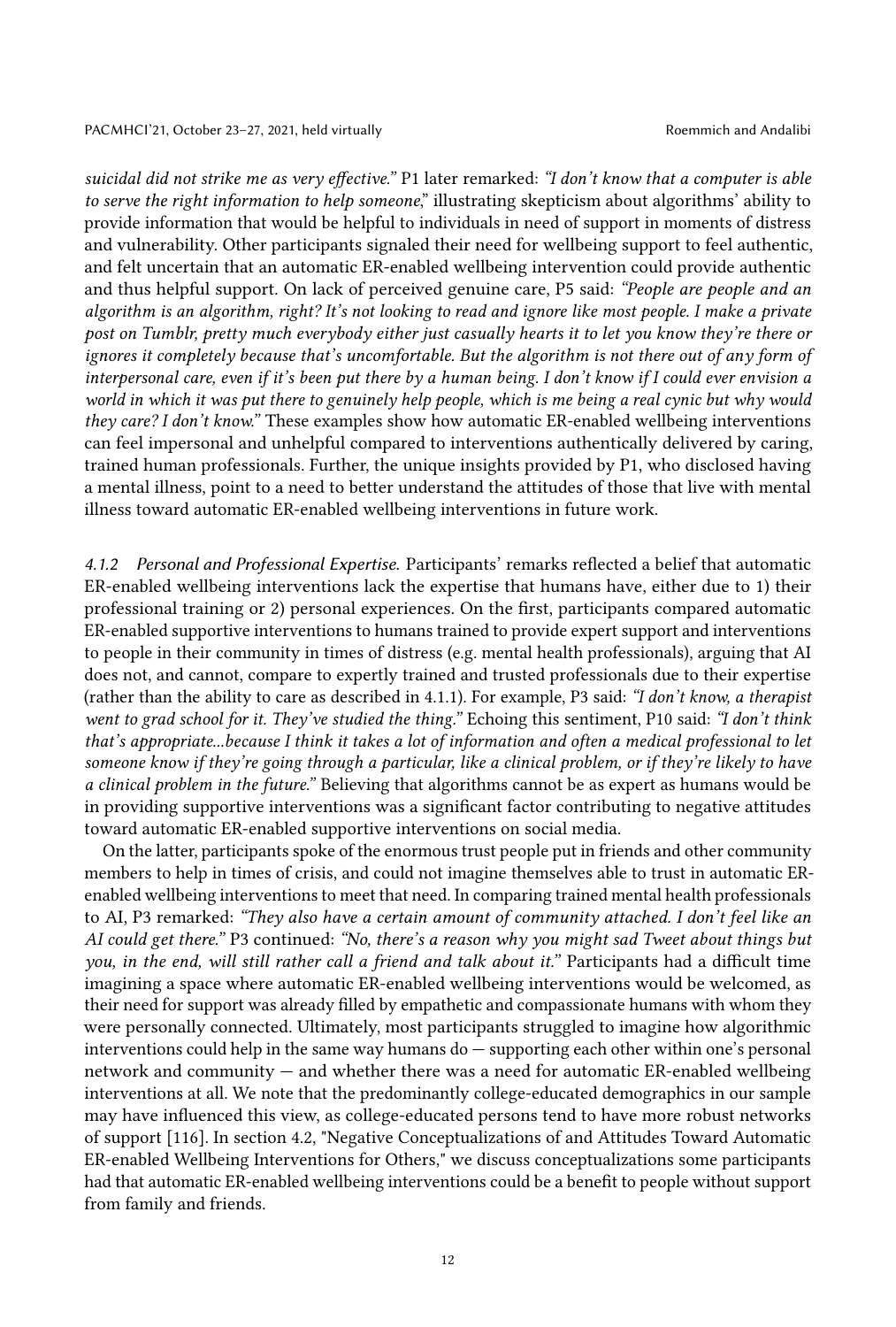4.1.3 Morality. Participants were skeptical of automatic ER-enabled wellbeing interventions on social media due to their underlying assumptions about and associated attitudes toward social media platforms' financial motivations. Those that traditionally deliver wellbeing interventions such as mental health practitioners are held to certain ethical standards of conduct, establishing an expectation of ethical and moral practice that engenders trust in those receiving wellbeing support or intervention. However, when participants imagined automatic ER-enabled wellbeing interventions on social media, they were cynical that algorithmic interventions — or the platforms that deliver them — could have or prioritize morality or ethics due to the assumed financial incentives of the companies that own the intervention. For example, P5 voiced their cynicism in the intervention's moral and altruistic intentions: "[I]t could be 100 percent innocent, people who want to make people feel better, but I'm also a bit of a pragmatic, realistic person and I know that there's money in it, and they'll do it for money regardless of where the idea originated or where it came from." P2 elaborates further, explicitly questioning the ethical incentives of such interventions: "I'm just not so convinced that the financial incentives of the companies are such that ... ethical incentives would take priority." P9 echoed this sentiment: "I don't think they could provide support to us to feel better. I think like they just want us to, I think their goal is to earn money." P9 reflected that while some kind of support may be nice when one is feeling lonely, the financial motivations of automatic ER-enabled wellbeing interventions could taint how they view, and therefore receive, that intervention: "I think it could make us feel nice I guess. But if there is a way that they are going to sell us a product, I think that would change how we view, how we see them...At the end of the day it's not our family, our friends, so it's not like genuine care. It's just trying to sell you something." These sentiments illustrate the important role of social media users' cynicism toward companies' moral intentions in shaping attitudes toward supportive interactions companies may provide. Moreover, these accounts highlight participants' discomfort of their emotions and vulnerability being commodified and capitalized by platforms delivering automatic ER-enabled wellbeing interventions.

4.1.4 Benevolence through Shared Humanity. Participants doubted whether they would welcome automatic ER-enabled wellbeing interventions in the same way as they would from another human. In contrast to the benevolent disclosures and interventions that take place in the context of a trusted relationship with a mental health professional or close friend, participants felt that interventions delivered through algorithmic means were intrusive and creepy, with suspect intentions. As P13 said: "If it was something about like being sick or something, I don't know. In one case, I feel like maybe it would be good because maybe that will push you to go get it checked out, but at the same time, I'm like, that's kind of...I don't know. Maybe going a little too far. Maybe it's a little too intrusive." Similarly, P5 said: "I do certainly think there is a positive way in which that system could be used. I still think it's kind of creepy but...there isn't an innocence in that sort of concept or an idea." Thus, although some participants charitably acknowledged positive possible uses for automatic ER-enabled wellbeing interventions, they resolved that those possibilities did not outweigh their perceptions of the interventions' intrusiveness and creepiness or skepticism of its intentions.

Participants felt that humanity was an essential and primary attribute required of supportive wellbeing interventions, doubting whether non-human, automatic ER-enabled wellbeing interventions could hold secondary attributes that they felt traditionally human-delivered wellbeing interventions held, such as morality, helpfulness, and authentic care. For example, P3 feared that because the algorithms that would deliver interventions (despite the humans that wrote them) do not share humanity with humans, they therefore lack attributes such as morality that otherwise make humans more resistant to manipulation by bad actors: "But an algorithm is a thing. It's not a person and it doesn't have wants or desires or anything. It isn't similar to you in the way that you both have a shared humanity. It's more of a thing, and that makes me uneasy. Because that means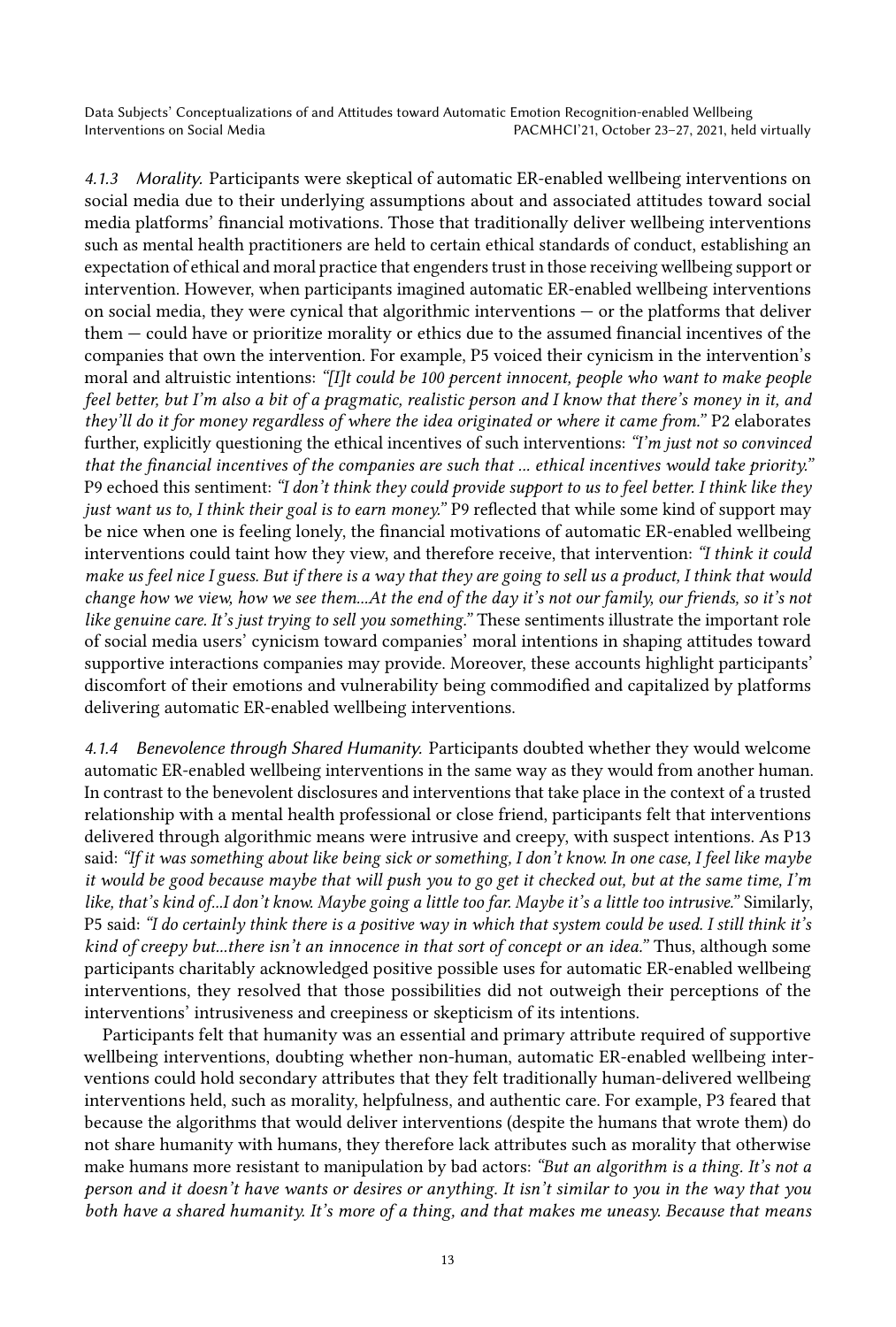that thing in the wrong hands can do a lot of damage. It's not a person." Participants felt supportive wellbeing interventions required an element of humanity that non-human algorithms and social media platforms cannot provide. P1 remarked: "It feels really impersonal. I don't know. I think it takes more, I think it takes real empathy from a real person as opposed to some generic advice and I don't think just giving someone a 1-800 number or even just talking to a stranger on suicide hotline is really the best intervention long term." Echoing this sentiment, P3 said: "...it's good to be accurate [with recognizing and predicting emotions], but there's no humanity in it, right?" In these examples, participants felt that because automatic ER-enabled wellbeing interventions are computationally derived, they lacked the essential attributes of humanity and personhood that would help the recipient receive the intervention in a way they only could if delivered by a human. In the end, participants were resistant to an algorithm's ability to embody humanity and were doubtful that automatic ER-enabled wellbeing interventions would be helpful to whom they (are framed to) intend to support.

### 4.2 Positive Conceptualizations of and Attitudes Toward the Impact of Automatic Emotion Recognition-enabled Wellbeing Interventions for Others

Some participants imagined latencies of benefit and harm differently when conceptualizing the impact of automatic ER-enabled wellbeing interventions on others compared to their predominantly negative attitudes about the technology in general. A minority of participants, with reservation, imagined automatic ER-enabled wellbeing interventions as a potential social good. Relative to their generally negative attitudes toward automatic ER-enabled wellbeing interventions, these participants responded more positively to the idea of automatic ER-enabled wellbeing interventions on social media when conceptualizing it as a tool that could benefit others, rather than themselves. For these participants, automatic ER-enabled wellbeing interventions held potential as a social good that could benefit others in the following ways: 1) by supporting academic research; 2) by increasing access to wellbeing support; and 3) through egregious harm prevention. It is important to note that we did not ask about these potential positives (or negatives) directly; rather these came up organically as participants discussed their attitudes and were probed to share details. In these examples, the participants maintained their negative attitudes generally, but held slightly more positive attitudes toward the specific use case of promoting social good more broadly. Even in cases of automatic ER-enabled wellbeing interventions for social good, participants expressed caveats that collection of emotion data and subsequent potential interventions should be transparent to individuals, and that they should meaningfully consent to it.

4.2.1 Supporting Academic Research. Several participants noted that automatic ER-enabled wellbeing related interventions could be used to support researchers. For example, P7 said "I would want that to be used in research, and in mental health studies." Some felt it was best that the intervention would be developed and implemented by researchers. For example, P3 suggested they "could trust a brand new person creating this new app with neuroscience and psychiatrist research that has the data to be like, 'Oh yeah, I think this is going to help change the world.'" In this example, the participant was generally cautious about social media's deployment of automatic ER-enabled wellbeing interventions, but felt enthusiastic about the potential of more trusted academic researchers to create them. Other participants who were resistant overall to emotion data collection supported the idea of its use in support of academic research for mental health interventions. For instance, P5 notes they would support "some sort of study being done to better understand and assist people mentally, especially since the internet seems to be such a hive of toxic interactions, if it's being used to better understand people's brains or some sort of medical or academic level, I could see where that would be fine." Overall, some participants had positive associations with and attitudes toward the use of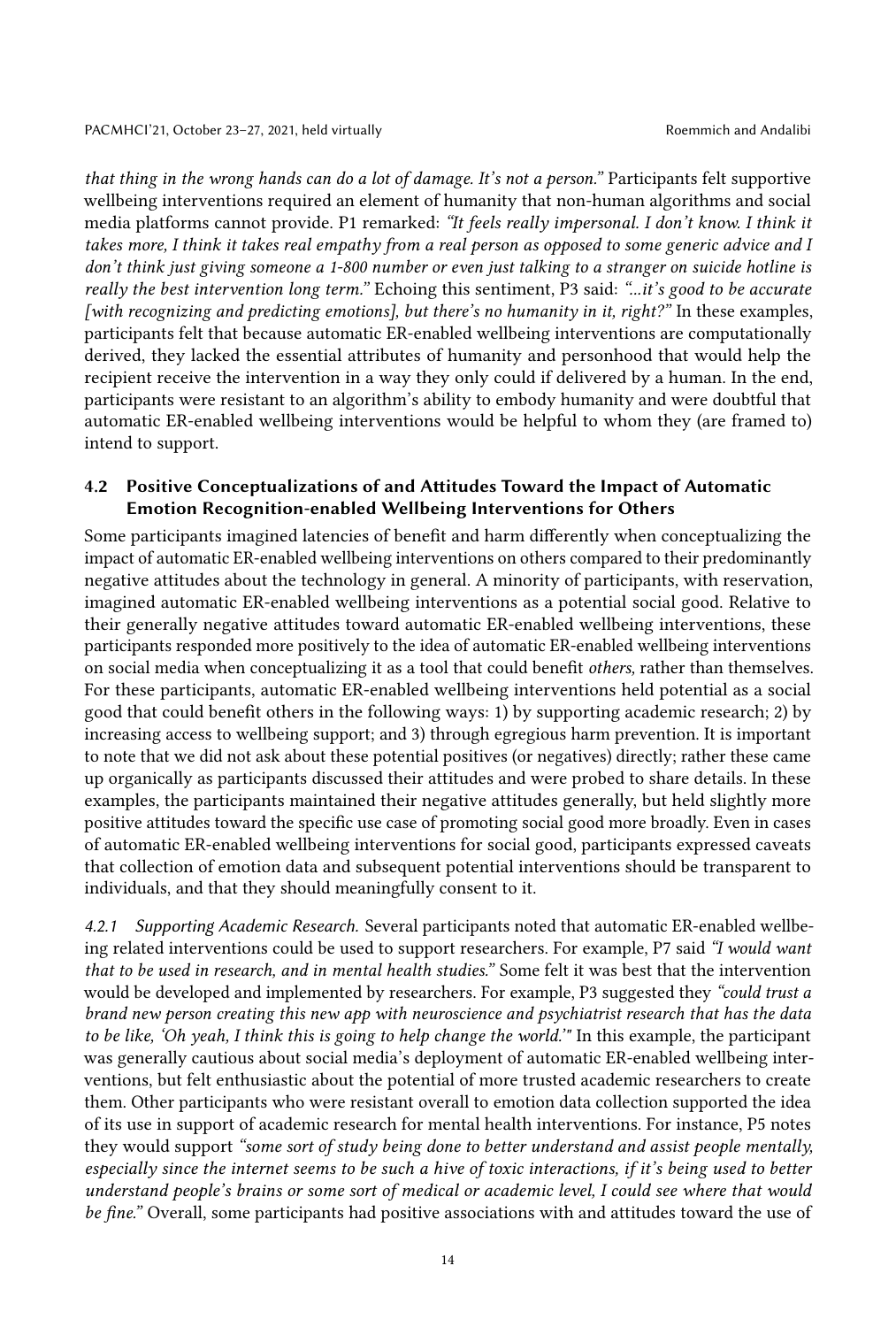emotional data and development of automatic ER-enabled wellbeing interventions by academic and medical researchers, even when they had more negative attitudes about automatic ER-enabled wellbeing interventions broadly and applied to them individually.

Past work has shown that people are generally either comfortable with or ambivalent about the use of social media data to support academic research in specific contexts, though noted that self-selection bias of participants participating in a research study, and younger, some college educated demographics from their sample from MTurk, an online crowdsourcing marketplace, may have played a role in their findings [\[82\]](#page-29-14). Likewise, research has suggested that people are supportive of the use of social media data to support researchers' population-level monitoring of mental health, even when they generally had privacy concerns; however, this study focused on mostly educated people or people working in a white collar capacity [\[133\]](#page-31-2). We surmise that the positionality of our largely college-educated sample, similar to past work with comparable findings [\[82\]](#page-29-14), may have contributed to these participants' comfort in the use of social media data for research, and may not be generalizable to the broader population.

Participants stressed, however, that automatic ER-enabled wellbeing interventions used to support academic research should only occur if the person has knowledge of the emotion data collection and corresponding intervention. For instance, P5 adds: "But I wouldn't be okay with that being used without anybody's knowledge because that's just shady. If you're not going to tell people, then why aren't you telling people? I doubt on such a large scale that it would affect their finding." P7 echoes, "I would want that information known to me as the user." Thus, while some participants suggested they might feel comfortable with automatic ER-enabled wellbeing interventions if they were used to support research, they felt that research should be used only in a transparent context where the affected individual is informed of the practice and meaningfully consents to it.

4.2.2 Increasing Access to Wellbeing Support. Several participants suggested that automatic ERenabled wellbeing interventions could be a positive benefit for those without a strong support network, thereby increasing access to wellbeing support. While P8 was hesitant about the potential of emotion data's use in other ways such as product advertising or targeting them individually, P8 responded positively to its use toward this type of "good." When asked about using emotion data to create wellbeing-related interventions, P8 responded: "That feels more like the social good side of it, like using this for good rather than like here's a weight loss pill...Like that feels less of a social good than like someone is having an acute moment than like this platform can be used to actually provide resources that might help in that moment." Here, P8's attitude toward emotion detection on social media platforms is contextual: while P8 expresses discomfort with its use to promote advertising, they respond positively to its use to promote the social good of mental health support. On social media platforms' unique position to offer wellbeing interventions, P6 acknowledges "there's some people that don't have family to intervene and maybe that would be good for a person who does not have anyone and they're using social media as a cry for help." P12 echoes "I think that's good. Again, you see kids on there and they might have a problem. They need help." People in distress sometimes rely on social media to seek support, and some participants viewed wellbeing interventions as a tool to provide it where users may not otherwise receive it. This acknowledgement echoes a potential motivation for some of the research behind and application of practical platform-based interventions in place today. It is important to note that while some participants imagined automatic ER-enabled wellbeing interventions as a potential social good that could increase access to wellbeing support, those same participants remained uncomfortable about its use on themselves. Future work could consider the impact of social support networks on data subjects' attitudes toward automatic ER-enabled wellbeing interventions.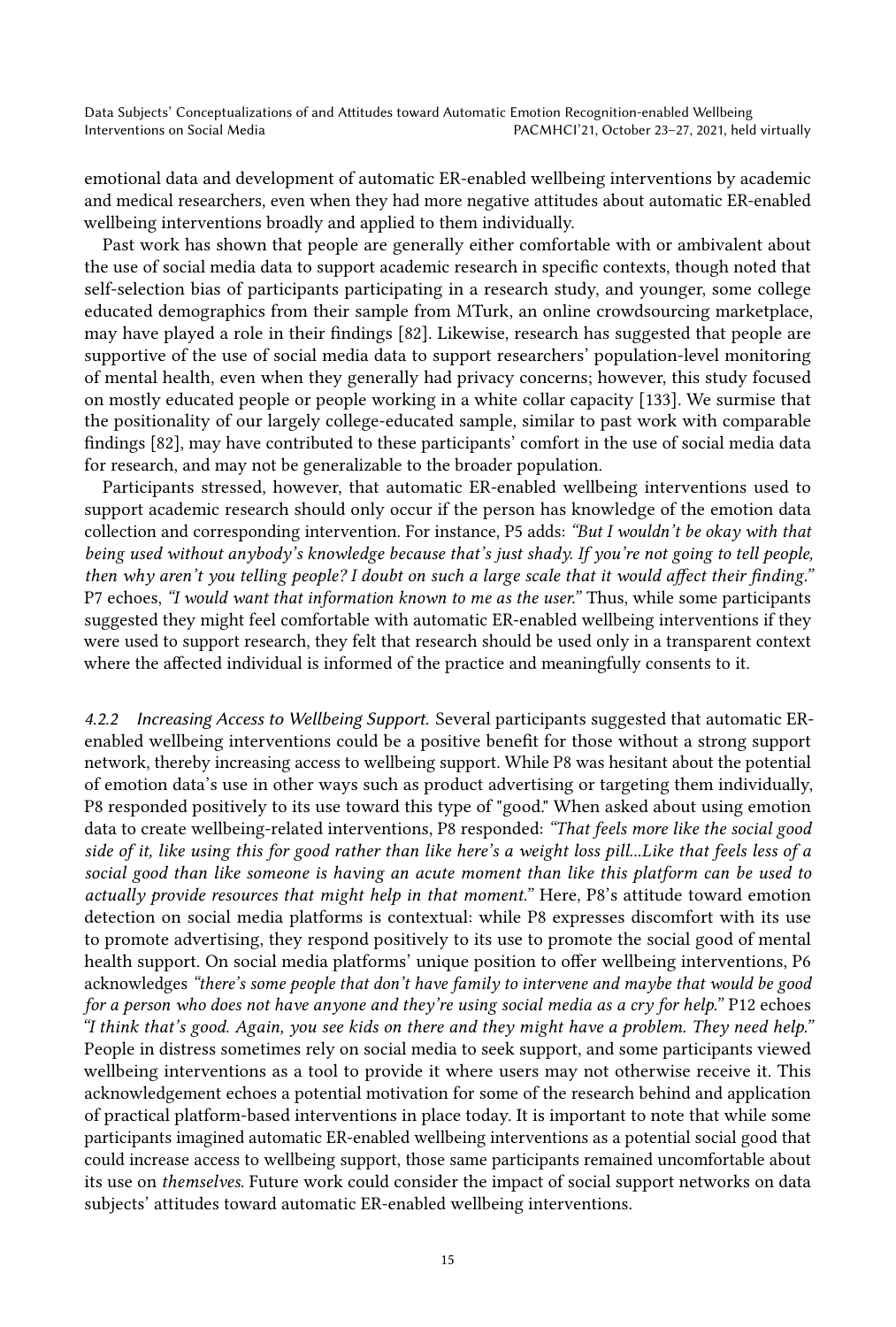4.2.3 Egregious Harm Prevention. Perhaps the most widely acknowledged benefit participants imagined automatic ER-enabled wellbeing interventions could offer was its potential to prevent egregious harm, such as in cases of social media users planning suicide, harm toward others, or domestic terrorism. Some participants considered automatic ER-enabled wellbeing interventions to have the potential to be particularly helpful and effective to prevent harm. P11 saw interventions as helpful "actually for people who are an immediate threat to themselves or others... or mainly themselves" and remarked, "I think it could be a very good thing." P8 worried about the example of "someone...searching about like ways to commit suicide or ways to hurt someone. I think that's when I, I feel like the social good and like someone's bodily safety is at risk," and imagined the potential of interventions to mitigate that risk. For these use cases, participants considered the good of preventing suicide and harm toward others to benefit society at large.

Furthermore, P6 discussed automatic ER-enabled wellbeing interventions as a potential way to reduce the number of school shootings, and thought that "maybe there would actually be less things occurring" if there were mental health interventions on social media. P6 elaborated that ER-enabled wellbeing interventions might assist public safety officials by understanding content posted by these individuals: "we need to monitor posts a little more closely to see if there's somebody who's vaguely talking about a school shooting or something, they say, we need to sometimes be responsive, and not just take someone at their word, because someone's word may not express exactly what they're about to walk out the door and go and do." This participant's account can be taken to mean that some individuals feel that surveillance on social media can be justified in efforts to prevent domestic terrorism such as school shootings, but that harm can arise when such surveillance leads to inaccurate and biased identification. Considering the rhetoric and justifications used by participants to imagine wellbeing interventions as a positive force that can prevent egregious harm, we speculate that these attitudes may have been influenced by the positive discourse of some high-profile wellbeing interventions such as Facebook's Suicide Prevention Program as tools that promote wellness and help users in need [\[5\]](#page-25-8). Likewise, positive positions may have been shaped by rhetoric in the popular press that AI can help save the planet [\[6\]](#page-25-9) and by the government that AI can empower people and improve peoples' lives [\[10\]](#page-25-10).

In summary, some participants conceptualized automatic ER-wellbeing interventions on social media more positively when imagining its greater social impact, going beyond individual concerns. In these instances, participants resolved their tension between their general negative attitudes toward automatic ER-enabled wellbeing interventions and their more positive attitudes when the interventions might benefit others as a possible social good by establishing that automatic ERenabled wellbeing interventions should be transparent to individuals, and that individuals should meaningfully consent to their use.Future work could delve deeper into such shifts in expectations and attitudes at individual and collective levels.

### 4.3 Negative Conceptualizations of and Attitudes Toward the Impact of Automatic Emotion Recognition-enabled Wellbeing Interventions for Others

When conceptualizing its impact on others, most participants maintained their negative attitudes toward automatic ER-enabled wellness interventions on social media. These participants were primarily concerned that the intervention might commit harm to other people, and emphasized a need for individual and external control to mitigate those harms.

4.3.1 Potential Harms. Participants expressed a variety of concerns that automatic ER-enabled wellbeing interventions on social media pose a risk of harm to other users, including risks of: re-traumatization, spread of inaccurate health information, inappropriate surveillance, and interventions informed by inaccurate predictions.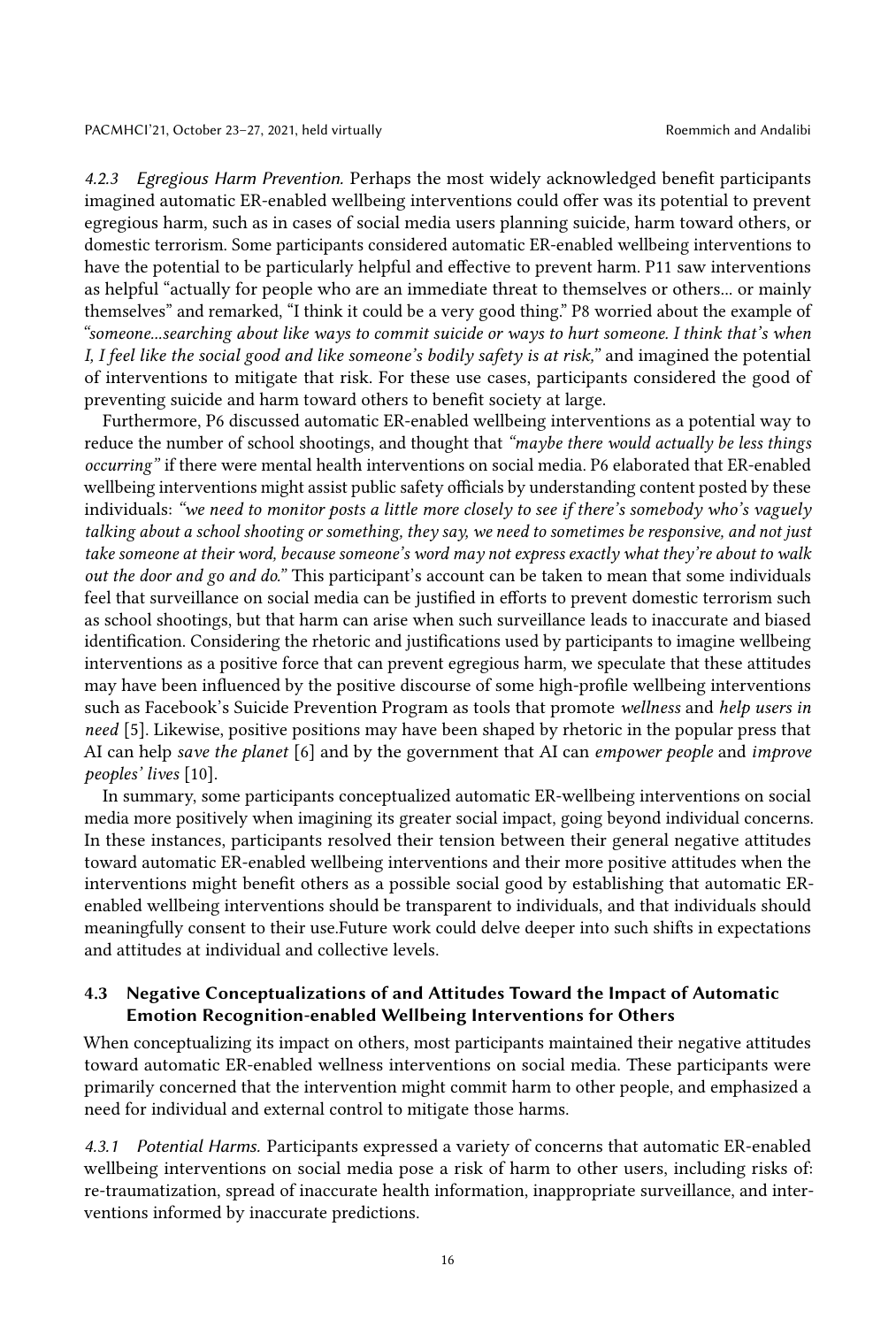Some participants expressed concern about the potential for re-traumatization caused by interventions. For instance, P10 said: "Like, it could help people. It could also make people more angry that a machine is telling them, 'Hey, you sound angry. Please call this number.' Like, 'All right, machine. Calm down. Leave me alone." In this example we see that some participants feared the interventions themselves may lead to outcomes of anger and frustration to the individual, leading to re-traumatization of already vulnerable individuals.

Others felt that if medical interventions and diagnoses became commonplace on social media, people may start to believe that whatever information they are given about their wellbeing is accurate and credible. For instance, P7 said: "It just feels like it's going to put information into the hands of uneducated people who are then going to assume that Facebook is accurate... I feel like it's going to lead to people...overreacting." In this example, the participant expresses concerns that relying on social media for wellness information can lead to the spread of misinformation, particularly among vulnerable groups such as those with low educational attainment.

Another concern expressed was that the surveillance methods required to enable automatic ER-enabled wellbeing interventions could be applied by individuals in other contexts that could then cause harm through privacy infringement. For example, P3 wondered, "But again are there parents wanting to use that to monitor their kids? I understand that but I just don't think it would be good to try to...I just feel you'll do more harm than good but that's my fear." Participants acknowledged that the data collected from constant monitoring could be used and abused by other entities, and were concerned how that might harm certain groups such as children.

Speaking further to potential harms, P6 said: "I think that maybe there would actually be less things occurring because people use social media now for everything, as I said before, some of the things people post online, I'm like, I can't believe you even put that on there. And maybe it would be very helpful, but at the same time there could be a fine line because what if you're insinuating something else and you end up investigating someone for something that has nothing to do with what you were thinking they were talking about." Participants worried that automatic ER-enabled wellbeing interventions, especially in cases where the prediction is inaccurate, could harm the intervened subject. Unless the individual had control and agency in the surveillance that facilitates automatic ER-enabled wellbeing interventions, participants felt there would be significant risk that other actors might exploit that surveillance for ethically questionable purposes. These varied examples show that the harms people imagine automatic ER-enabled wellbeing interventions can commit span a wide range of concerns, and suggest that its potential harm is immense.

4.3.2 Individual and External Control. Overall, participants were concerned about the expression of power in the user-platform relationship when conceptualizing automatic ER-enabled wellbeing interventions and the potential for harm within that context. As P2 put it, "Assuming that the intervention was not forced intervention, I think it would be a good thing. If the intervention were forced, then I would tend to say things have gone too far." In this example, we see that people are opposed to any intervention they perceive to be unconsented to and forced upon them. Participants stressed that having the choice to control whether they were subjected to these interventions would allow the intervention to reach the people who might need it, while allowing those more reserved about its outcomes a choice in whether they were subject to the intervention. Participants felt they would be more comfortable with the delivery of automatic ER-enabled wellbeing interventions on social media platforms if there were clearly defined boundaries to help those in need of support, and options to enable and maintain user control. P8 noted the need for bounds and control on the deployment of automatic ER-enabled wellbeing interventions: "I think about it at an individual level. I don't like that idea. But when I think about [the] crisis that we're in and like I think about queer youth or whomever and things that people are posting about and are like crises that people do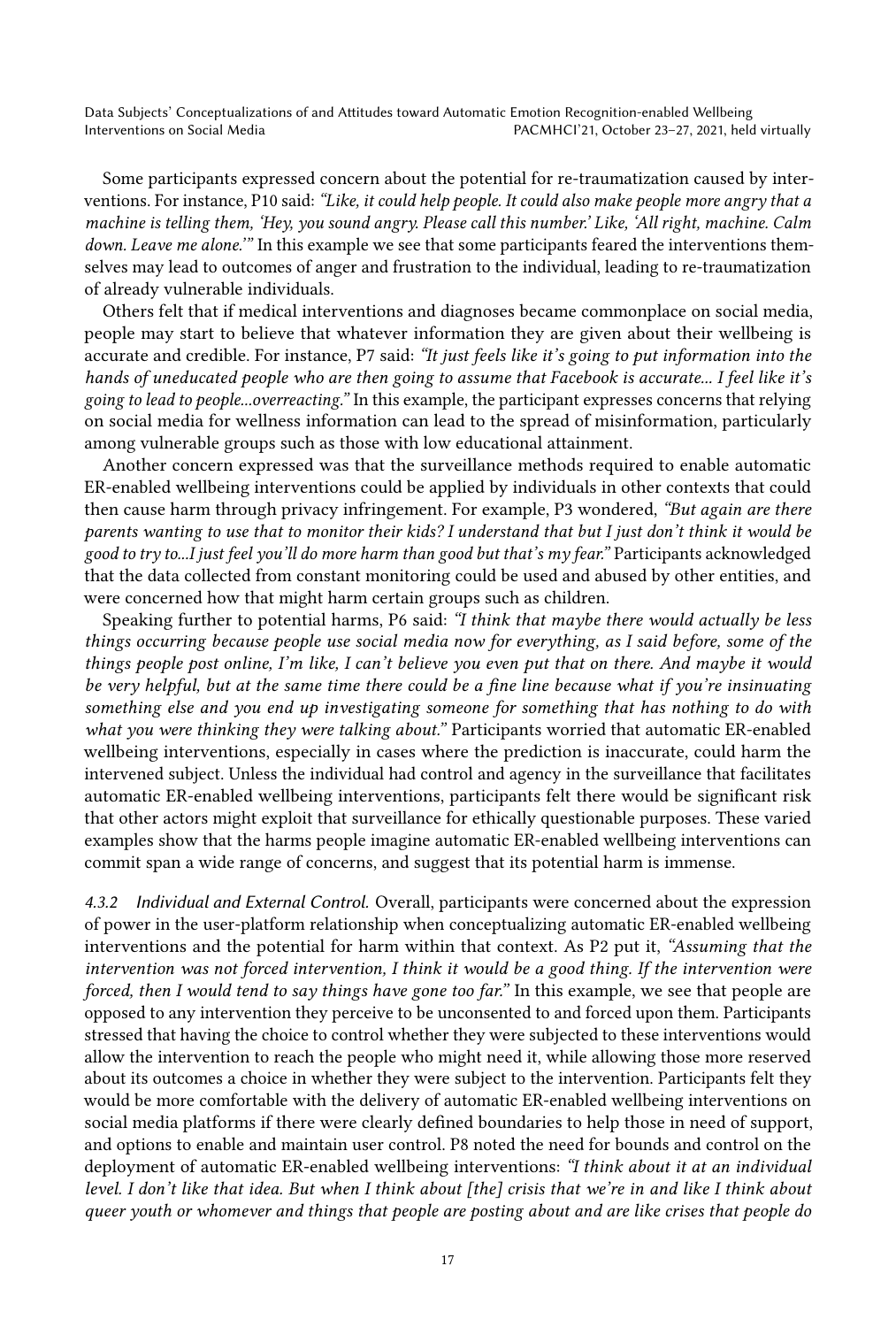post to Facebook around in moments of crises. I think if it helps people who are in that acute moment, then maybe I'm okay with it, but I would want there to be like bounds on that." P8 was cautious about sanctioning the use of automatic ER-enabled wellbeing interventions for people in crisis, and was sure to underscore the need for measures that would subject the interventions to external regulation and allow for individuals' control before approving of its use. In these examples we show that participants maintained their negative attitudes toward automatic ER-enabled wellbeing interventions whether they imagined it at a personal or social level. Participants expressed strong preferences for individuals to have control in whether they were subject to interventions, and for interventions to be subject to external regulation, both of which may mitigate some concerns surrounding potential harms.

### 4.4 Development and Delivery Qualities Upon Which Attitudes toward Automatic Emotion Recognition-enabled Wellbeing Interventions Depended

While some participants maintained negative attitudes toward automatic ER-enabled wellbeing interventions at all costs, some imagined particular qualities that, if implemented, might engender some increased degrees of comfort and trust in the intervention. We identified three qualities upon which they felt their level of trust and comfort in this technology depended: 1) accuracy; 2) contextual sensitivity; and 3) positive outcome.

4.4.1 Accuracy. Some participants believed that automatic ER-enabled wellbeing interventions for support should be based on highly accurate inferences, and saw potential negative consequences for individual harm should the intervention fail to meet certain expectations of accuracy. For example, P3 said: "if you see someone caught retweeting about bad shit, and it's like then clearly you should call him if they say they want to die, they want to die. That's not always accurate. So I feel like it would make them completely have that option that, if people are at risk or whatever, for them to use that...but again...I just feel that you'll do more harm than good but that's my fear." Participants understood that while interventions such as ER-enabled suicide predictions could have potential positive benefits, their accuracy would be a determining factor in whether they helped or harmed the individual user. Participants expected highly accurate algorithms that are able to understand nuanced and contextual engagement with the platform before they would consider themselves comfortable with the automatic ER-enabled wellbeing intervention deployed on social media.

Related to accuracy was the quality of relevance. Some participants expressed a requirement that they perceive automatic ER-enabled wellbeing interventions as relevant to their condition. These participants might feel more comfortable with the idea of automatic ER-enabled wellbeing interventions, so long as those interventions were accurate enough to offer relevant support to them. For instance, P12 said: "[Y]ou might be able to learn something about yourself and about the condition too. I think it's great, it's free help, you know? As long as it's a credible source...you can learn a lot about new treatments, and therapy, and that type of thing. It might even help you because maybe you've tried all these different medicines and remedies, and you're not getting anywhere. Now they have a new breakthrough, wow look at this. I'm always researching, and always looking into new things. I would like that. It might be really good, it might help me." Participants imagined that interventions that were accurate enough to have specific relevance to their individual conditions could then be helpful, through the advancement of individual knowledge about the relevant condition and its treatment options. These examples highlight the importance of accurate automatic ER-enabled wellbeing interventions, yet suggest that they should be optional for the data subjects (not all desire precise accuracy, and some just desire relevance), provide customized support, and be relevant to their condition.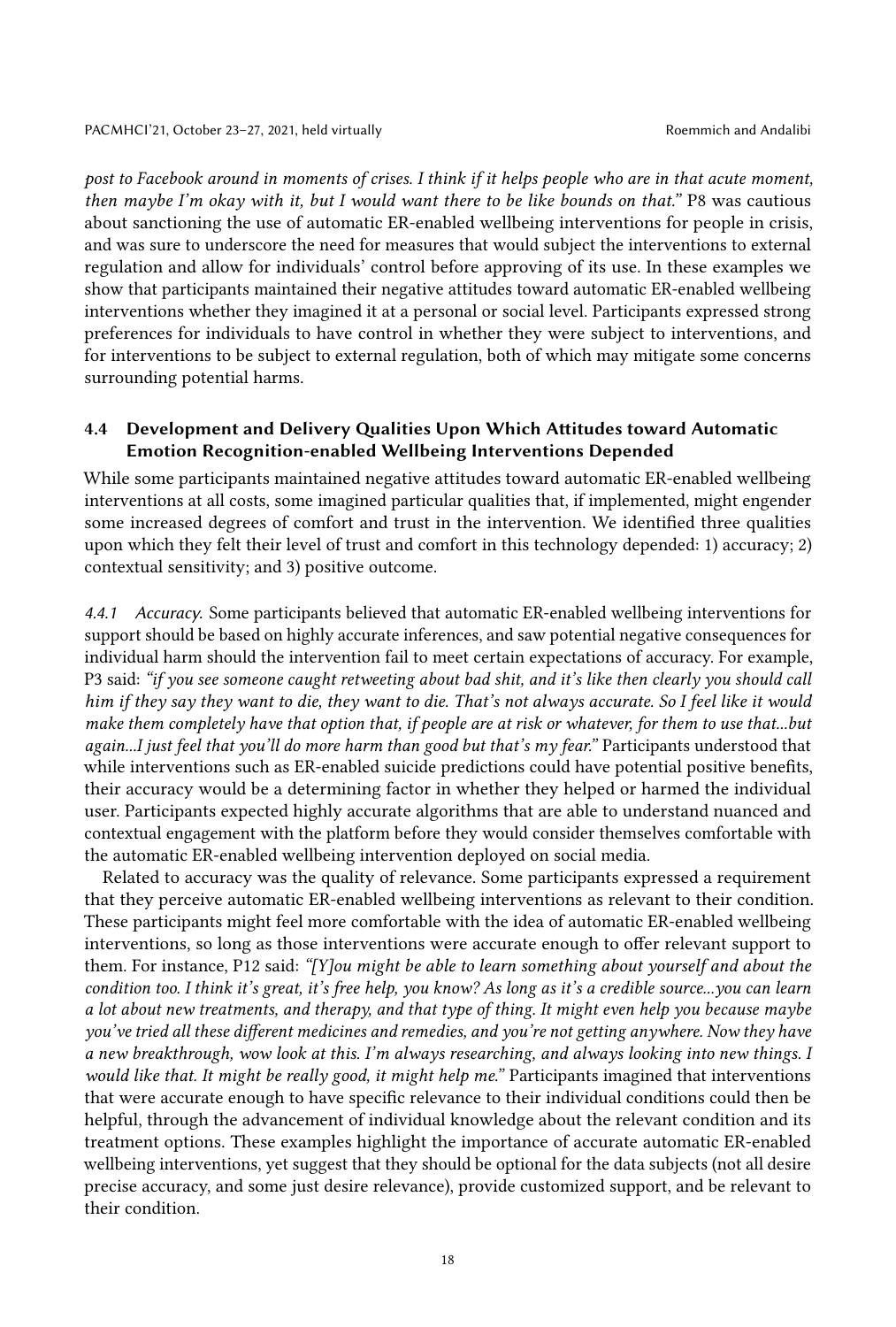4.4.2 Contextual Sensitivity. The specific wellbeing context in which interventions were provided mattered to some participants. For example, an imagined intervention suggesting resources in one's geographic area about a physical illness was seen to be less intrusive than resources regarding mental illness. To this point, P7 said: "Let's say I have some rare medical condition and it shows me an ad for a clinical trial in my area, that could save my life. But yeah, I don't know why, maybe it's such a stigma, but for some reason if it's a mental health thing, that seems more slimy to me that they're advertising towards that, that they're taking advantage of me. But if it's like any other health issue it doesn't seem as slimy." Here we see that some participants felt that interventions for physical health conditions might be helpful, but felt that mental health related interventions were too intrusive and exploitative. P8 commented, as discussed in 4.2.3, that only in specific contexts, such as preventing harm toward others or themselves, that automatic ER-enabled wellbeing interventions could be a positive benefit to the community. P8 explains: "If someone were searching about like ways to commit suicide or ways to hurt someone. I think that's when I, I feel like the social good and like someone's bodily safety is at risk, you know, theirs or someone else's. It feels like that's a time when the fact that this is all one soup, that should be used, but I think that would probably be the line for me." In this example, we see that people with overall negative attitudes toward automatic ER-enabled wellbeing interventions might temper their objection in contexts where the technology's potential for what they deemed as social good outweighs their own reservations. Our results indicate that participants' comfort level with the deployment of automatic ER-enabled wellbeing interventions was highly dependent on the context in which the intervention would be used. For what types of interventions people would welcome automatic ER-enabled wellbeing interventions is an area for future research, but is certainly not a trivial question. What is more, our findings show that assuming that all automatic ER-enabled wellbeing-related interventions would be welcomed by data subjects is inappropriate.

4.4.3 Positive Outcome. Some participants' attitudes were dependent upon tangible impacts the intervention may have on them. In 4.3.1 we describe how anticipating harm was a reason for negatively held attitudes toward automatic ER-enabled wellbeing interventions. Here we describe how if the intervention were proven helpful, participants might be more comfortable with it; if the outcome were not helpful, they would not welcome the intervention. For instance, P7 said: "Because if it's successful and I feel better, then I feel like I can't be upset about it." P10 echoed similar attitudes, and additionally suggested that a layer of assurance such as a certification process would increase their confidence in the positive outcome: "I think that I would feel okay with that, as long as that support is I guess somehow certified or goes through a process of guaranteeing that it's not shitty so I feel worse. I think I could support that use of data." Participants felt that if the outcome of the intervention were successful, then they could embrace its use. Our findings show that data subjects have strong preferences for automatic ER-enabled wellbeing interventions to assure positive outcomes on them.

In summary, these insights into development and delivery qualities of automatic ER-enabled wellbeing interventions upon which data subjects' attitudes depend suggest some individuals may welcome accurate, contextually sensitive ER-enabled wellbeing interventions with guaranteed positive outcomes. Who, to what extent, and in what contexts, would welcome interventions developed and implemented with such preferences is an area for future work.

### 5 DISCUSSION

Our study examined data subjects' conceptualizations of and attitudes toward automatic ERenabled wellbeing interventions on social media. At a high level, we contribute to discourse around the development of socially aware, trustworthy, and ethically responsible AI advancements, with a focus on emotion-sensitive technologies. Specifically, we contribute a characterization of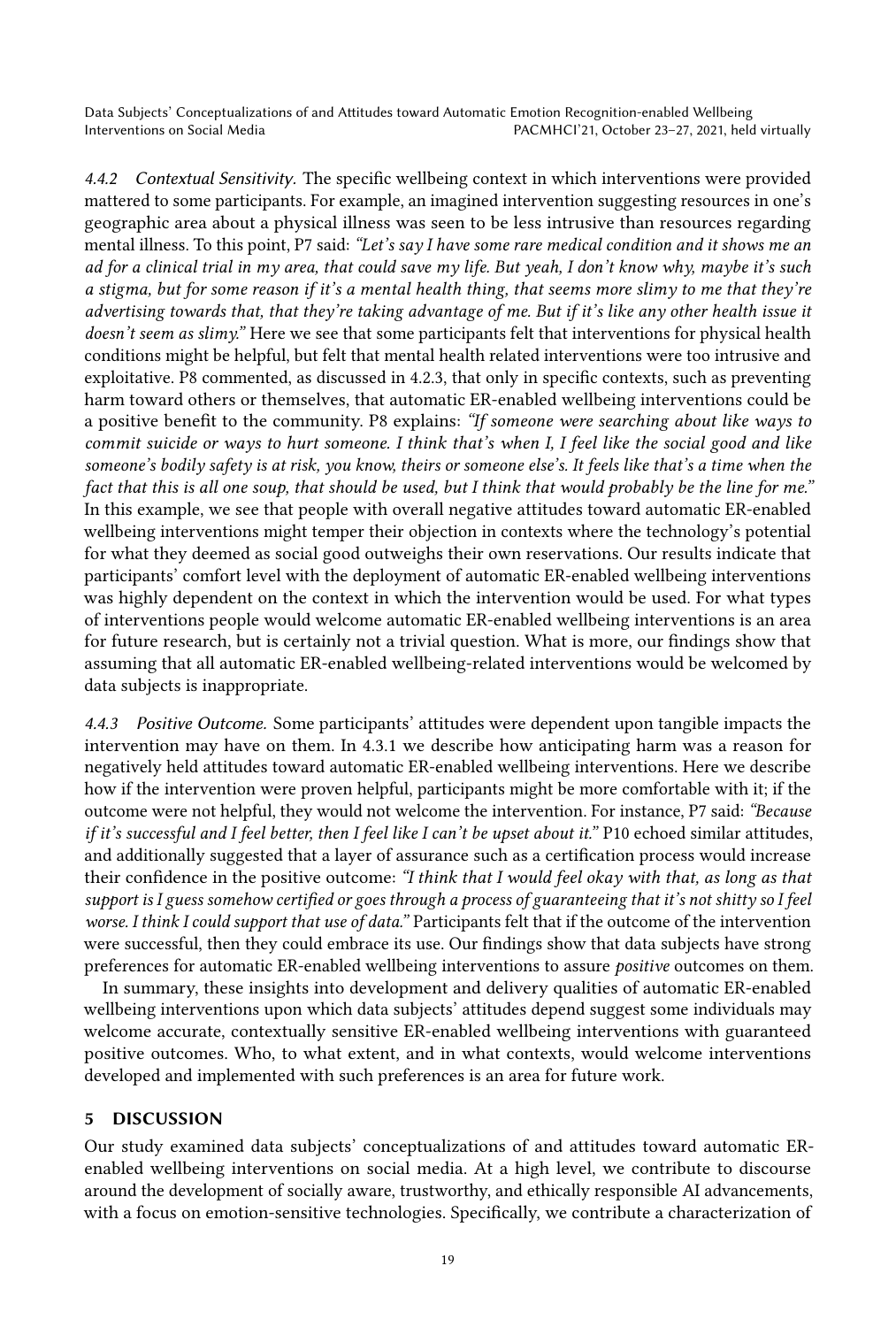data subjects': 1) broad conceptualizations of automatic ER-enabled wellbeing interventions; 2) positive conceptualizations of and attitudes toward the impact of automatic ER-enabled wellbeing interventions for others; 3) negative conceptualizations of and attitudes toward the impact of automatic ER-enabled wellbeing interventions for others; and 4) development and delivery qualities upon which their attitudes toward automatic ER-enabled wellbeing interventions depend.

We suggest that data subjects' negative conceptualizations of automatic ER-enabled wellbeing interventions are shaped by a human/AI dichotomy and beliefs that automatic ER-enabled wellbeing interventions could not hold attributes of supportive wellbeing interventions traditionally delivered by humans: 1) helpfulness and authentic care; 2) personal and professional expertise; 3) morality; 4) benevolence through shared humanity.

Our findings reveal the potential for relatively more positive conceptualizations of automatic ER-enabled wellbeing interventions to show their presence when imagining the social impact of automatic ER-enabled wellbeing interventions on others. Some imagined the tool as a potential social good that could benefit others: 1) by supporting academic research; 2) by increasing access to wellbeing support, and 3) through egregious harm prevention. These positive attitudes are complicated by participants' concerns of potential harms that automatic ER-enabled wellbeing interventions could present to others (e.g., re-traumatization, spread of inaccurate health information, inappropriate surveillance, and interventions informed by inaccurate predictions). Even when imagining interventions as a social good, participants expressed requirements that automatic ER-enabled wellbeing interventions are transparent to individuals, that individuals meaningfully consent to them, that individuals have control over their use, and that interventions are subject to external regulation.

Lastly, we contribute a characterization of development and delivery qualities upon which data subjects' attitudes toward automatic ER-enabled wellbeing interventions depended: 1) accuracy; 2) contextual sensitivity; 3) positive outcome. As such, we identify what makes (and does not make) for an ethical and trustworthy automatic ER-enabled wellbeing intervention on social media.

While we found that data subjects' attitudes track well to similar themes of harm and privacy concerns found in the literature critical of ER [\[33,](#page-26-4) [48,](#page-27-4) [53,](#page-27-5) [89,](#page-29-1) [125,](#page-31-3) [157\]](#page-32-5), our study builds on recent work [\[22,](#page-26-0) [85\]](#page-29-6) and empirically centers the voices and concerns of the humans that make the technology possible to begin with — and those subject to its consequences — rather than merely approaching this discourse from an abstract perspective.

We align ourselves with human-centered computing (HCC) [\[107\]](#page-30-12) and social constructivism [\[154\]](#page-32-6) approaches and include humans as relevant social groups [\[154\]](#page-32-6) and stakeholders in our study to contribute to requirements and considerations for ethical and trustworthy ER applications. Our goal is not to make normative statements about whether automatic ER-enabled mental health interventions *should* exist, but rather to complicate existing discourse surrounding this technology through promoting the voices and concerns of the humans most impacted by it.

### 5.1 What Makes an Ethical and Trustworthy Automatic Emotion Recognition-enabled Wellbeing Intervention on Social Media?

Participants in our study were overall consistent and clear in their rejection of automatic ER-enabled wellbeing interventions on social media: they neither wanted nor needed it, including those who spoke from personal mental health experiences. Participants did not trust automatic ER-enabled wellbeing interventions on social media to deliver support in the way humans can, and were concerned about the potential harm interventions could cause others, including re-traumatization, spread of inaccurate health information, inappropriate surveillance, and interventions informed by inaccurate predictions. Compared to human support, they deemed automatic ER-enabled wellbeing interventions as unhelpful, immoral, incompetent, and ineffectual. Even for those few participants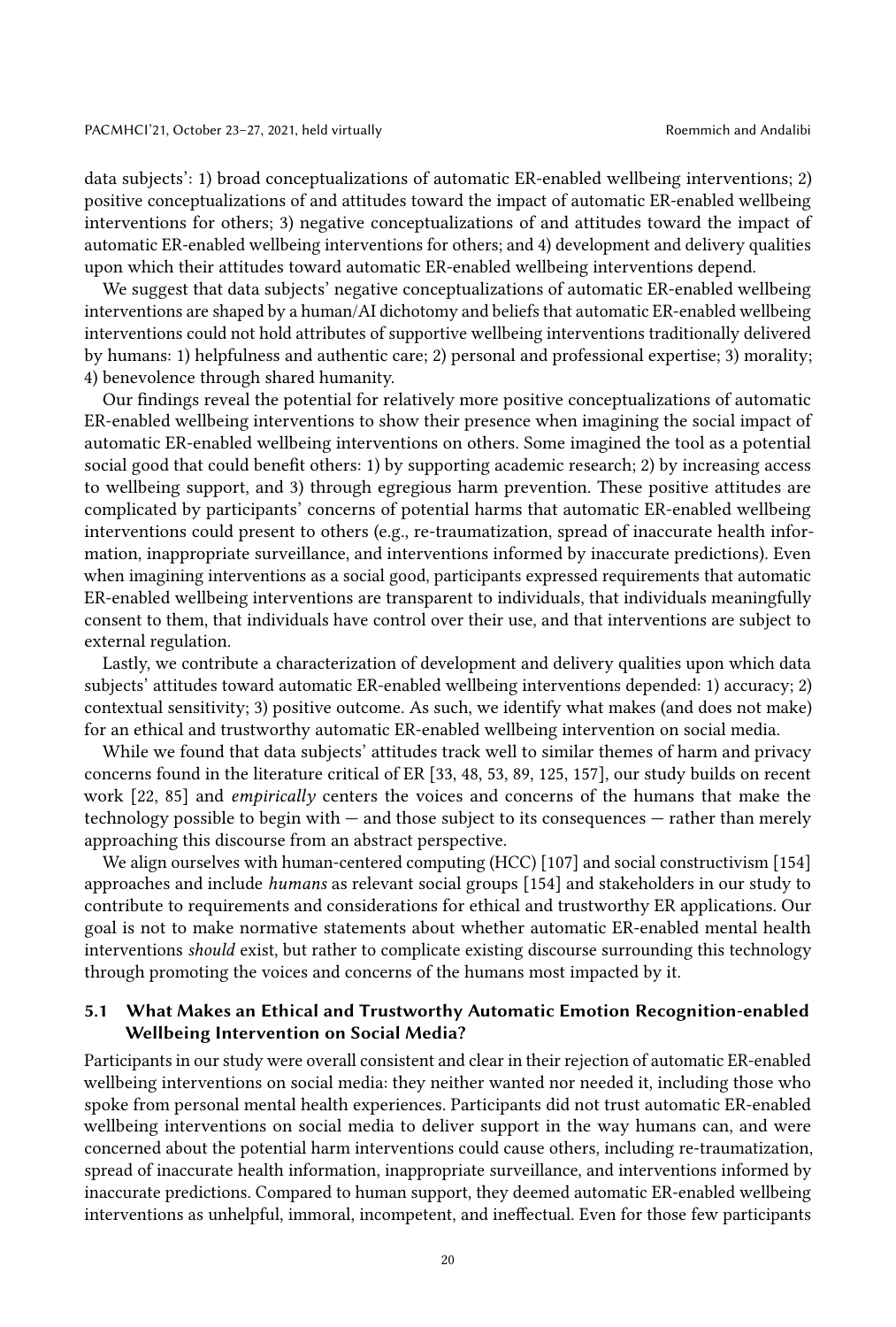that held slightly more positive attitudes regarding automatic ER-enabled wellbeing interventions when conceptualizing its impact on others, the benefits they imagined were counterbalanced by concerns including potential harm to individuals. These insights reflect past findings by commercial research and advisory firm Gartner, that showed out of 4,000 US and UK respondents, more than 52 percent did not want their faces to be subject to affect recognition [\[128\]](#page-31-13). While participants expressed requirements and qualities that might improve their attitudes toward or trust in automatic ER-enabled wellbeing interventions, these requirements and qualities are incompatible with current social media practices, and might be challenging to deliver (i.e., a guaranteed positive outcome).

Our findings complement work that centers human perspectives in understandings of wellbeing interventions in other contexts. For example, past work has shown that older adults express a willingness to use smart home technologies in support of self-management of wellbeing [\[67\]](#page-28-17); however, has not focused specifically on emotions. Yet emotions are a sensitive and unique kind of data, different from other types of data that people may deem private [\[22\]](#page-26-0). Future work is needed to identify the contexts in which people may welcome automatic ER-enabled wellbeing interventions with more nuance. For example, it may seek to understand how older adults perceive of the use of automatic ER-enabled wellbeing interventions using voice assistants, rather than wellbeing interventions delivered via smart home technologies broadly. Our work provides preliminary insights that data subjects are hesitant to receive automatic ER-enabled wellbeing interventions on social media. In addition, our paper's findings identifying negative conceptualizations of and attitudes toward the impact of automatic ER-enabled wellbeing interventions for others resonate with past work on human-AI collaboration, showing that "trust is the most correlated with human preferences of optimal human-machine delegation" [\[120\]](#page-31-14) and that without trust, humans are not likely to feel comfortable with the delegation of traditionally human tasks to AI [\[108\]](#page-30-13) (and as we find, especially not those as intimate as wellbeing).

If data subjects neither want nor need automatic ER-enabled wellbeing interventions on social media, socially aware and ethically responsible design must listen. People should not be subject to such an opaque and invasive technology through which social media companies capitalize human emotion, and consequently present harm to its data subjects. More work is needed to identify in what contexts people might welcome automatic ER-enabled wellbeing interventions, such as in a non-commercial medical context under the supervision of medical providers — and by proxy, medical data privacy protection and regulations. Our work has shown that data subjects have overall negative attitudes toward automatic ER-enabled wellbeing interventions in the context of social media, and have clear and specific requirements for accuracy, contextual sensitivity, and positive outcome before they could welcome such interventions on social media. Based on our findings, we urge social media platforms that have deployed (or are considering deploying) automatic ERenabled wellbeing interventions to align their applications with data subjects' requirements for trustworthy delivery of automatic ER-enabled wellbeing interventions on social media.

### 5.2 But What if Individuals Consent?

We acknowledge that despite data subjects voicing alternative preferences, automatic ER-enabled wellbeing interventions and ER more broadly will continue to expand. ER is projected to be a twenty-five billion dollar market by 2023 [\[12\]](#page-25-11), and has current applications in industries that impact the lives of the population at large, including law enforcement [\[121\]](#page-31-15), recruitment [\[46\]](#page-27-17), financial services [\[84\]](#page-29-15), medicine [\[98\]](#page-30-14), education [\[1\]](#page-25-12), and advertising [\[110\]](#page-30-15). In practice, many people are subject to ER without either their knowledge or consent, and ER's commercial viability and growth suggests that this trend will continue. For example, the Chromebooks used by children in over ten thousand schools across North America are subject to an educational management and monitoring system, GoGuardian. Its Beacon module, an automatic ER-enabled suicide prevention and early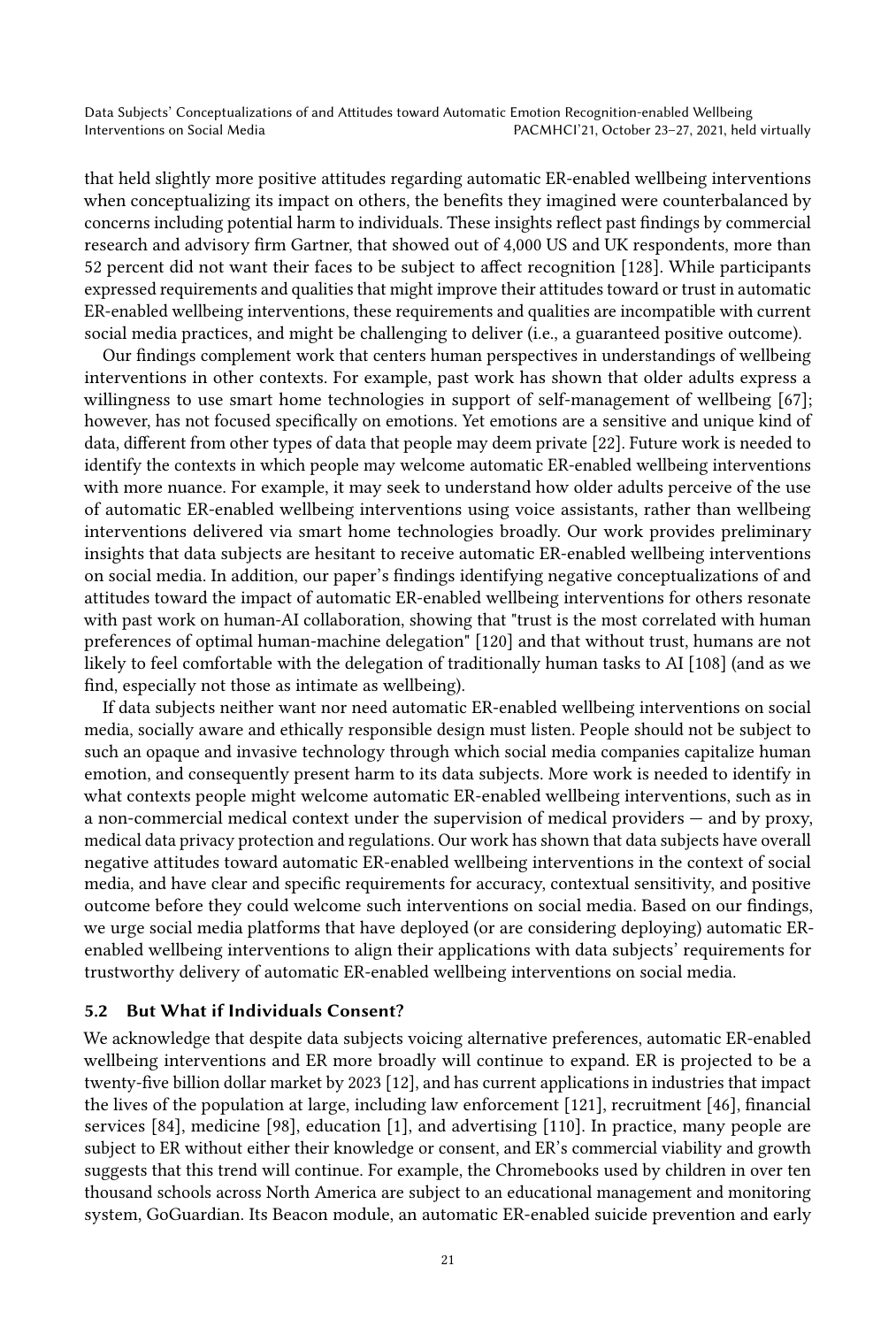detection tool, is offered to all of GoGuardian's admin customers at no additional cost [\[13\]](#page-25-13). Beacon algorithmically monitors "web searches, social media, chat, forums, email, and online collaboration tools" to detect students' mental state and predict violence and safety threats, under a veneer of safety through surveillance [\[4\]](#page-25-14). Children and their parents have little to no option to opt-out, as GoGuardian "obtains school-based consent under the Children's Online Privacy and Protection Act (COPPA)" [\[11\]](#page-25-15).

In another far-reaching example, Facebook's suicide intervention program scans all posts on the social media site for risk of imminent harm, with no option for individuals to opt out. In response to a journalist's inquiry, a Facebook representative explained: "By using Facebook, you are opting into having your posts, comments, and videos (including FB live) scanned for possible suicide risk" [\[32\]](#page-26-13). Facebook's suggestion that its users consent to all of their data practices by using Facebook is rooted in the "notice and choice" framework the Federal Trade Commission (FTC) uses to safeguard data privacy. Under this model, online information providers (and collectors) are required to disclose to consumers their data practices, and then the consumer decides whether or not to continue with the service [\[139\]](#page-32-18).

Notice and choice is the industry standard for privacy policies, offering online consumers a restrictive, binary option: accept the provider's terms in order to use the product, or opt-out entirely. The decision of whether to click 'I agree' has much more at stake than use of the platform itself. As several privacy scholars have argued, notice and choice presents a false choice for consumers: we live in an increasingly connected world in which engagement with online platforms becomes increasingly necessary to engage with the modern world [\[41\]](#page-27-18). Social media platforms play an important role in the way humans use, create, and maintain social capital [\[73\]](#page-28-18). Marginalized communities in particular depend on online information and social networks to seek support and community (e.g., [\[20,](#page-26-14) [23,](#page-26-5) [26,](#page-26-15) [28,](#page-26-16) [93\]](#page-29-2)).

While social media plays a crucial role in humans' social capital, information access, and wellbeing, platforms themselves rely upon the commodification of the personal data people produce to sustain their business model [\[100\]](#page-30-16). Despite public calls for greater individual control and agency over the use and sharing of personal data on social media  $[101]$  — calls echoed by the participants in our study — platforms flex their strong position in the power asymmetry between social media platform and data subject by failing to implement tailorable and context-sensitive privacy controls [\[30,](#page-26-17) [137\]](#page-31-16). Instead, they offer only the binary option to accept their terms of service entirely or opt out of their service entirely. For those that try to read them [\[88\]](#page-29-16), privacy notices are written in often obtuse, hard to understand language heavily slanted toward the interests of the service provider, with little regard for consumer interests [\[81,](#page-29-17) [86,](#page-29-18) [118\]](#page-30-18). Opting out of such sites as social media presents an enormous social and personal cost to individuals. To the already marginalized people that rely upon social media for crucial information and support, forcing a choice between information access and community, or privacy, autonomy, and control, only further disadvantages them while sustaining the power imbalance between data subjects and the corporations that collect and commodify their data, livelihoods, and experiences.

Thus, platforms that fall back on the traditional "notice and choice" argument in data collection (including automatic ER-enabled wellbeing interventions) and fail to take these criticisms into account when employing invasive, controversial technology are at odds with advances to promote ethical and socially responsible AI technologies. In current practice, inferences about mental health data are made on unwitting individuals with little to no regulatory oversight over the collection, protection, and dissemination of those inferences, under the pretense of protecting a small fraction of individuals.

More work is needed to explore alternatives to the "notice and choice" framework, and how people might actually welcome and benefit from AI-driven interventions, and not simply get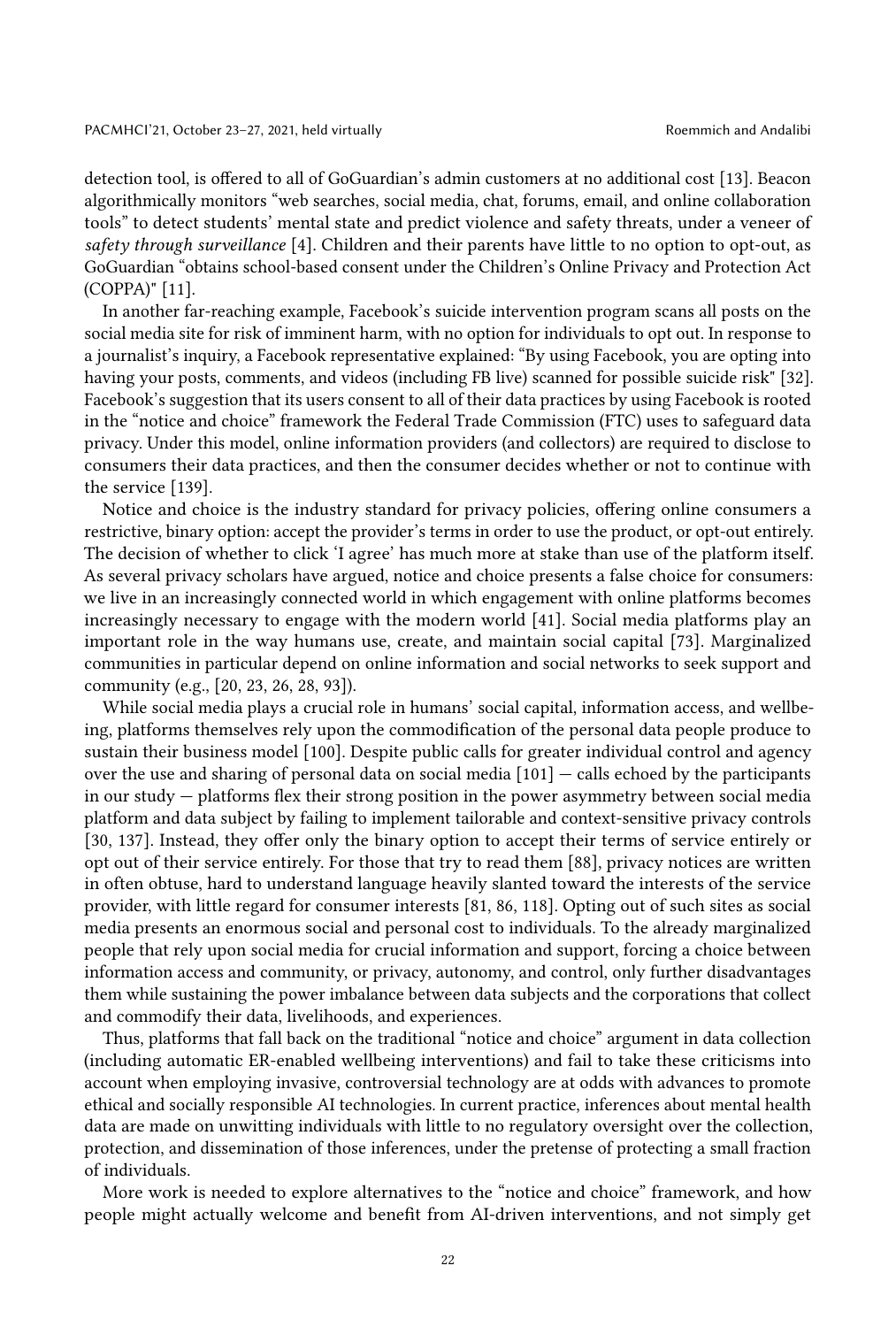accustomed to them as Zuboff warns [\[169\]](#page-33-6), particularly in the context of platforms that employ automatic ER-enabled wellbeing interventions. Our findings indicating that some data subjects acknowledge automatic ER-enabled wellbeing interventions on social media as a potential social good, yet are 1) concerned about its potential harms, 2) desire individual and external controls in its application, and 3) qualify that such interventions should be accurate, contextually-sensitive, and guarantee positive outcomes to the data subject, provide fertile groundwork for this important future work.

We draw attention to our finding that some people felt more positively about automatic ERenabled wellbeing interventions if they were developed in concert with academic researchers. As Google ethicist Alex Hanna and AI Now Institute co-founder Meredith Whittaker have recently pointed out, the corporate gatekeepers of AI enjoy a close relationship with academic researchers by providing significant funding to top computer science departments, offering concurrent positions to researchers who hold appointments at universities, and publishing papers together. "This blurs the boundary between academic and corporate research and obscures the [economic] incentives underwriting such work" [\[96\]](#page-29-19). Highlighting the case of Google's recent act of firing Timnit Gebru — co-lead of Google's ethical AI team who researches racial and gender bias in AI systems and was let go after Google demanded she rescind a paper under peer review that exposed bias in (highly profitable) large language models — Hanna and Whittaker warn that "powerful companies like Google have the ability to co-opt, minimize, or silence criticisms of their own large-scale AI systems—systems that are at the core of their profit motives" [\[96\]](#page-29-19). We caution that collaborations between social media platforms and academic researchers developing automatic ER-enabled wellbeing interventions on their platforms might obviate data subjects' requirements for its development and delivery qualities of accuracy, contextual sensitivity, and positive outcome, by manipulating peoples' trust in academic institutions to silence criticism.

### 5.3 Harm to Vulnerable Populations

Emotion data should be considered sensitive in research and practice [\[22\]](#page-26-0). While automatic ERenabled wellbeing interventions can target any individual whose emotions can be inferred or predicted from their online behavior (our focus), ER's harms might be most acutely felt by certain vulnerable populations. In a healthcare context, vulnerable populations are defined as those "at greater risk for poor health status and healthcare access" and include the economically disadvantaged, racial and ethnic minorities, and those with chronic health conditions including mental illness, with vulnerability increasing with factors such as "race, ethnicity, age, sex, and factors such as income, insurance coverage...and absence of a usual source of care" [\[2\]](#page-25-16). Mental health patients are an exceptionally vulnerable population in the unregulated space of ER and wellbeing interventions: they are subject to involuntary, coerced care more than any other population [\[160\]](#page-32-19), potentially exacerbated by unregulated intervention programs. Recent work exploring mental health related apps and digital phenotyping involving technology companies broadly has shown that individuals with mental illness are wary of algorithmic inferences made of health status and associated advertising from their use, and echo many of the concerns with mental health applications and mental health condition inferences that our study's participants had regarding corporate profit motives, distrust, and calls for controls such as external regulation [\[57\]](#page-28-14). As our findings show, data subjects are also concerned that automatic ER-enabled wellbeing interventions on social media carry significant risk of harms such as re-traumatization. For those living with mental illnesses that seek support on social media, their use of the platform might result in unwanted (and unwarranted) traumatic experiences.

Inferences made regarding mental health states can hold grave consequences, especially for racial and ethnic minorities that have been shown to be more likely to be admitted involuntarily to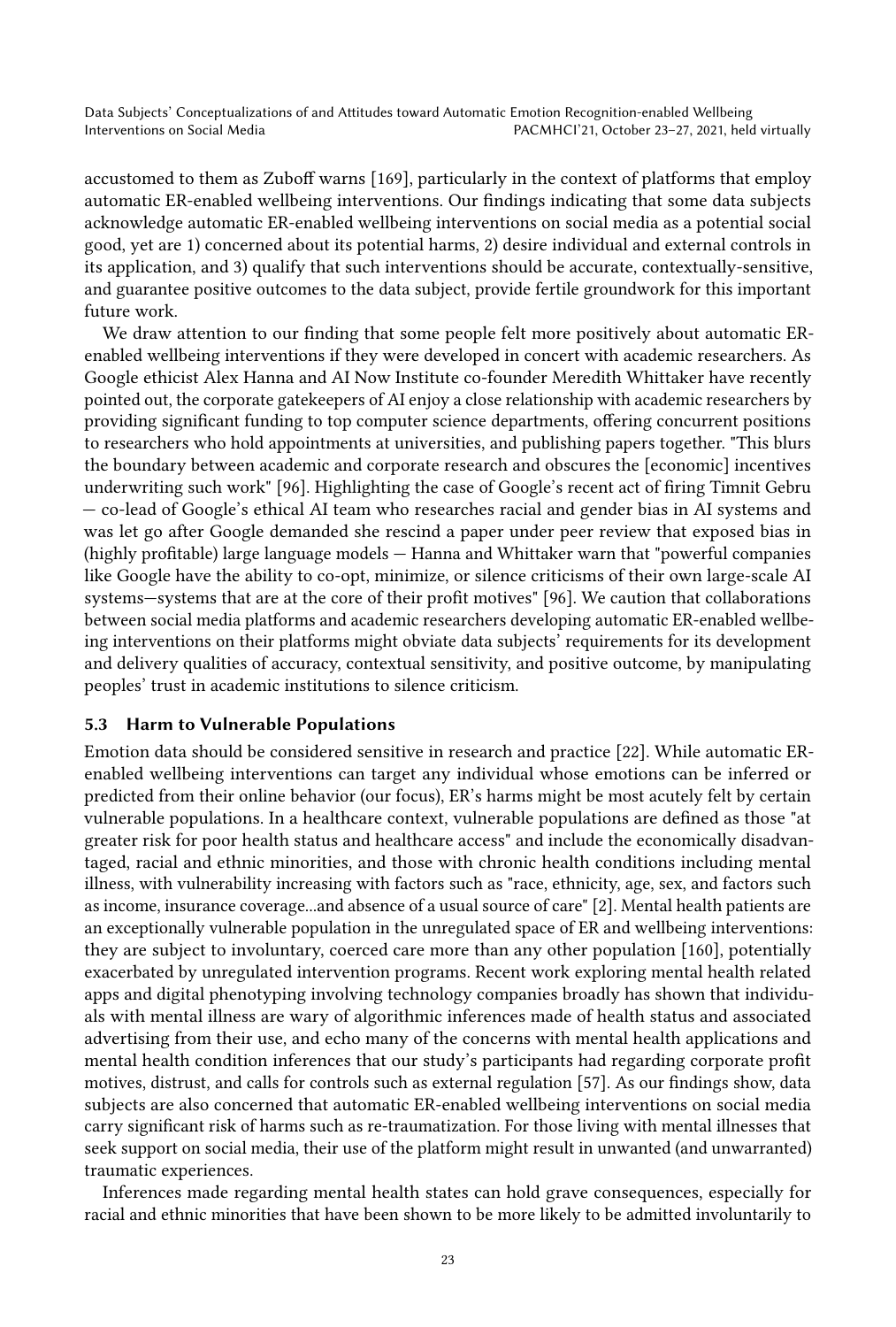mental health institutions [\[129\]](#page-31-17). Further, the interventions that rely on those inferences, such as Facebook's suicide intervention which surrenders an individual's personal information to police, who then respond with a 'welfare check,' when it infers an individual is in need of crisis, may subject certain communities to adverse harm. Police encounters between people in behavioral crisis and police often end in unwarranted brutality [\[146\]](#page-32-20), an outcome already disproportionately affecting Black, Brown, and Indigenous people in the US [\[112,](#page-30-19) [152\]](#page-32-21). When the police are called to respond to the mental health crisis of a person of color, it is an all too recurrent outcome that the individual in crisis will not only receive inadequate care, but will be subjected to police violence instead [\[38,](#page-27-19) [162\]](#page-33-7). In addition to a concern for harms such as re-traumatization, participants in our study expressed a concern for harm to data subjects from interventions based upon inaccurate ER inferences. The algorithm's false positives could present harm from law enforcement involvement when a person was never in crisis in the first place, leading to uncalled for and unjustified risk. Future work should examine the impact of automatic ER-enabled wellbeing interventions that include protocols to involve police for mental health calls on individuals with experience being targeted by them.

Recent research has shown the feasibility of detecting emotion and "violence estimation" from social media data [\[165\]](#page-33-8), work in which the US government has shown interest in deploying [\[36\]](#page-27-20). In light of the civil unrest and cultural reckoning the US has experienced with the revival of the Black Lives Matter movement in 2020, these predictions of protest activity — and their co-predictions of violent risk — from social media raise questions about the role of data harvesters and their responsibilities to the individuals that enable their technology. The dissemination of social media data that can be and has been used to target a population already disproportionately criminalized [\[112,](#page-30-19) [152\]](#page-32-21) might produce chilling effects in civil rights protest activity, reifying and perpetuating white supremacist power structures. We urge social media companies to consider ways to prevent these alarming uses of social media data, such as a screening measure when sharing data with third parties [\[106\]](#page-30-20).

Future work is needed to understand the preferences and needs of diverse communities made vulnerable regarding automatic ER-enabled wellbeing interventions. We urge social media platforms to thoroughly consider how existing wellbeing interventions can eliminate their harm to (and even protect and benefit) data subjects who would be at most risk.

#### 5.4 The Tension between Monitoring for Harm Prevention and Individual Privacy

Empirical work has suggested that the apparent contradiction between individual actions in loosely sharing and disclosing information online and strong individual preferences for privacy can be resolved when understanding the nuanced contextual variables in which people disseminate information [\[126\]](#page-31-18). For example, sharing sensitive information such as health data within commercial flows (i.e., with a health insurance agency, or at a doctor's office) generally meets privacy expectations within that particular, appropriate context, but the subsequent sharing of that same information in another context — say, to one's employer or made available to public record generally does not meet peoples' privacy expectations [\[126\]](#page-31-18). Our study found that while people held generally negative attitudes toward automatic ER-enabled wellbeing interventions, some participants adopted a positive attitude when imagining its use in limited use cases, such as to prevent egregious harm. However, the methods required to employ an intervention tool that prevents harm necessarily means that individuals cannot be granted their preferences for privacy of emotional inferences or to share that information in contextual, nuanced settings: the algorithms must scan most or all content to be effective, thus violating the contextual integrity of the disclosed information [\[141,](#page-32-22) [155\]](#page-32-1). The participants in our study stressed a preference for individual autonomy and control over being subject to automatic ER-enabled wellbeing interventions on social media, a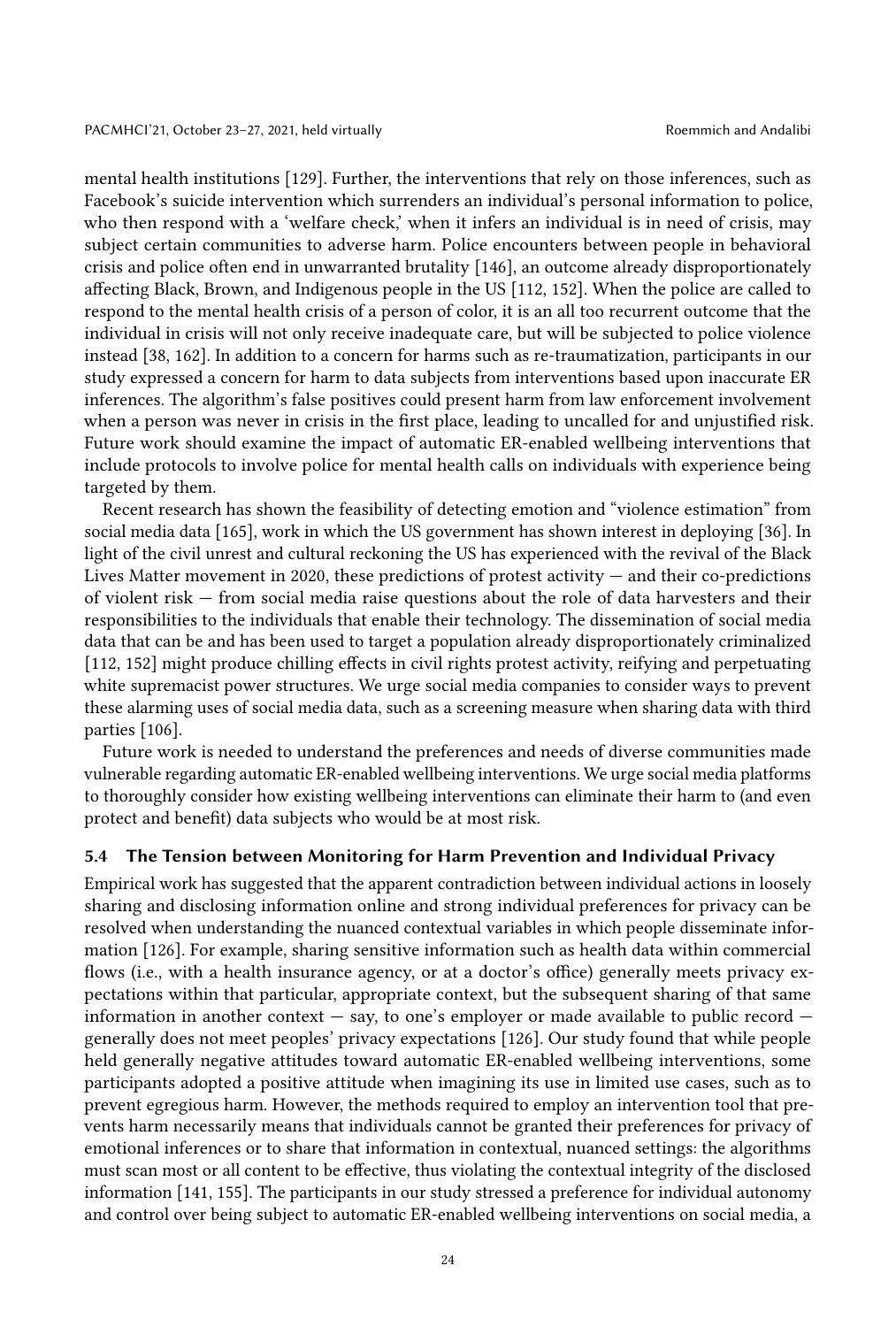design option that would enable individuals to control the sharing of information they disclose online.

We argue that rather than designing privacy controls that respect individual preferences to control sensitive information sharing, which would restrict social media platforms' commodification of valuable user data, platforms instead have focused discursive efforts to influence social norms such as those viewing interventions as a tool that promote public safety. For example, Facebook has framed their Suicide Prevention algorithm as an AI-fueled detection effort that provides timely help to people in need [\[5\]](#page-25-8). GoGuardian, which contracts with school districts to monitor student devices, has promoted its AI-enabled behavioral risk detection as a tool that promotes student safety and identifies students in need of a psychological intervention [\[127\]](#page-31-19). We speculate, based on our findings, that discursive strategies to frame automatic ER-enabled wellbeing interventions as a way to promote public safety have likely worked: participants in our study who reported to generally feel negatively toward automatic ER-enabled wellbeing interventions targeting themselves, somewhat contradictorily, felt they might positively impact society by preventing egregious harm. We suggest this tension might be explained by the influence of public relations efforts pushed by companies that have deployed wellbeing interventions to frame them as a positive social good, and discourse in general by the popular press and government framing AI as a human savior [\[6,](#page-25-9) [10\]](#page-25-10). These efforts, we suggest, gently shift social norms of mass surveillance toward acceptance [\[86\]](#page-29-18).

As Shoshana Zuboff has argued, surveillance capitalists (as well as governments) have a vested interest in nudging people to abandon privacy and accept data collection, a practice from which surveillance capitalists financially and strategically benefit [\[169\]](#page-33-6). Indeed, Facebook's CEO Mark Zuckerberg has famously and controversially said that "privacy is no longer a social norm" [\[111\]](#page-30-21). This suggestion aligns with past work that has argued that people "naively or unwittingly trust their personal information to corporate platforms" and extend that trust to data-sharing with external parties such as law enforcement [\[66\]](#page-28-19). We surmise that the discourse by powerful actors painting AI as a tool for human salvation, along with the trust people generally place in corporate platforms, has contributed to the approval of some and apathetic acceptance of others to automatic ER-enabled wellbeing technologies. We urge caution of these corporate strategies to promote unfounded acceptance of and trust in mass monitoring, especially of emotions, masquerading as a public good.

#### 6 CONCLUSION

Through centering data subjects' conceptualizations of and attitudes toward automatic ER-enabled wellbeing interventions on social media, we contribute to discourse around the development of socially aware, trustworthy, and ethically responsible AI advancements. We found that people have predominantly negative attitudes toward automatic ER-enabled wellbeing interventions, and conceptualize harmful consequences including re-traumatization, spread of inaccurate health information, inappropriate surveillance, and inaccurate predictions. We find that data subjects' attitudes toward automatic ER-enabled wellbeing interventions were rooted in their conceptualizations of the Human versus AI dichotomy, and human attributes they doubted wellbeing interventions could hold. We also found that people conceptualize different concerns when thinking of the impact of automatic ER-enabled wellbeing interventions for others, rather than at a general or personal level. We identified qualities in either the development or delivery of the intervention upon which attitudes depended. We argue that technology companies that deliver or consider delivering automatic ER-enabled wellbeing interventions ought to consider the attitudes and concerns of the data subjects that enable their technology — and those vulnerable to its potential harms — in alignment with proposed industry goals to promote ethical and socially aware AI applications. Participants in our study (including those with real mental health-related experiences) did not want to be subjected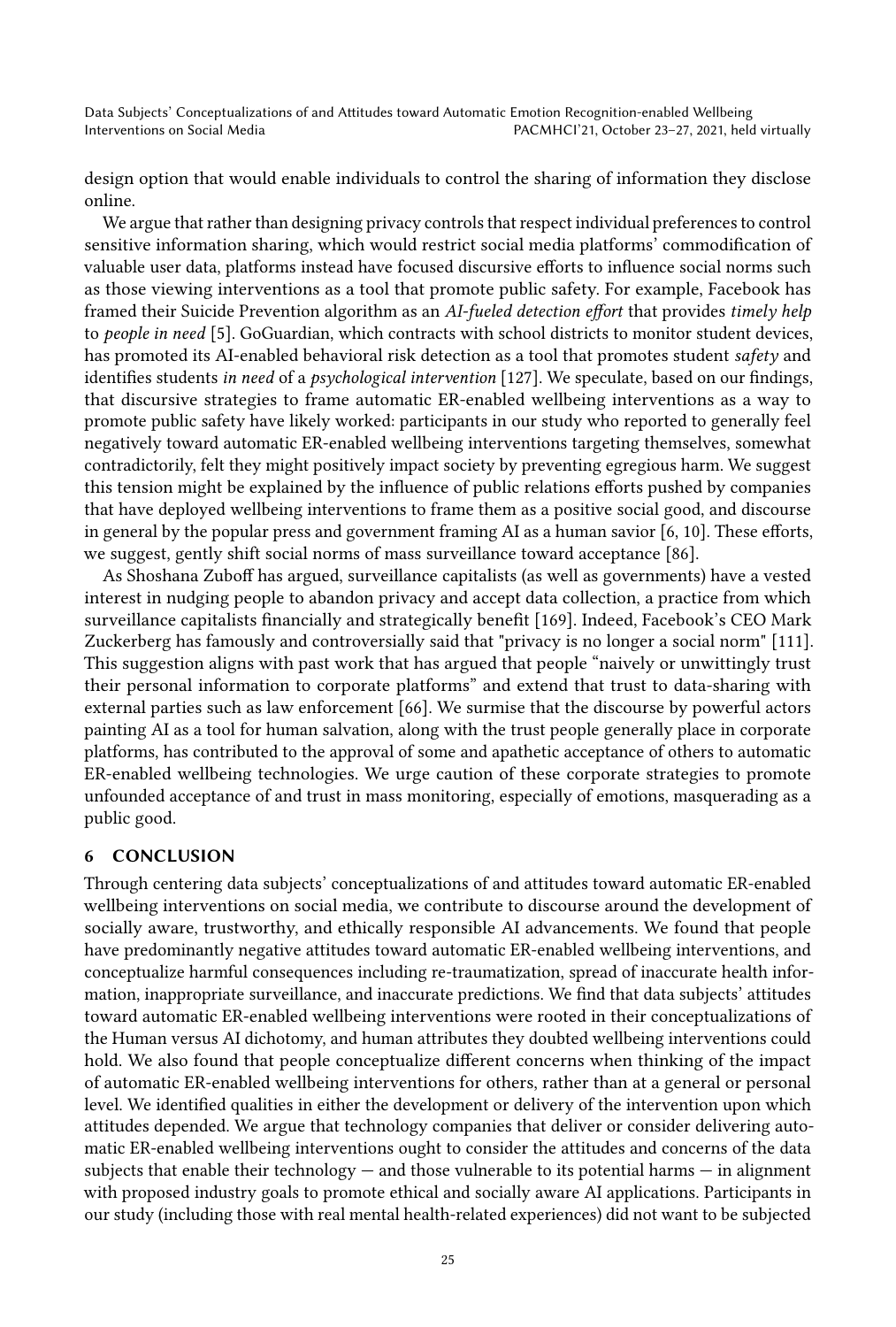to automatic ER-enabled wellbeing interventions and had difficulty imagining a need for them. Imposing people to such exploitative technology when they neither want nor need it — and when they do not have explicit knowledge about it  $-$  is nontransparent and ethically questionable. We argue that to increase the trustworthiness of automatic ER-enabled wellbeing interventions on social media, companies that deploy them would need to *at least* fulfill requirements that preemptively protect individuals from the vast harms it presents, take measures to attenuate harms, and align with data subjects' development and design requirements. These requirements include high computational accuracy, contextual sensitivity, positive outcome guarantees, individual controls, external regulation, and meaningful consent over being subject to automatic ER-enabled wellbeing interventions. We conclude with a message of caution and restraint about the use of automatic ER-enabled wellbeing interventions on social media in the US, based on its current regulatory landscape and social context.

### ACKNOWLEDGMENTS

We are thankful to the participants who generously shared their perspectives with us, to Justin Buss for assisting in collecting the data, to Cassidy Pyle and Dan Delmonaco for comments on earlier drafts, to Emily Sartorius for earlier support with related work, and to the anonymous reviewers and associate chairs for their constructive and encouraging feedback. We are also thankful to the National Science Foundation (award number 2020872) for supporting this work.

#### REFERENCES

- <span id="page-25-12"></span>[1] [n.d.]. A Suicide Prevention Tool for Schools | GoGuardian Beacon.<https://www.goguardian.com/beacon/>
- <span id="page-25-16"></span>[2] 2006. Vulnerable Populations: Who Are They?<https://www.ajmc.com/view/nov06-2390ps348-s352>
- <span id="page-25-0"></span>[3] 2018. Gartner Projections for 2018. Database and Network Journal 48, 2 (April 2018), 10–. [http://link.gale.com/apps/](http://link.gale.com/apps/doc/A539646974/AONE?u=umuser&sid=zotero&xid=a4a6464b) [doc/A539646974/AONE?u=umuser&sid=zotero&xid=a4a6464b](http://link.gale.com/apps/doc/A539646974/AONE?u=umuser&sid=zotero&xid=a4a6464b) Section: 10.
- <span id="page-25-14"></span>[4] 2018. GoGuardian Launches Beacon Tool. Health & Beauty Close-Up (Aug. 2018).<https://bit.ly/33VEFjt> Publisher: Close-Up Media, Inc.
- <span id="page-25-8"></span>[5] 2018. How Facebook AI Helps Suicide Prevention. [https://about.fb.com/news/2018/09/inside-feed-suicide-prevention](https://about.fb.com/news/2018/09/inside-feed-suicide-prevention-and-ai/)[and-ai/](https://about.fb.com/news/2018/09/inside-feed-suicide-prevention-and-ai/) Section: Facebook.
- <span id="page-25-9"></span>[6] 2019. AI could be a critical tool to help save the planet. The Guardian (April 2019). [https://www.theguardian.com/ai](https://www.theguardian.com/ai-for-earth/2019/apr/30/ai-tech-sustainable-planet)[for-earth/2019/apr/30/ai-tech-sustainable-planet](https://www.theguardian.com/ai-for-earth/2019/apr/30/ai-tech-sustainable-planet)
- <span id="page-25-6"></span>[7] 2019. Interviewing as Qualitative Research: A Guide for Researchers in Education and the Social Sciences, 5th Edition. ProtoView 2019, 31 (Jan. 2019).<https://bit.ly/34XakAi> Place: Beaverton Publisher: Ringgold, Inc.
- <span id="page-25-4"></span>[8] 2019. U.S. Census Bureau QuickFacts: Detroit city, Michigan; Michigan. [https://www.census.gov/quickfacts/fact/](https://www.census.gov/quickfacts/fact/table/detroitcitymichigan,MI/PST045219) [table/detroitcitymichigan,MI/PST045219](https://www.census.gov/quickfacts/fact/table/detroitcitymichigan,MI/PST045219)
- <span id="page-25-5"></span>[9] 2019. U.S. Census Bureau QuickFacts: Houston city, Texas.<https://www.census.gov/quickfacts/houstoncitytexas>
- <span id="page-25-10"></span>[10] 2020. Artificial Intelligence for the American People.<https://trumpwhitehouse.archives.gov/ai/>
- <span id="page-25-15"></span>[11] 2020. Communicating with Parents/Guardians.<http://help.goguardian.com/hc/en-us/articles/360025096772>
- <span id="page-25-11"></span>[12] 2020. Emotion Analytics Market 2020 - Recent Development and its impact on Market Share, Size, Sale, Growth Rate and Future Opportunity. [https://www.marketwatch.com/press-release/emotion-analytics-market-2020---recent](https://www.marketwatch.com/press-release/emotion-analytics-market-2020---recent-development-and-its-impact-on-market-share-size-sale-growth-rate-and-future-opportunity-2020-09-16)[development-and-its-impact-on-market-share-size-sale-growth-rate-and-future-opportunity-2020-09-16](https://www.marketwatch.com/press-release/emotion-analytics-market-2020---recent-development-and-its-impact-on-market-share-size-sale-growth-rate-and-future-opportunity-2020-09-16)
- <span id="page-25-13"></span>[13] 2020. GoGuardian Offers Suicide Alert Software to All of Its Admin Customers for Free. Entertainment Close-up (Jan. 2020).<http://link.gale.com/apps/doc/A611723350/BIC?u=umuser&sid=zotero&xid=19e7b96e> Section: NA.
- <span id="page-25-2"></span>[14] Regulation (EU) 2016/679. 2016. Data Protection Act 2018, c. 12. [https://eur-lex.europa.eu/legal-content/EN/TXT/](https://eur-lex.europa.eu/legal-content/EN/TXT/HTML/?uri=CELEX:32016R0679&from=EN) [HTML/?uri=CELEX:32016R0679&from=EN](https://eur-lex.europa.eu/legal-content/EN/TXT/HTML/?uri=CELEX:32016R0679&from=EN)
- <span id="page-25-3"></span>[15] Hessa Albalooshi, Shahram Rahmanian, and Rahul Venkatesh Kumar. 2018. EmotionX-SmartDubai\_NLP: Detecting User Emotions In Social Media Text. In SocialNLP@ACL.
- <span id="page-25-1"></span>[16] Talayeh Aledavood, Ana Maria Triana Hoyos, Tuomas Alakörkkö, Kimmo Kaski, Jari Saramäki, Erkki Isometsä, and Richard K. Darst. 2017. Data Collection for Mental Health Studies Through Digital Platforms: Requirements and Design of a Prototype. JMIR research protocols 6, 6 (June 2017), e110.<https://doi.org/10.2196/resprot.6919>
- <span id="page-25-7"></span>[17] Tawfiq Ammari, Jofish Kaye, Janice Y. Tsai, and Frank Bentley. 2019. Music, Search, and IoT: How People (Really) Use Voice Assistants. ACM Transactions on Computer-Human Interaction 26, 3 (April 2019), 17:1–17:28. [https:](https://doi.org/10.1145/3311956) [//doi.org/10.1145/3311956](https://doi.org/10.1145/3311956)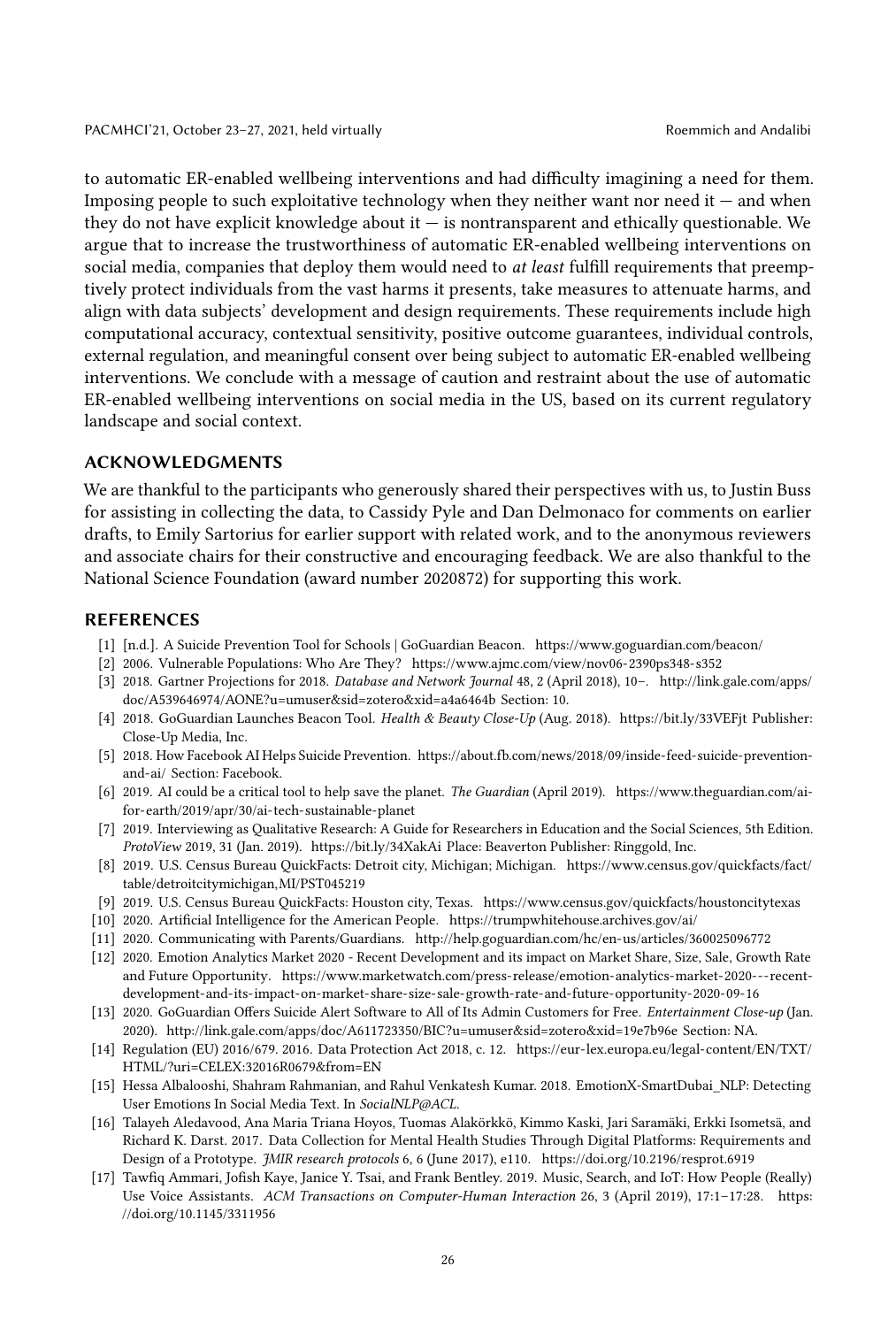- <span id="page-26-10"></span>[18] Tawfiq Ammari, Meredith Ringel Morris, and Sarita Yardi Schoenebeck. [n.d.]. Accessing Social Support and Overcoming Judgment on Social Media among Parents of Children with Special Needs. ([n. d.]), 10.
- <span id="page-26-2"></span>[19] Nazanin Andalibi. 2017. Self-disclosure and Response Behaviors in Socially Stigmatized Contexts on Social Media: The Case of Miscarriage. In Proceedings of the 2017 CHI Conference Extended Abstracts on Human Factors in Computing Systems (CHI EA '17). Association for Computing Machinery, New York, NY, USA, 248–253. [https://doi.org/10.1145/](https://doi.org/10.1145/3027063.3027137) [3027063.3027137](https://doi.org/10.1145/3027063.3027137)
- <span id="page-26-14"></span>[20] Nazanin Andalibi. 2019. What happens after disclosing stigmatized experiences on identified social media: Individual, dyadic, and social/network outcomes. In Proceedings of the 2019 CHI Conference on Human Factors in Computing Systems. 1–15.
- <span id="page-26-12"></span>[21] Nazanin Andalibi. 2020. Disclosure, Privacy, and Stigma on Social Media: Examining Non-Disclosure of Distressing Experiences. ACM Trans. Comput.-Hum. Interact. 27, 3, Article 18 (May 2020), 43 pages.<https://doi.org/10.1145/3386600>
- <span id="page-26-0"></span>[22] Nazanin Andalibi and Justin Buss. 2020. The Human in Emotion Recognition on Social Media: Attitudes, Outcomes, Risks. In Proceedings of the 2020 CHI Conference on Human Factors in Computing Systems (CHI '20). Association for Computing Machinery, New York, NY, USA, 1–16.<https://doi.org/10.1145/3313831.3376680>
- <span id="page-26-5"></span>[23] Nazanin Andalibi and Andrea Forte. 2018. Announcing Pregnancy Loss on Facebook: A Decision-Making Framework for Stigmatized Disclosures on Identified Social Network Sites. In Proceedings of the 2018 CHI Conference on Human Factors in Computing Systems - CHI '18. ACM Press, Montreal QC, Canada, 1–14. [https://doi.org/10.1145/3173574.](https://doi.org/10.1145/3173574.3173732) [3173732](https://doi.org/10.1145/3173574.3173732)
- <span id="page-26-11"></span>[24] Nazanin Andalibi and Andrea Forte. 2018. Responding to Sensitive Disclosures on Social Media: A Decision-Making Framework. ACM Transactions on Computer-Human Interaction 25, 6 (Dec. 2018), 31:1–31:29. [https://doi.org/10.1145/](https://doi.org/10.1145/3241044) [3241044](https://doi.org/10.1145/3241044)
- <span id="page-26-3"></span>[25] Nazanin Andalibi, Oliver L. Haimson, Munmun De Choudhury, and Andrea Forte. 2018. Social Support, Reciprocity, and Anonymity in Responses to Sexual Abuse Disclosures on Social Media. ACM Transactions on Computer-Human Interaction 25, 5 (Oct. 2018), 28:1–28:35.<https://doi.org/10.1145/3234942>
- <span id="page-26-15"></span>[26] Nazanin Andalibi, Oliver L Haimson, Munmun De Choudhury, and Andrea Forte. 2016. Understanding social media disclosures of sexual abuse through the lenses of support seeking and anonymity. In Proceedings of the 2016 CHI conference on human factors in computing systems. 3906–3918.
- <span id="page-26-6"></span>[27] Nazanin Andalibi, Margaret E. Morris, and Andrea Forte. 2018. Testing Waters, Sending Clues: Indirect Disclosures of Socially Stigmatized Experiences on Social Media. Proceedings of the ACM on Human-Computer Interaction 2, CSCW (Nov. 2018), 19:1–19:23.<https://doi.org/10.1145/3274288>
- <span id="page-26-16"></span>[28] Nazanin Andalibi, Pinar Ozturk, and Andrea Forte. 2017. Sensitive Self-disclosures, Responses, and Social Support on Instagram: the case of# depression. In Proceedings of the 2017 ACM conference on computer supported cooperative work and social computing. 1485–1500.
- <span id="page-26-9"></span>[29] Florian Arendt, Mario Haim, and Sebastian Scherr. 2020. Investigating Google's suicide-prevention efforts in celebrity suicides using agent-based testing: A cross-national study in four European countries. Social Science & Medicine (Feb. 2020), 112692.<https://doi.org/10.1016/j.socscimed.2019.112692>
- <span id="page-26-17"></span>[30] Louise Barkhuus. 2012. The mismeasurement of privacy: using contextual integrity to reconsider privacy in HCI. In Proceedings of the SIGCHI Conference on Human Factors in Computing Systems. 367–376.
- <span id="page-26-7"></span>[31] Ian Barnett and John Torous. 2019. Ethics, Transparency, and Public Health at the Intersection of Innovation and Facebook's Suicide Prevention Efforts. Annals of Internal Medicine 170, 8 (Feb. 2019), 565–566. [https://doi.org/10.](https://doi.org/10.7326/M19-0366) [7326/M19-0366](https://doi.org/10.7326/M19-0366) Publisher: American College of Physicians.
- <span id="page-26-13"></span>[32] Benjamin Goggin. 2019. Inside Facebook's suicide algorithm: Here's how the company uses artificial intelligence to predict your mental state from your posts. Business Insider (June 2019). [https://www.businessinsider.com/facebook](https://www.businessinsider.com/facebook-is-using-ai-to-try-to-predict-if-youre-suicidal-2018-12)[is-using-ai-to-try-to-predict-if-youre-suicidal-2018-12](https://www.businessinsider.com/facebook-is-using-ai-to-try-to-predict-if-youre-suicidal-2018-12) Journal Abbreviation: Business Insider Publisher: Insider, Inc.
- <span id="page-26-4"></span>[33] Adrian Benton, Glen Coppersmith, and Mark Dredze. 2017. Ethical Research Protocols for Social Media Health Research. In Proceedings of the First ACL Workshop on Ethics in Natural Language Processing. Association for Computational Linguistics, Valencia, Spain, 94–102.<https://doi.org/10.18653/v1/W17-1612>
- <span id="page-26-8"></span>[34] Alan L. Berman and Gregory Carter. [n.d.]. Technological Advances and the Future of Suicide Prevention: Ethical, Legal, and Empirical Challenges. Suicide and Life-Threatening Behavior n/a, n/a ([n. d.]).<https://doi.org/10.1111/sltb.12610> \_eprint: https://onlinelibrary.wiley.com/doi/pdf/10.1111/sltb.12610.
- <span id="page-26-1"></span>[35] Dinesh Bhugra, Allan Tasman, Soumitra Pathare, Stefan Priebe, Shubulade Smith, John Torous, Melissa R Arbuckle, Alex Langford, Renato D Alarcón, Helen Fung Kum Chiu, Michael B First, Jerald Kay, Charlene Sunkel, Anita Thapar, Pichet Udomratn, Florence K Baingana, Dévora Kestel, Roger Man Kin Ng, Anita Patel, Livia De Picker, Kwame Julius McKenzie, Driss Moussaoui, Matt Muijen, Peter Bartlett, Sophie Davison, Tim Exworthy, Nasser Loza, Diana Rose, Julio Torales, Mark Brown, Helen Christensen, Joseph Firth, Matcheri Keshavan, Ang Li, Jukka-Pekka Onnela, Til Wykes, Hussien Elkholy, Gurvinder Kalra, Kate F Lovett, Michael J Travis, and Antonio Ventriglio. 2017. The WPA- Lancet Psychiatry Commission on the Future of Psychiatry. The Lancet Psychiatry 4, 10 (Oct. 2017), 775–818.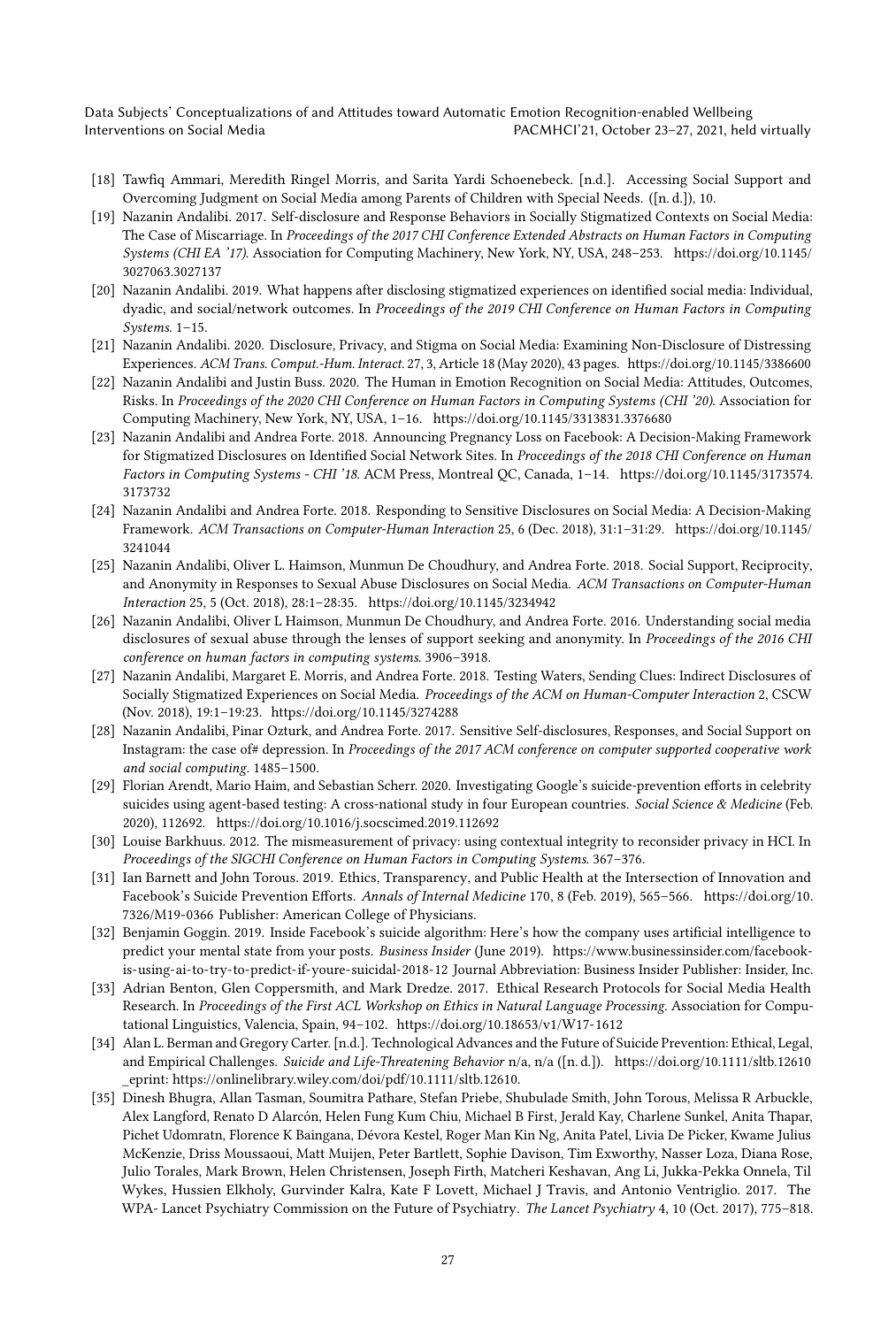[https://doi.org/10.1016/S2215-0366\(17\)30333-4](https://doi.org/10.1016/S2215-0366(17)30333-4)

- <span id="page-27-20"></span>[36] Sam Biddle. 2020. Police Surveilled George Floyd Protests With Help From Twitter-Affiliated Startup Dataminr. <https://theintercept.com/2020/07/09/twitter-dataminr-police-spy-surveillance-black-lives-matter-protests/>
- <span id="page-27-10"></span>[37] Michael L. Birnbaum, Sindhu Kiranmai Ernala, Asra F. Rizvi, Munmun De Choudhury, and John M. Kane. 2017. A Collaborative Approach to Identifying Social Media Markers of Schizophrenia by Employing Machine Learning and Clinical Appraisals. Journal of Medical Internet Research 19, 8 (2017), e289.<https://doi.org/10.2196/jmir.7956>
- <span id="page-27-19"></span>[38] Jacob Bor, Atheendar S Venkataramani, David R Williams, and Alexander C Tsai. 2018. Police killings and their spillover effects on the mental health of black Americans: a population-based, quasi-experimental study. The Lancet 392, 10144 (2018), 302–310.
- <span id="page-27-7"></span>[39] Gordon H. Bower. 1981. Mood and memory. American Psychologist 36, 2 (1981), 129–148. [https://doi.org/10.1037/0003-](https://doi.org/10.1037/0003-066X.36.2.129) [066X.36.2.129](https://doi.org/10.1037/0003-066X.36.2.129) Place: US Publisher: American Psychological Association.
- <span id="page-27-13"></span>[40] Jed R. Brubaker, Lynn S. Dombrowski, Anita M. Gilbert, Nafiri Kusumakaulika, and Gillian R. Hayes. 2014. Stewarding a legacy: responsibilities and relationships in the management of post-mortem data. In Proceedings of the SIGCHI Conference on Human Factors in Computing Systems (CHI '14). Association for Computing Machinery, New York, NY, USA, 4157–4166.<https://doi.org/10.1145/2556288.2557059>
- <span id="page-27-18"></span>[41] Finn Brunton and Helen Nissenbaum. 2015. Obfuscation: a user's guide for privacy and protest. The MIT Press, Cambridge, Massachusetts London, England. OCLC: 927953450.
- <span id="page-27-8"></span>[42] M. Calvo and L. Nummenmaa. 2007. Processing of unattended emotional visual scenes. Journal of experimental psychology. General (2007).<https://doi.org/10.1037/0096-3445.136.3.347>
- <span id="page-27-6"></span>[43] Rafael A. Calvo and Sidney D'Mello. 2010. Affect Detection: An Interdisciplinary Review of Models, Methods, and Their Applications. IEEE Transactions on Affective Computing 1, 1 (Jan. 2010), 18–37.<https://doi.org/10.1109/T-AFFC.2010.1> Conference Name: IEEE Transactions on Affective Computing.
- <span id="page-27-14"></span>[44] J. M. Carroll. 2000. Five reasons for scenario-based design. Interacting with Computers 13, 1 (Sept. 2000), 43–60. [https://doi.org/10.1016/S0953-5438\(00\)00023-0](https://doi.org/10.1016/S0953-5438(00)00023-0) Publisher: Oxford Academic.
- <span id="page-27-9"></span>[45] Alessia Celeghin, Matteo Diano, Arianna Bagnis, Marco Viola, and Marco Tamietto. 2017. Basic Emotions in Human Neuroscience: Neuroimaging and Beyond. Frontiers in Psychology 8 (Aug. 2017). [https://doi.org/10.3389/fpsyg.2017.](https://doi.org/10.3389/fpsyg.2017.01432) [01432](https://doi.org/10.3389/fpsyg.2017.01432)
- <span id="page-27-17"></span>[46] Electronic Privacy Information Center. [n.d.]. EPIC - In re HireVue.<https://epic.org/privacy/ftc/hirevue/>
- <span id="page-27-2"></span>[47] Stevie Chancellor, Eric P. S. Baumer, and Munmun De Choudhury. 2019. Who is the "Human" in Human-Centered Machine Learning: The Case of Predicting Mental Health from Social Media. Proceedings of the ACM on Human-Computer Interaction 3, CSCW (Nov. 2019), 147:1–147:32.<https://doi.org/10.1145/3359249>
- <span id="page-27-4"></span>[48] Stevie Chancellor, Michael L. Birnbaum, Eric D. Caine, Vincent M. B. Silenzio, and Munmun De Choudhury. 2019. A Taxonomy of Ethical Tensions in Inferring Mental Health States from Social Media. In Proceedings of the Conference on Fairness, Accountability, and Transparency - FAT\* '19. ACM Press, Atlanta, GA, USA, 79–88. [https://doi.org/10.](https://doi.org/10.1145/3287560.3287587) [1145/3287560.3287587](https://doi.org/10.1145/3287560.3287587)
- <span id="page-27-12"></span>[49] Stevie Chancellor, Yannis Kalantidis, Jessica A. Pater, Munmun De Choudhury, and David A. Shamma. 2017. Multimodal Classification of Moderated Online Pro-Eating Disorder Content. In Proceedings of the 2017 CHI Conference on Human Factors in Computing Systems (Denver, Colorado, USA) (CHI '17). Association for Computing Machinery, New York, NY, USA, 3213–3226.<https://doi.org/10.1145/3025453.3025985>
- <span id="page-27-16"></span>[50] Stevie Chancellor, Jessica Annette Pater, Trustin Clear, Eric Gilbert, and Munmun De Choudhury. 2016. # thyghgapp: Instagram content moderation and lexical variation in pro-eating disorder communities. In Proceedings of the 19th ACM Conference on Computer-Supported Cooperative Work & Social Computing. 1201–1213.
- <span id="page-27-1"></span>[51] Helen Christensen, Philip J. Batterham, and Bridianne O'Dea. 2014. E-Health Interventions for Suicide Prevention. International Journal of Environmental Research and Public Health 11, 8 (Aug. 2014), 8193–8212. [https://doi.org/10.](https://doi.org/10.3390/ijerph110808193) [3390/ijerph110808193](https://doi.org/10.3390/ijerph110808193) Number: 8 Publisher: Multidisciplinary Digital Publishing Institute.
- <span id="page-27-0"></span>[52] Sven-Åke. Christianson. 1992. The Handbook of emotion and memory : research and theory. Number xix, 507 p. :. Erlbaum Associates, Hillsdale, N.J. :. Publication Title: The Handbook of emotion and memory : research and theory.
- <span id="page-27-5"></span>[53] Mike Conway and Daniel O'Connor. 2016. Social media, big data, and mental health: current advances and ethical implications. Current Opinion in Psychology 9 (June 2016), 77–82.<https://doi.org/10.1016/j.copsyc.2016.01.004>
- <span id="page-27-3"></span>[54] Glen Coppersmith, Mark Dredze, and Craig Harman. 2014. Quantifying Mental Health Signals in Twitter. In Proceedings of the Workshop on Computational Linguistics and Clinical Psychology: From Linguistic Signal to Clinical Reality. Association for Computational Linguistics, Baltimore, Maryland, USA, 51–60.<https://doi.org/10.3115/v1/W14-3207>
- <span id="page-27-11"></span>[55] Glen A Coppersmith, Craig T Harman, and Mark H Dredze. [n.d.]. Measuring Post Traumatic Stress Disorder in Twitter. ([n. d.]), 4.
- <span id="page-27-15"></span>[56] Juliet Corbin and Anselm Strauss. 2008. Basics of Qualitative Research (3rd ed.): Techniques and Procedures for Developing Grounded Theory. SAGE Publications, Inc., 2455 Teller Road, Thousand Oaks California 91320 United States.<https://doi.org/10.4135/9781452230153>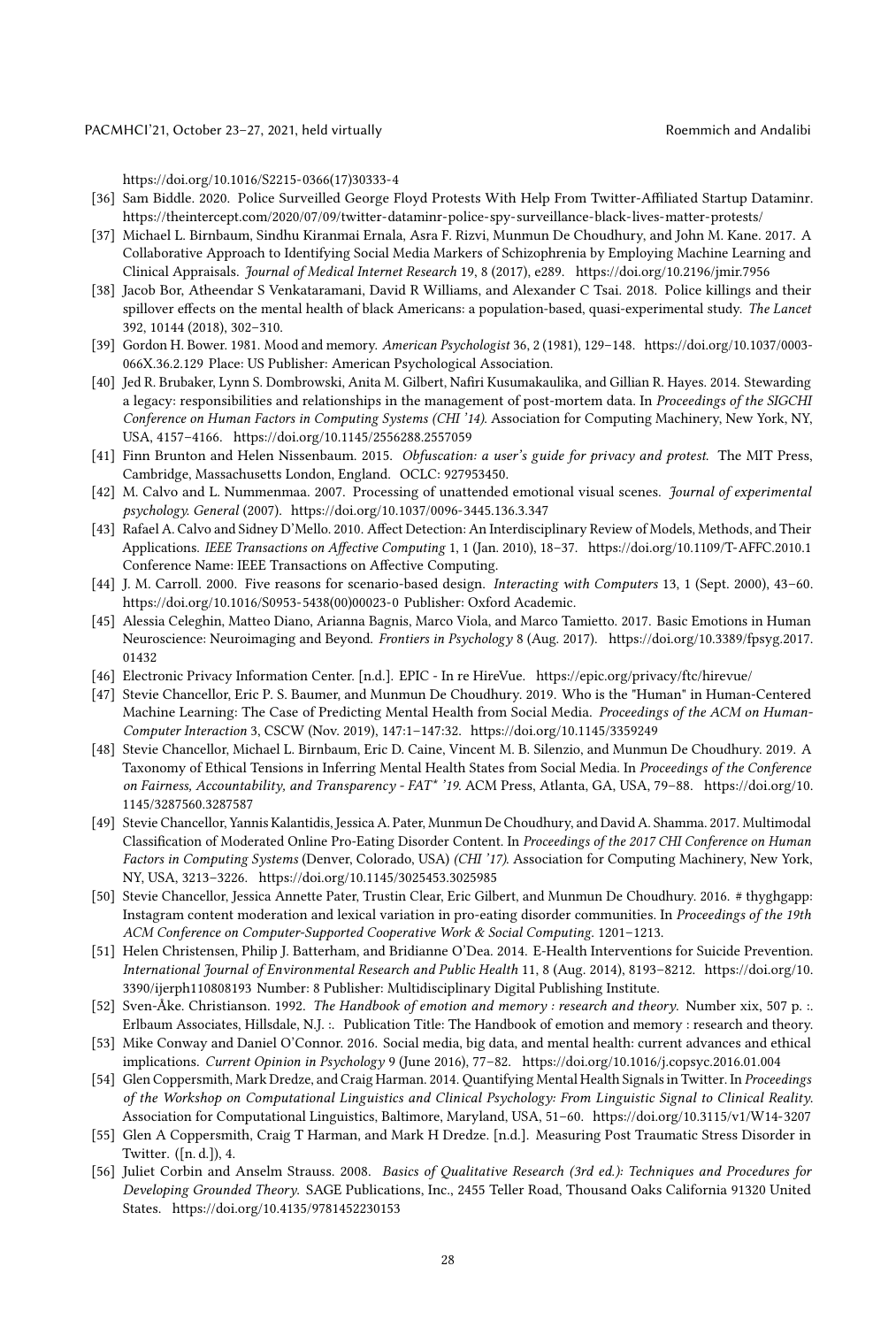- <span id="page-28-14"></span>[57] Kaitlin L Costello and Diana Floegel. 2020. "Predictive ads are not doctors": Mental health tracking and technology companies. Proceedings of the Association for Information Science and Technology 57, 1 (2020), e250.
- <span id="page-28-1"></span>[58] Nick Couldry and Ulises Ali Mejias. 2019. The costs of connection: how data is colonizing human life and appropriating it for capitalism. Stanford University Press, Stanford, California.
- <span id="page-28-13"></span>[59] Kate Crawford, Roel Dobbe, Theodora Dryer, Genevieve Fried, Ben Green, Elizabeth Kaziunas, Amba Kak, Varoon Mathur, Erin McElroy, Andrea Nill Sánchez, Deborah Raji, Joy Lisi Rankin, Rashida Richardson, Jason Schultz, Sarah Myers West, and Meredith Whittaker. [n.d.]. AI Now 2019 Report. Technical Report. 100 pages.
- <span id="page-28-2"></span>[60] Charles Darwin, 1809-1882. 1872. The expression of the emotions in man and animals. Number vi, 374, 4 p., 7 leaves of plates (3 fold.) (4 p. at end advertisements) :. J. Murray, London :. Publication Title: The expression of the emotions in man and animals.
- <span id="page-28-16"></span>[61] Deborah Sarah. David and Robert. Brannon. 1976. The Forty-nine percent majority : the male sex role. Number xiv, 338 p. ;. Addison-Wesley Pub. Co., Reading, Mass. :. Publication Title: The Forty-nine percent majority : the male sex role.
- <span id="page-28-6"></span>[62] Munmun De Choudhury, Scott Counts, and Michael Gamon. [n.d.]. Not All Moods are Created Equal! Exploring Human Emotional States in Social Media. ([n. d.]), 8.
- <span id="page-28-9"></span>[63] Munmun De Choudhury, Scott Counts, Eric J. Horvitz, and Aaron Hoff. 2014. Characterizing and predicting postpartum depression from shared facebook data. In Proceedings of the 17th ACM conference on Computer supported cooperative work & social computing (CSCW '14). Association for Computing Machinery, New York, NY, USA, 626–638. <https://doi.org/10.1145/2531602.2531675>
- <span id="page-28-8"></span>[64] Munmun De Choudhury, Michael Gamon, Scott Counts, and Eric Horvitz. 2013. Predicting Depression via Social Media. AAAI.<https://www.microsoft.com/en-us/research/publication/predicting-depression-via-social-media/>
- <span id="page-28-7"></span>[65] Munmun De Choudhury, Choudhury Michael, and Gamon Scott Counts. [n.d.]. Happy, Nervous or Surprised? Classification of Human Affective States in Social Media.
- <span id="page-28-19"></span>[66] Jose van Dijck. 2014. Datafication, dataism and dataveillance: Big Data between scientific paradigm and ideology. Surveillance & Society 12, 2 (May 2014), 197–208.<https://doi.org/10.24908/ss.v12i2.4776>
- <span id="page-28-17"></span>[67] J. Doyle, N. Caprani, and R. Bond. 2015. Older adults' attitudes to self-management of health and wellness through smart home data. In 2015 9th International Conference on Pervasive Computing Technologies for Healthcare (Pervasive-Health). 129–136.<https://doi.org/10.4108/icst.pervasivehealth.2015.259279>
- <span id="page-28-0"></span>[68] J. A. Easterbrook. 1959. The effect of emotion on cue utilization and the organization of behavior. Psychological Review 66, 3 (May 1959), 183–201.<https://doi.org/10.1037/h0047707> Publisher: American Psychological Association.
- <span id="page-28-11"></span>[69] Laura Eggertson. 2015. Social media embraces suicide prevention. CMAJ 187, 11 (Aug. 2015), E333–E333. [https:](https://doi.org/10.1503/cmaj.109-5104) [//doi.org/10.1503/cmaj.109-5104](https://doi.org/10.1503/cmaj.109-5104) Publisher: CMAJ Section: News.
- <span id="page-28-4"></span>[70] Paul. Ekman. 2003. Emotions revealed : recognizing faces and feelings to improve communication and emotional life (1st ed. ed.). Number xvii, 267 p. :. Times Books, New York :. Publication Title: Emotions revealed : recognizing faces and feelings to improve communication and emotional life.
- <span id="page-28-3"></span>[71] Paul Ekman. 2009. Darwin's contributions to our understanding of emotional expressions. Philosophical Transactions of the Royal Society B: Biological Sciences 364, 1535 (Dec. 2009), 3449–3451.<https://doi.org/10.1098/rstb.2009.0189>
- <span id="page-28-5"></span>[72] Paul. Ekman and Wallace V. Friesen. 2003. Unmasking the face : a guide to recognizing emotions from facial clues. Number xii, 212 p. :. Malor Books, Cambridge, MA :. Publication Title: Unmasking the face : a guide to recognizing emotions from facial clues.
- <span id="page-28-18"></span>[73] Nicole B. Ellison, Charles Steinfield, and Cliff Lampe. 2007. The Benefits of Facebook "Friends:" Social Capital and College Students' Use of Online Social Network Sites. Journal of Computer-Mediated Communication 12, 4 (2007), 1143–1168.<https://doi.org/10.1111/j.1083-6101.2007.00367.x> \_eprint: https://academic.oup.com/jcmc/articlepdf/12/4/1143/22316419/jjcmcom1143.pdf.
- <span id="page-28-15"></span>[74] Motahhare Eslami, Aimee Rickman, Kristen Vaccaro, Amirhossein Aleyasen, Andy Vuong, Karrie Karahalios, Kevin Hamilton, and Christian Sandvig. 2015. "I always assumed that I wasn't really that close to [her]": Reasoning about Invisible Algorithms in News Feeds. In Proceedings of the 33rd Annual ACM Conference on Human Factors in Computing Systems (CHI '15). Association for Computing Machinery, New York, NY, USA, 153–162. [https:](https://doi.org/10.1145/2702123.2702556) [//doi.org/10.1145/2702123.2702556](https://doi.org/10.1145/2702123.2702556)
- <span id="page-28-10"></span>[75] Gunther Eysenbach. 2009. Infodemiology and Infoveillance: Framework for an Emerging Set of Public Health Informatics Methods to Analyze Search, Communication and Publication Behavior on the Internet. Journal of Medical Internet Research 11, 1 (2009), e11.<https://doi.org/10.2196/jmir.1157> Company: Journal of Medical Internet Research Distributor: Journal of Medical Internet Research Institution: Journal of Medical Internet Research Label: Journal of Medical Internet Research Publisher: JMIR Publications Inc., Toronto, Canada.
- <span id="page-28-12"></span>[76] Jessica L. Feuston and Anne Marie Piper. 2018. Beyond the Coded Gaze: Analyzing Expression of Mental Health and Illness on Instagram. Proc. ACM Hum.-Comput. Interact. 2, CSCW, Article 51 (Nov. 2018), 21 pages. [https:](https://doi.org/10.1145/3274320) [//doi.org/10.1145/3274320](https://doi.org/10.1145/3274320)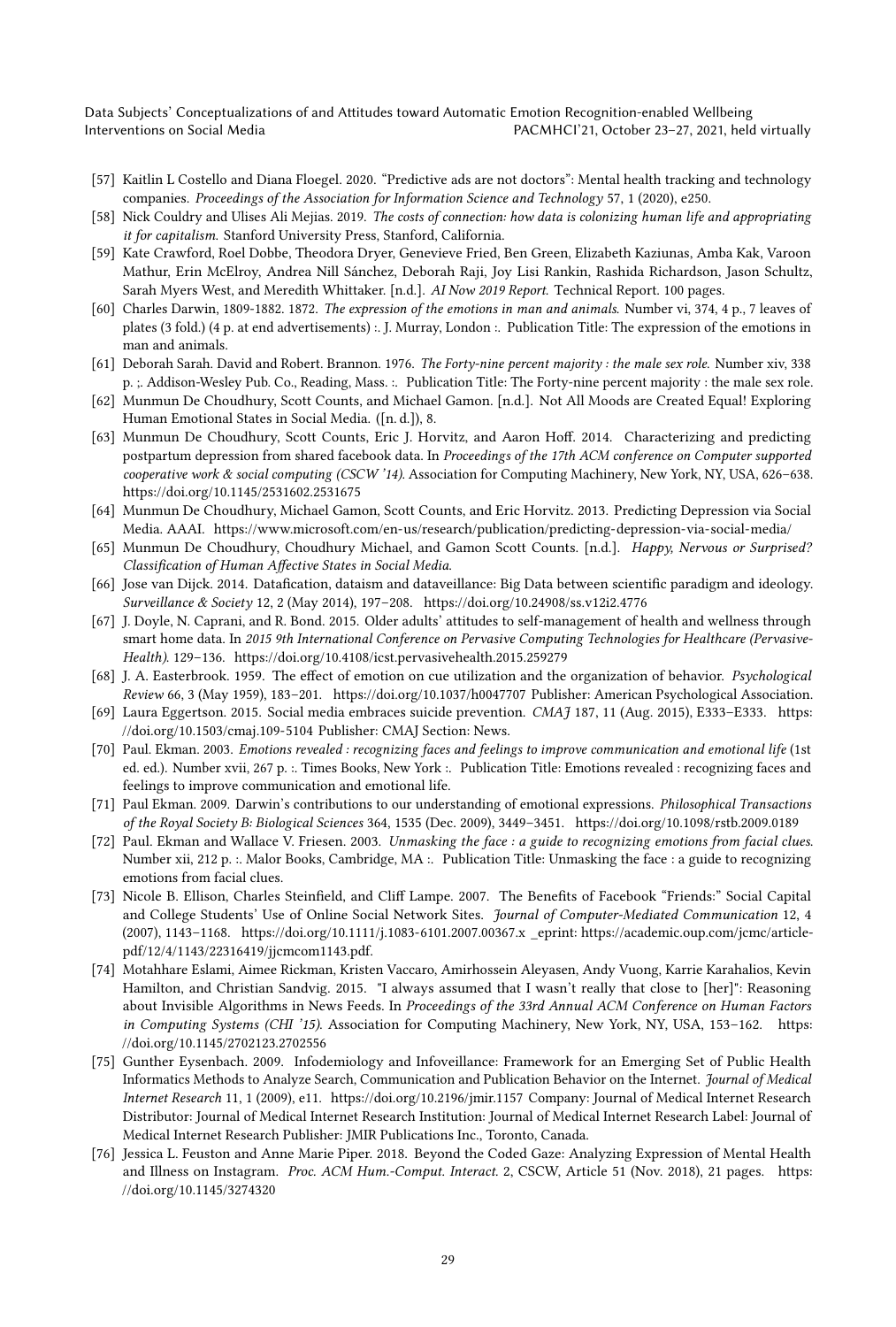PACMHCI'21, October 23-27, 2021, held virtually and Andalibi

- <span id="page-29-11"></span>[77] Jessica L. Feuston and Anne Marie Piper. 2018. Beyond the Coded Gaze: Analyzing Expression of Mental Health and Illness on Instagram. Proceedings of the ACM on Human-Computer Interaction 2, CSCW (Nov. 2018), 1–21. <https://doi.org/10.1145/3274320>
- <span id="page-29-5"></span>[78] Jessica L. Feuston and Anne Marie Piper. 2019. Everyday Experiences: Small Stories and Mental Illness on Instagram. In Proceedings of the 2019 CHI Conference on Human Factors in Computing Systems (Glasgow, Scotland Uk) (CHI '19). Association for Computing Machinery, New York, NY, USA, 1–14.<https://doi.org/10.1145/3290605.3300495>
- <span id="page-29-12"></span>[79] Jessica L. Feuston and Anne Marie Piper. 2019. Everyday experiences: Small stories and mental illness on Instagram. In CHI 2019 - Proceedings of the 2019 CHI Conference on Human Factors in Computing Systems. Association for Computing Machinery.<https://doi.org/10.1145/3290605.3300495>
- <span id="page-29-13"></span>[80] Jessica L. Feuston, Alex S. Taylor, and Anne Marie Piper. 2020. Conformity of Eating Disorders through Content Moderation. Proceedings of the ACM on Human-Computer Interaction 4, CSCW1 (May 2020), 1–28. [https://doi.org/10.](https://doi.org/10.1145/3392845) [1145/3392845](https://doi.org/10.1145/3392845)
- <span id="page-29-17"></span>[81] Casey Fiesler, Cliff Lampe, and Amy S. Bruckman. 2016. Reality and Perception of Copyright Terms of Service for Online Content Creation. In Proceedings of the 19th ACM Conference on Computer-Supported Cooperative Work & Social Computing (San Francisco, California, USA) (CSCW '16). Association for Computing Machinery, New York, NY, USA, 1450–1461.<https://doi.org/10.1145/2818048.2819931>
- <span id="page-29-14"></span>[82] Casey Fiesler and Nicholas Proferes. [n.d.]. "Participant" Perceptions of Twitter Research Ethics. Social Media + Society 4, 1 ([n. d.]).<https://doi.org/10.1177/2056305118763366>
- <span id="page-29-9"></span>[83] Janet Finch. 1987. THE VIGNETTE TECHNIQUE IN SURVEY RESEARCH. Sociology 21, 1 (1987), 105-114. [http:](http://www.jstor.org/stable/42854387) [//www.jstor.org/stable/42854387](http://www.jstor.org/stable/42854387) Publisher: Sage Publications, Ltd.
- <span id="page-29-15"></span>[84] FINDER. 2020. Emotion recognition technology in the financial sector – Curse or blessing? [https://thefinderproject.](https://thefinderproject.eu/2020/01/07/emotion-recognition-technology-in-the-financial-sector-curse-or-blessing/) [eu/2020/01/07/emotion-recognition-technology-in-the-financial-sector-curse-or-blessing/](https://thefinderproject.eu/2020/01/07/emotion-recognition-technology-in-the-financial-sector-curse-or-blessing/)
- <span id="page-29-6"></span>[85] Elizabeth Ford, Keegan Curlewis, Akkapon Wongkoblap, and Vasa Curcin. 2019. Public Opinions on Using Social Media Content to Identify Users With Depression and Target Mental Health Care Advertising: Mixed Methods Survey. JMIR Mental Health 6, 11 (2019), e12942.<https://doi.org/10.2196/12942> Company: JMIR Mental Health Distributor: JMIR Mental Health Institution: JMIR Mental Health Label: JMIR Mental Health Publisher: JMIR Publications Inc., Toronto, Canada.
- <span id="page-29-18"></span>[86] Brett M. Frischmann and Evan Selinger. 2018. Re-engineering humanity. Cambridge University Press, Cambridge, United Kingdom ; New York, NY.
- <span id="page-29-7"></span>[87] Tarleton Gillespie. 2014. The Relevance of Algorithms. In Media Technologies, Tarleton Gillespie, Pablo J. Boczkowski, and Kirsten A. Foot (Eds.). The MIT Press, 167–194.<https://doi.org/10.7551/mitpress/9780262525374.003.0009>
- <span id="page-29-16"></span>[88] Susan E Gindin. 2009. Nobody reads your privacy policy or online contract: Lessons learned and questions raised by the FTC's action against Sears. Nw. J. Tech. & Intell. Prop. 8 (2009), 1.
- <span id="page-29-1"></span>[89] Tasha Glenn and Scott Monteith. 2014. Privacy in the Digital World: Medical and Health Data Outside of HIPAA Protections. Current Psychiatry Reports 16, 11 (Sept. 2014), 494.<https://doi.org/10.1007/s11920-014-0494-4>
- <span id="page-29-4"></span>[90] Norberto Nuno Gomes de Andrade, Dave Pawson, Dan Muriello, Lizzy Donahue, and Jennifer Guadagno. 2018. Ethics and Artificial Intelligence: Suicide Prevention on Facebook. Philosophy & technology 31, 4 (2018), 669-684. <https://doi.org/10.1007/s13347-018-0336-0> Place: Dordrecht Publisher: Springer Science and Business Media LLC.
- <span id="page-29-3"></span>[91] John F. Gunn III and David Lester. 2013. Using google searches on the internet to monitor suicidal behavior. Journal of Affective Disorders 148, 2 (June 2013), 411–412.<https://doi.org/10.1016/j.jad.2012.11.004>
- <span id="page-29-8"></span>[92] Mario Haim, Florian Arendt, and Sebastian Scherr. 2017. Abyss or Shelter? On the Relevance of Web Search Engines' Search Results When People Google for Suicide. Health Communication 32, 2 (Feb. 2017), 253–258. [https:](https://doi.org/10.1080/10410236.2015.1113484) [//doi.org/10.1080/10410236.2015.1113484](https://doi.org/10.1080/10410236.2015.1113484) Publisher: Routledge \_eprint: https://doi.org/10.1080/10410236.2015.1113484.
- <span id="page-29-2"></span>[93] Oliver L. Haimson, Jed R. Brubaker, Lynn Dombrowski, and Gillian R. Hayes. 2015. Disclosure, Stress, and Support During Gender Transition on Facebook. In Proceedings of the 18th ACM Conference on Computer Supported Cooperative Work & Social Computing (Vancouver, BC, Canada) (CSCW '15). Association for Computing Machinery, New York, NY, USA, 1176–1190.<https://doi.org/10.1145/2675133.2675152>
- <span id="page-29-0"></span>[94] Blake Hallinan, Jed R Brubaker, and Casey Fiesler. 2020. Unexpected expectations: Public reaction to the Facebook emotional contagion study. New Media & Society 22, 6 (June 2020), 1076-1094.<https://doi.org/10.1177/1461444819876944> Publisher: SAGE Publications.
- <span id="page-29-10"></span>[95] Foad Hamidi, Morgan Klaus Scheuerman, and Stacy M. Branham. 2018. Gender Recognition or Gender Reductionism? The Social Implications of Embedded Gender Recognition Systems. In Proceedings of the 2018 CHI Conference on Human Factors in Computing Systems (CHI '18). Association for Computing Machinery, New York, NY, USA, 1–13. <https://doi.org/10.1145/3173574.3173582>
- <span id="page-29-19"></span>[96] Alex Hanna and Meredith Whittaker. [n.d.]. Opinion: Timnit Gebru's Exit From Google Exposes a Crisis in AI. Wired ([n. d.]).<https://www.wired.com/story/timnit-gebru-exit-google-exposes-crisis-in-ai/>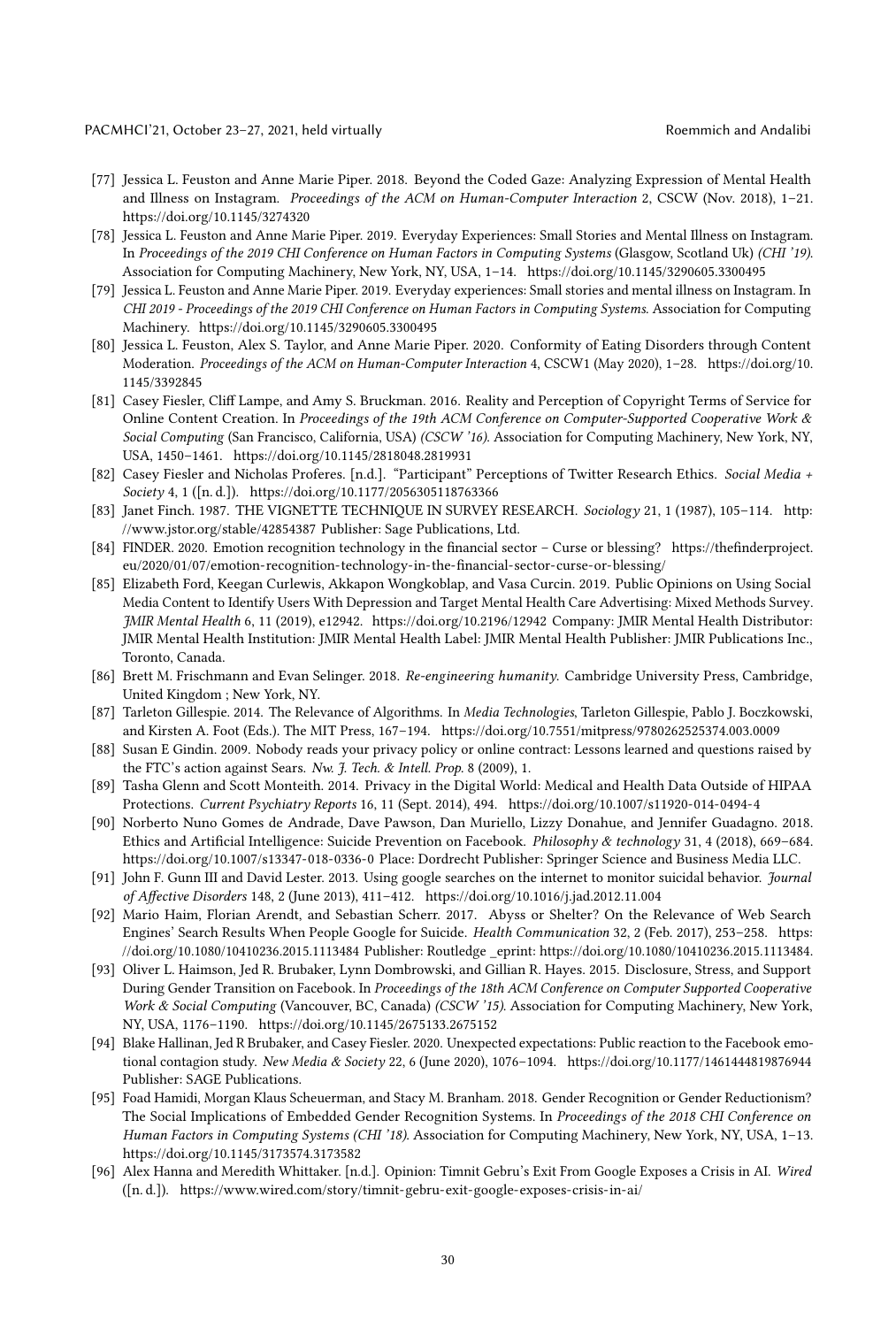- <span id="page-30-7"></span>[97] Carl L. Hanson, Scott H. Burton, Christophe Giraud-Carrier, Josh H. West, Michael D. Barnes, and Bret Hansen. 2013. Tweaking and Tweeting: Exploring Twitter for Nonmedical Use of a Psychostimulant Drug (Adderall) Among College Students. Journal of Medical Internet Research 15, 4 (2013), e62.<https://doi.org/10.2196/jmir.2503> Company: Journal of Medical Internet Research Distributor: Journal of Medical Internet Research Institution: Journal of Medical Internet Research Label: Journal of Medical Internet Research Publisher: JMIR Publications Inc., Toronto, Canada.
- <span id="page-30-14"></span>[98] Aya Hassouneh, A.M. Mutawa, and Murugappan M. 2020. Development of a Real-Time Emotion Recognition System Using Facial Expressions and EEG based on machine learning and deep neural network methods. Informatics in Medicine Unlocked 20 (2020), 100372.<https://doi.org/10.1016/j.imu.2020.100372>
- <span id="page-30-9"></span>[99] Andrew C. High, Anne Oeldorf-Hirsch, and Saraswathi Bellur. 2014. Misery rarely gets company: The influence of emotional bandwidth on supportive communication on Facebook. Computers in Human Behavior 34 (May 2014), 79–88.<https://doi.org/10.1016/j.chb.2014.01.037>
- <span id="page-30-16"></span>[100] Chris Jay Hoofnagle and Jan Whittington. 2013. Free: accounting for the costs of the internet's most popular price. UCLA L. Rev. 61 (2013), 606.
- <span id="page-30-17"></span>[101] Kimberly A Houser and W Gregory Voss. 2018. GDPR: The end of Google and facebook or a new paradigm in data privacy. Rich. JL & Tech. 25 (2018), 1.
- <span id="page-30-2"></span>[102] Elise Hu. [n.d.]. Facebook Manipulates Our Moods For Science And Commerce: A Roundup. [https:](https://www.npr.org/sections/alltechconsidered/2014/06/30/326929138/facebook-manipulates-our-moods-for-science-and-commerce-a-roundup) [//www.npr.org/sections/alltechconsidered/2014/06/30/326929138/facebook-manipulates-our-moods-for-science](https://www.npr.org/sections/alltechconsidered/2014/06/30/326929138/facebook-manipulates-our-moods-for-science-and-commerce-a-roundup)[and-commerce-a-roundup](https://www.npr.org/sections/alltechconsidered/2014/06/30/326929138/facebook-manipulates-our-moods-for-science-and-commerce-a-roundup)
- <span id="page-30-3"></span>[103] Kit Huckvale, Svetha Venkatesh, and Helen Christensen. 2019. Toward clinical digital phenotyping: a timely opportunity to consider purpose, quality, and safety. npj Digital Medicine 2, 1 (Sept. 2019), 1–11. [https://doi.org/10.1038/s41746-](https://doi.org/10.1038/s41746-019-0166-1) [019-0166-1](https://doi.org/10.1038/s41746-019-0166-1) Number: 1 Publisher: Nature Publishing Group.
- <span id="page-30-10"></span>[104] Rhidian Hughes. 1998. Considering the vignette technique and its application to a study of drug injecting and HIV risk and safer behaviour. Sociology of Health & Illness 20, 3 (1998), 381–400.
- <span id="page-30-4"></span>[105] Sarah E Igo. 2020. The known citizen: a history of privacy in modern America. OCLC: 1111377193.
- <span id="page-30-20"></span>[106] Digital Life Initiative. 2018. Facebook and Google Are the New Data Brokers. [https://www.dli.tech.cornell.edu/post/](https://www.dli.tech.cornell.edu/post/facebook-and-google-are-the-new-data-brokers) [facebook-and-google-are-the-new-data-brokers](https://www.dli.tech.cornell.edu/post/facebook-and-google-are-the-new-data-brokers)
- <span id="page-30-12"></span>[107] A. Jaimes, D. Gatica-Perez, N. Sebe, and T. S. Huang. 2007. Guest Editors' Introduction: Human-Centered Computing– Toward a Human Revolution. Computer 40, 5 (May 2007), 30–34.<https://doi.org/10.1109/MC.2007.169>
- <span id="page-30-13"></span>[108] Maurice Jakesch, Megan French, Xiao Ma, Jeffrey T. Hancock, and Mor Naaman. 2019. AI-Mediated Communication: How the Perception That Profile Text Was Written by AI Affects Trustworthiness. In Proceedings of the 2019 CHI Conference on Human Factors in Computing Systems (Glasgow, Scotland Uk) (CHI '19). Association for Computing Machinery, New York, NY, USA, 1–13.<https://doi.org/10.1145/3290605.3300469>
- <span id="page-30-6"></span>[109] Dr William James. 2013. What is an Emotion? Simon and Schuster.
- <span id="page-30-15"></span>[110] Ayn de Jesus. [n.d.]. Artificial Intelligence in Video Marketing - Emotion Recognition, Video Generation, and More. [https://emerj.com/ai-sector-overviews/artificial-intelligence-for-video-marketing-emotion-recognition](https://emerj.com/ai-sector-overviews/artificial-intelligence-for-video-marketing-emotion-recognition-video-generation-and-more/)[video-generation-and-more/](https://emerj.com/ai-sector-overviews/artificial-intelligence-for-video-marketing-emotion-recognition-video-generation-and-more/)
- <span id="page-30-21"></span>[111] Bobbie Johnson and Las Vegas. 2010. Privacy no longer a social norm, says Facebook founder. The Guardian (Jan. 2010).<https://www.theguardian.com/technology/2010/jan/11/facebook-privacy>
- <span id="page-30-19"></span>[112] Kimberly Barsamian Kahn, Phillip Atiba Goff, J. Katherine Lee, and Diane Motamed. 2016. Protecting Whiteness: White Phenotypic Racial Stereotypicality Reduces Police Use of Force. Social Psychological and Personality Science 7, 5 (July 2016), 403–411.<https://doi.org/10.1177/1948550616633505> Publisher: SAGE Publications Inc.
- <span id="page-30-8"></span>[113] Olivia J. Kirtley and Rory C. O'Connor. 2020. Suicide prevention is everyone's business: Challenges and opportunities for Google. Social Science & Medicine (Jan. 2020), 112691.<https://doi.org/10.1016/j.socscimed.2019.112691>
- <span id="page-30-5"></span>[114] Funda Kivran-Swaine, Jeremy Ting, Jed Richards Brubaker, Rannie Teodoro, and Mor Naaman. [n.d.]. Understanding Loneliness in Social Awareness Streams: Expressions and Responses. ([n. d.]), 10.
- <span id="page-30-1"></span>[115] Adam D. I. Kramer, Jamie E. Guillory, and Jeffrey T. Hancock. 2014. Experimental evidence of massive-scale emotional contagion through social networks. Proceedings of the National Academy of Sciences 111, 24 (June 2014), 8788. <https://doi.org/10.1073/pnas.1320040111>
- <span id="page-30-11"></span>[116] Elizabeth M. Lawrence. 2017. Why Do College Graduates Behave More Healthfully than Those Who Are Less Educated? Journal of Health and Social Behavior 58, 3 (2017), 291–306.<https://doi.org/10.1177/0022146517715671>
- <span id="page-30-0"></span>[117] Jennifer S. Lerner, Ye Li, Piercarlo Valdesolo, and Karim S. Kassam. 2015. Emotion and decision making. Annual Review of Psychology 66 (Jan. 2015), 799–823.<https://doi.org/10.1146/annurev-psych-010213-115043>
- <span id="page-30-18"></span>[118] Kevin Litman-Navarro. 2019. Opinion | We Read 150 Privacy Policies. They Were an Incomprehensible Disaster. The New York Times (June 2019). [https://www.nytimes.com/interactive/2019/06/12/opinion/facebook-google-privacy](https://www.nytimes.com/interactive/2019/06/12/opinion/facebook-google-privacy-policies.html, https://www.nytimes.com/interactive/2019/06/12/opinion/facebook-google-privacy-policies.html)[policies.html,https://www.nytimes.com/interactive/2019/06/12/opinion/facebook-google-privacy-policies.html](https://www.nytimes.com/interactive/2019/06/12/opinion/facebook-google-privacy-policies.html, https://www.nytimes.com/interactive/2019/06/12/opinion/facebook-google-privacy-policies.html)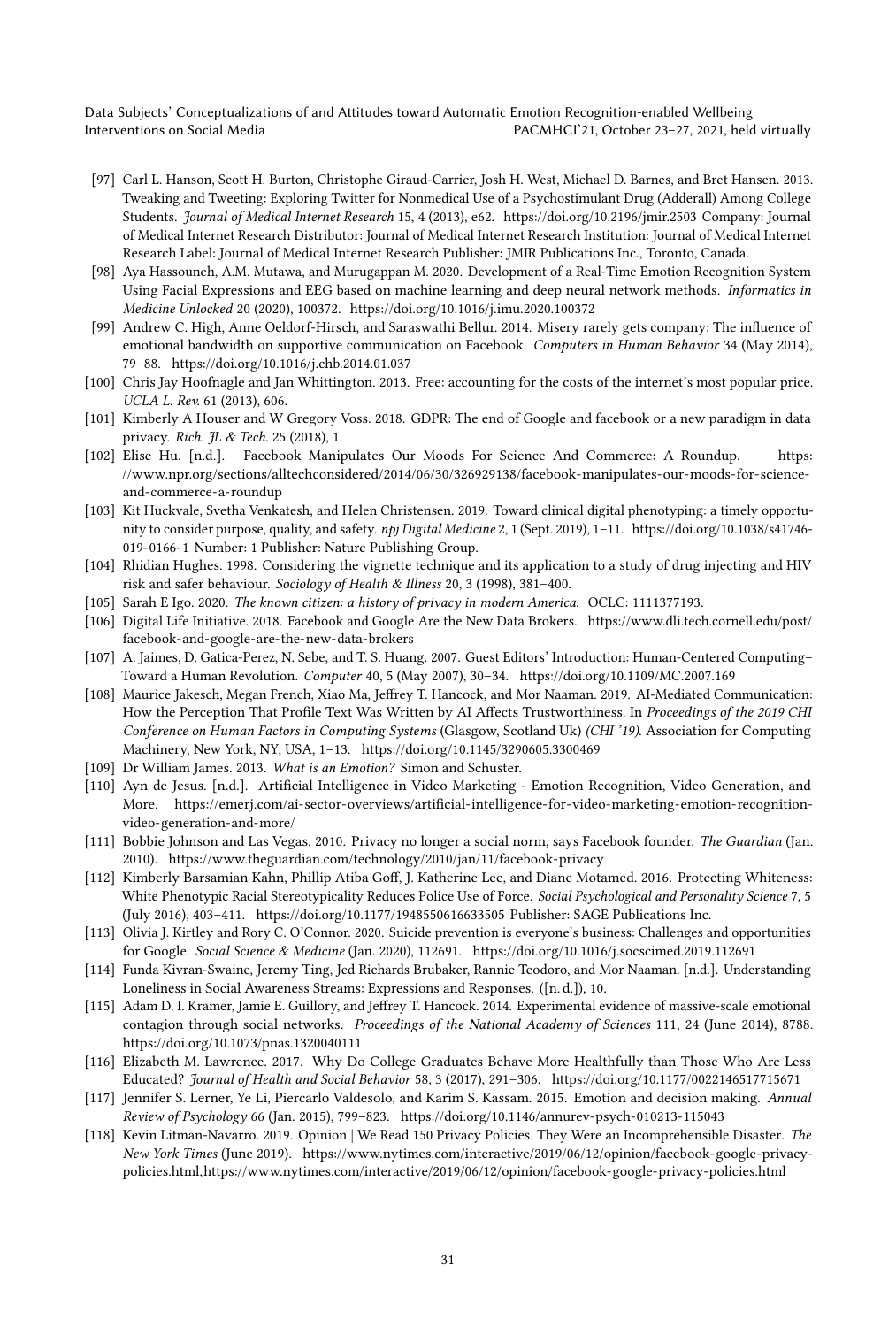- <span id="page-31-12"></span>[119] Jorge Lopez-Castroman, Bilel Moulahi, Jérôme Azé, Sandra Bringay, Julie Deninotti, Sebastien Guillaume, and Enrique Baca-Garcia. 2020. Mining social networks to improve suicide prevention: A scoping review. Journal of Neuroscience Research 98, 4 (2020), 616-625.<https://doi.org/10.1002/jnr.24404> eprint: https://onlinelibrary.wiley.com/doi/pdf/10.1002/jnr.24404.
- <span id="page-31-14"></span>[120] Brian Lubars and Chenhao Tan. 2019. Ask Not What AI Can Do, But What AI Should Do: Towards a Framework of Task Delegability. CoRR abs/1902.03245 (2019). arXiv[:1902.03245](https://arxiv.org/abs/1902.03245)<http://arxiv.org/abs/1902.03245>
- <span id="page-31-15"></span>[121] Jennifer Lynch. 2018. Face Off: Law Enforcement Use of Face Recognition Technology. [https://www.eff.org/wp/law](https://www.eff.org/wp/law-enforcement-use-face-recognition)[enforcement-use-face-recognition](https://www.eff.org/wp/law-enforcement-use-face-recognition)
- <span id="page-31-4"></span>[122] Anmol Madan, Manuel Cebrian, David Lazer, and Alex Pentland. 2010. Social sensing for epidemiological behavior change. In Proceedings of the 12th ACM international conference on Ubiquitous computing (UbiComp '10). Association for Computing Machinery, New York, NY, USA, 291–300.<https://doi.org/10.1145/1864349.1864394>
- <span id="page-31-5"></span>[123] M. Magdin, T. Sulka, J. Tomanova, and M. Vozar. 2019. Voice Analysis Using PRAAT Software and Classification of User Emotional State. International Journal of Interactive Multimedia and Artificial Intelligence 5, 6 (Sept. 2019), 33–. <http://link.gale.com/apps/doc/A600161373/AONE?u=umuser&sid=zotero&xid=104652f4>
- <span id="page-31-6"></span>[124] Lydia Manikonda and Munmun De Choudhury. 2017. Modeling and Understanding Visual Attributes of Mental Health Disclosures in Social Media. In Proceedings of the 2017 CHI Conference on Human Factors in Computing Systems (CHI '17). Association for Computing Machinery, New York, NY, USA, 170–181.<https://doi.org/10.1145/3025453.3025932>
- <span id="page-31-3"></span>[125] Mason Marks. 2019. Artificial Intelligence-Based Suicide Prediction. ARTIFICIAL INTELLIGENCE (2019), 24.
- <span id="page-31-18"></span>[126] Kirsten E. Martin and Helen Nissenbaum. 2015. Measuring Privacy: An Empirical Test Using Context To Expose Confounding Variables. SSRN Scholarly Paper ID 2709584. Social Science Research Network, Rochester, NY. [https:](https://doi.org/10.2139/ssrn.2709584) [//doi.org/10.2139/ssrn.2709584](https://doi.org/10.2139/ssrn.2709584)
- <span id="page-31-19"></span>[127] Eli Zimmerman Twitter Eli has been eagerly pursuing a journalistic career since he left the University of Maryl, 's Philip Merrill School of Journalism Previously, Eli was a staff reporter for medical trade publication Frontline Medical News, Where He Experienced the Impact of Continuous Education, evolving teaching methods through the medical lens When not in the office, and Eli is busy scanning the web for the latest podcasts or stepping into the boxing ring for a few rounds. [n.d.]. GoGuardian Develops a New AI-Enabled Cloud Filter for K–12 Schools. [https:](https://edtechmagazine.com/k12/article/2019/02/goguardian-develops-new-ai-enabled-cloud-filter-k-12-schools) [//edtechmagazine.com/k12/article/2019/02/goguardian-develops-new-ai-enabled-cloud-filter-k-12-schools](https://edtechmagazine.com/k12/article/2019/02/goguardian-develops-new-ai-enabled-cloud-filter-k-12-schools)
- <span id="page-31-13"></span>[128] John McCormick. 2019. What AI Can Tell From Listening to You. Wall Street Journal (April 2019). [https://www.wsj.](https://www.wsj.com/articles/what-ai-can-tell-from-listening-to-you-11554169408) [com/articles/what-ai-can-tell-from-listening-to-you-11554169408](https://www.wsj.com/articles/what-ai-can-tell-from-listening-to-you-11554169408)
- <span id="page-31-17"></span>[129] Kwame McKenzie and Kamaldeep Bhui. 2007. Institutional racism in mental health care. BMJ : British Medical Journal 334, 7595 (March 2007), 649–650.<https://doi.org/10.1136/bmj.39163.395972.80>
- <span id="page-31-1"></span>[130] Andrew McStay. [n.d.]. Emotional AI: The Rise of Empathic Media. [https://www.researchgate.net/publication/](https://www.researchgate.net/publication/326294717_Emotional_AI_The_Rise_of_Empathic_Media) 326294717 Emotional AI The Rise of Empathic Media
- <span id="page-31-10"></span>[131] Karen McVeigh. 2014. Samaritans Twitter app identifying user's moods criticised as invasive. The Guardian (Nov. 2014).<https://www.theguardian.com/society/2014/nov/04/samaritans-twitter-app-mental-health-depression>
- <span id="page-31-0"></span>[132] Robinson Meyer. 2014. Everything We Know About Facebook's Secret Mood Manipulation Experiment. [https://www.theatlantic.com/technology/archive/2014/06/everything-we-know-about-facebooks-secret](https://www.theatlantic.com/technology/archive/2014/06/everything-we-know-about-facebooks-secret-mood-manipulation-experiment/373648/)[mood-manipulation-experiment/373648/](https://www.theatlantic.com/technology/archive/2014/06/everything-we-know-about-facebooks-secret-mood-manipulation-experiment/373648/) Section: Technology.
- <span id="page-31-2"></span>[133] Jude Mikal, Samantha Hurst, and Mike Conway. 2016. Ethical issues in using Twitter for population-level depression monitoring: a qualitative study. BMC medical ethics 17, 1 (2016), 22.
- <span id="page-31-7"></span>[134] Margaret Mitchell, Kristy Hollingshead, and Glen Coppersmith. 2015. Quantifying the Language of Schizophrenia in Social Media. In Proceedings of the 2nd Workshop on Computational Linguistics and Clinical Psychology: From Linguistic Signal to Clinical Reality. Association for Computational Linguistics, Denver, Colorado, 11–20. [https:](https://doi.org/10.3115/v1/W15-1202) [//doi.org/10.3115/v1/W15-1202](https://doi.org/10.3115/v1/W15-1202)
- <span id="page-31-9"></span>[135] Dan Muriello, Lizzy Donahue, Danny Ben-David, Umut Ozertem, and Reshef Shilon. 2018. Under the hood: Suicide prevention tools powered by AI. [https://engineering.fb.com/ml-applications/under-the-hood-suicide-prevention](https://engineering.fb.com/ml-applications/under-the-hood-suicide-prevention-tools-powered-by-ai/)[tools-powered-by-ai/](https://engineering.fb.com/ml-applications/under-the-hood-suicide-prevention-tools-powered-by-ai/) Section: ML Applications.
- <span id="page-31-8"></span>[136] Mark Myslín, Shu-Hong Zhu, Wendy Chapman, and Mike Conway. 2013. Using Twitter to Examine Smoking Behavior and Perceptions of Emerging Tobacco Products. *Journal of Medical Internet Research* 15, 8 (2013), e174. <https://doi.org/10.2196/jmir.2534> Company: Journal of Medical Internet Research Distributor: Journal of Medical Internet Research Institution: Journal of Medical Internet Research Label: Journal of Medical Internet Research Publisher: JMIR Publications Inc., Toronto, Canada.
- <span id="page-31-16"></span>[137] M. Namara, H. Sloan, P. Jaiswal, and B. P. Knijnenburg. 2018. The Potential for User-Tailored Privacy on Facebook. In 2018 IEEE Symposium on Privacy-Aware Computing (PAC). 31–42.<https://doi.org/10.1109/PAC.2018.00010>
- <span id="page-31-11"></span>[138] Natasha Singer. 2018. Creepy or Not? Your Privacy Concerns Probably Reflect Your Politics. New York Times (Online) (April 2018).<https://www.nytimes.com/2018/04/30/technology/privacy-concerns-politics.html> Journal Abbreviation: New York Times (Online) Publisher: New York Times Company.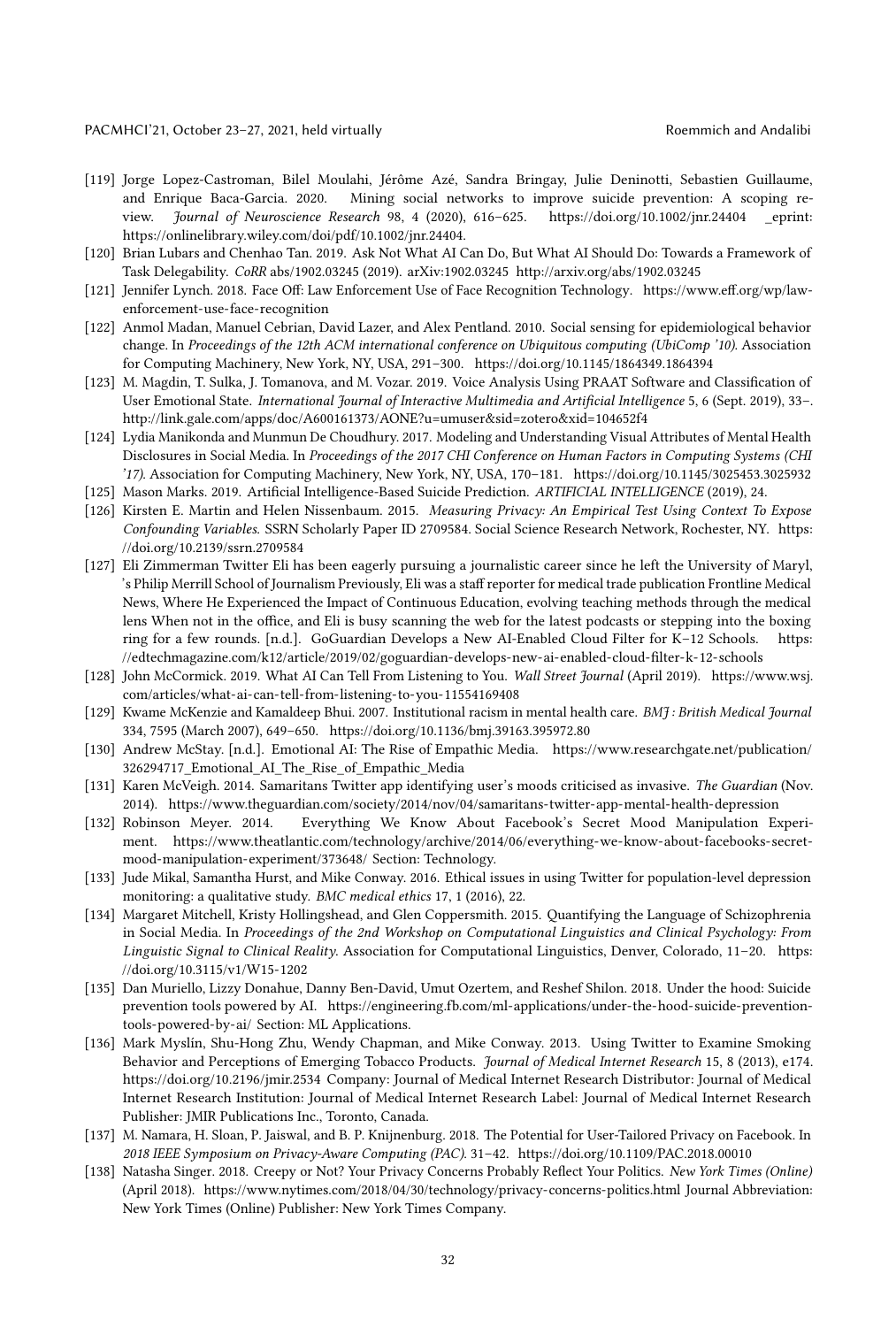- <span id="page-32-18"></span>[139] James P. Nehf. 2010. The FTC's Proposed Framework for Privacy Protection Online: A Move toward Substantive Controls or Just More Notice and Choice Electronic Commerce Law. William Mitchell Law Review 37, 4 (2010), 1727–1744.<https://heinonline.org/HOL/P?h=hein.journals/wmitch37&i=1737>
- <span id="page-32-16"></span>[140] Casey Newton. 2020. How Facebook is preparing for a surge in depressed and anxious users. [https://www.theverge.com/2020/3/19/21185204/facebook-coronavirus-depression-anxiety-content-moderation](https://www.theverge.com/2020/3/19/21185204/facebook-coronavirus-depression-anxiety-content-moderation-mark-zuckerberg-interview)[mark-zuckerberg-interview](https://www.theverge.com/2020/3/19/21185204/facebook-coronavirus-depression-anxiety-content-moderation-mark-zuckerberg-interview)
- <span id="page-32-22"></span>[141] Helen Nissenbaum. 2004. Privacy as contextual integrity. Washington Law Review 79, 1 (Feb. 2004), 119–157.
- <span id="page-32-7"></span>[142] Frank A. Pasquale. 2020. More Than a Feeling.<https://reallifemag.com/more-than-a-feeling/>
- <span id="page-32-17"></span>[143] Jessica A Pater, Oliver L Haimson, Nazanin Andalibi, and Elizabeth D Mynatt. 2016. "Hunger Hurts but Starving Works" Characterizing the Presentation of Eating Disorders Online. In Proceedings of the 19th ACM Conference on Computer-Supported Cooperative Work & Social Computing. 1185–1200.
- <span id="page-32-2"></span>[144] Janice Penni. 2017. The future of online social networks (OSN): A measurement analysis using social media tools and application. Telematics and Informatics 34, 5 (Aug. 2017), 498–517.<https://doi.org/10.1016/j.tele.2016.10.009>
- <span id="page-32-11"></span>[145] R W Picard, S Papert, W Bender, B Blumberg, C Breazeal, D Cavallo, T Machover, M Resnick, D Roy, and C Strohecker. 2004. Affective Learning — A Manifesto. BT Technology Journal 22, 4 (Oct. 2004), 253–269. [https://doi.org/10.1023/B:](https://doi.org/10.1023/B:BTTJ.0000047603.37042.33) [BTTJ.0000047603.37042.33](https://doi.org/10.1023/B:BTTJ.0000047603.37042.33)
- <span id="page-32-20"></span>[146] Harold A. Pollack and Keith Humphreys. 2020. Reducing Violent Incidents between Police Officers and People with Psychiatric or Substance Use Disorders. The ANNALS of the American Academy of Political and Social Science 687, 1 (Jan. 2020), 166–184.<https://doi.org/10.1177/0002716219897057> Publisher: SAGE Publications Inc.
- <span id="page-32-9"></span>[147] Juan Carlos Quiroz, Elena Geangu, and Min Hooi Yong. 2018. Emotion Recognition Using Smart Watch Sensor Data: Mixed-Design Study. JMIR Mental Health 5, 3 (Aug. 2018), e10153.<https://doi.org/10.2196/10153>
- <span id="page-32-3"></span>[148] Andrew G. Reece and Christopher M. Danforth. 2017. Instagram photos reveal predictive markers of depression. EPJ Data Science 6, 1 (Dec. 2017), 1–12.<https://doi.org/10.1140/epjds/s13688-017-0110-z> Number: 1 Publisher: SpringerOpen.
- <span id="page-32-14"></span>[149] Farig Sadeque, Dongfang Xu, and Steven Bethard. 2018. Measuring the Latency of Depression Detection in Social Media. In Proceedings of the Eleventh ACM International Conference on Web Search and Data Mining (WSDM '18). Association for Computing Machinery, New York, NY, USA, 495–503.<https://doi.org/10.1145/3159652.3159725>
- <span id="page-32-10"></span>[150] Najmeh Samadiani, Guangyan Huang, Borui Cai, Wei Luo, Chi-Hung Chi, Yong Xiang, and Jing He. 2019. A Review on Automatic Facial Expression Recognition Systems Assisted by Multimodal Sensor Data. Sensors 19, 8 (Jan. 2019), 1863.<https://doi.org/10.3390/s19081863> Number: 8 Publisher: Multidisciplinary Digital Publishing Institute.
- <span id="page-32-13"></span>[151] Andrea Scarantino. 2015. Basic emotions, psychological construction, and the problem of variability. In The psychological construction of emotion. Guilford Press, New York, NY, US, 334–376.
- <span id="page-32-21"></span>[152] Maya Schenwar, Macaré Joe, and Alana Yu-lan Price. 2016. Who do you serve, who do you protect?: police violence and resistance in the United States. Haymarket Books, Chicago, Illinois. OCLC: 975049067.
- <span id="page-32-12"></span>[153] Klaus R. Scherer, Angela. Schorr, and Tom. Johnstone. 2001. Appraisal processes in emotion : theory, methods, research. Number xiv, 478 p. : in Series in affective science. Oxford University Press, Oxford ; New York :. Publication Title: Appraisal processes in emotion : theory, methods, research.
- <span id="page-32-6"></span>[154] Andrew D. Selbst, Danah Boyd, Sorelle A. Friedler, Suresh Venkatasubramanian, and Janet Vertesi. 2019. Fairness and Abstraction in Sociotechnical Systems. In Proceedings of the Conference on Fairness, Accountability, and Transparency -FAT\* '19. ACM Press, Atlanta, GA, USA, 59–68.<https://doi.org/10.1145/3287560.3287598>
- <span id="page-32-1"></span>[155] Evan Selinger and Woodrow Hartzog. 2016. Facebook's emotional contagion study and the ethical problem of co-opted identity in mediated environments where users lack control. Research Ethics 12, 1 (Jan. 2016), 35–43. <https://doi.org/10.1177/1747016115579531> Publisher: SAGE Publications Ltd.
- <span id="page-32-0"></span>[156] Manoj Kumar Sharma, Nisha John, and Maya Sahu. 2020. Influence of social media on mental health: a systematic review. Current Opinion in Psychiatry Publish Ahead of Print (July 2020).<https://doi.org/10.1097/YCO.0000000000000631>
- <span id="page-32-5"></span>[157] Natasha Singer. 2018. In Screening for Suicide Risk, Facebook Takes On Tricky Public Health Role. The New York Times (Dec. 2018).<https://www.nytimes.com/2018/12/31/technology/facebook-suicide-screening-algorithm.html>
- <span id="page-32-4"></span>[158] Vivek K. Singh and Rishav R. Agarwal. 2016. Cooperative phoneotypes: exploring phone-based behavioral markers of cooperation. In Proceedings of the 2016 ACM International Joint Conference on Pervasive and Ubiquitous Computing (UbiComp '16). Association for Computing Machinery, New York, NY, USA, 646–657. [https://doi.org/10.1145/2971648.](https://doi.org/10.1145/2971648.2971755) [2971755](https://doi.org/10.1145/2971648.2971755)
- <span id="page-32-8"></span>[159] Luke Stark and Jesse Hoey. 2020. The Ethics of Emotion in AI Systems. Technical Report. OSF Preprints. [https:](https://doi.org/10.31219/osf.io/9ad4u) [//doi.org/10.31219/osf.io/9ad4u](https://doi.org/10.31219/osf.io/9ad4u)
- <span id="page-32-19"></span>[160] George Szmukler. 2015. Compulsion and "coercion" in mental health care. World Psychiatry 14, 3 (Oct. 2015), 259–261. <https://doi.org/10.1002/wps.20264>
- <span id="page-32-15"></span>[161] Ziying Tan, Xingyun Liu, Xiaoqian Liu, Qijin Cheng, and Tingshao Zhu. 2017. Designing Microblog Direct Messages to Engage Social Media Users With Suicide Ideation: Interview and Survey Study on Weibo. Journal of Medical